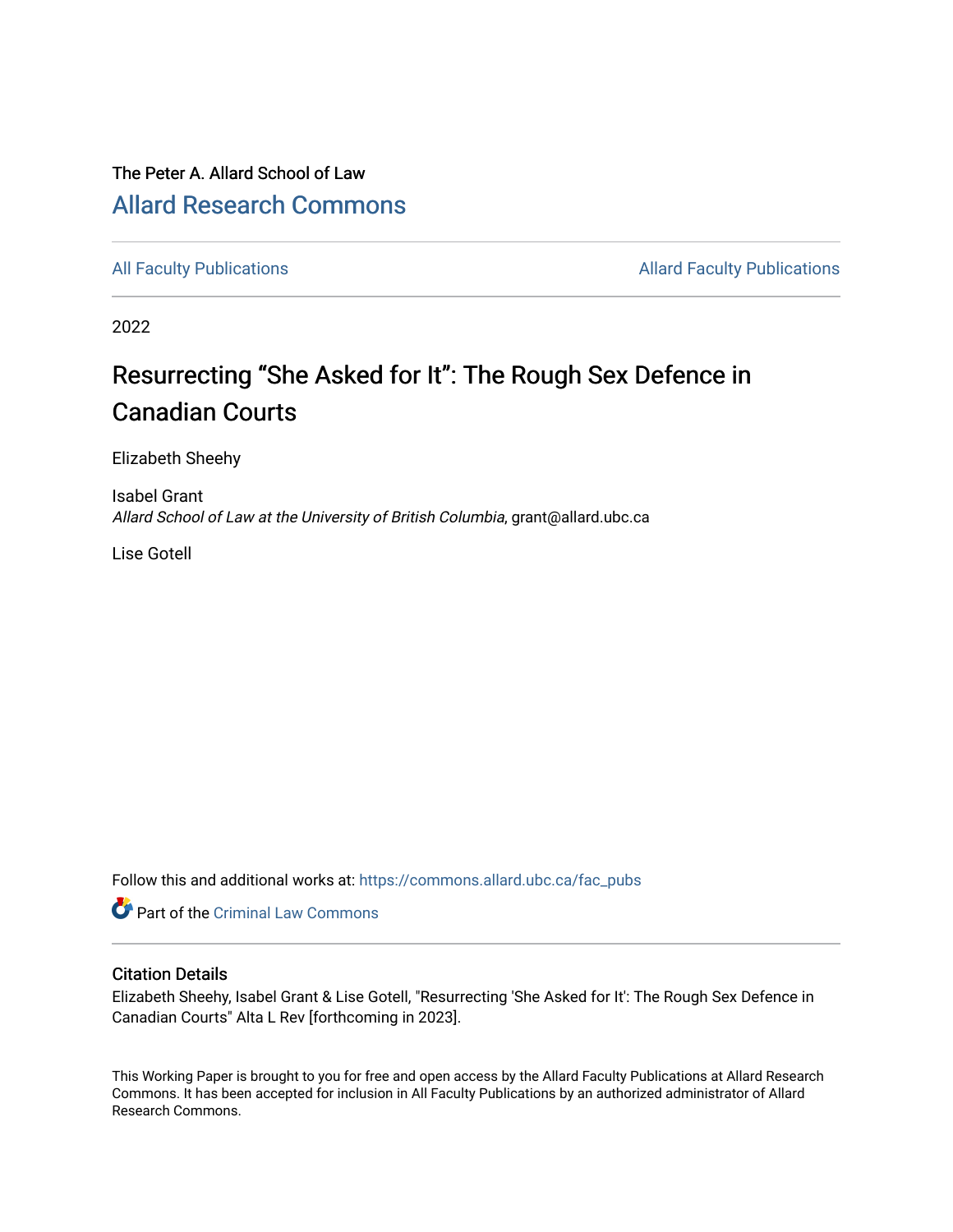## **Resurrecting "She Asked for It": The Rough Sex Defence in Canadian Courts**

## **Table of Contents**

| I.  |  |
|-----|--|
| П.  |  |
| Ш.  |  |
| (a) |  |
| (b) |  |
| IV. |  |
| (a) |  |
| (b) |  |
| (c) |  |
| (d) |  |
| V.  |  |
| (a) |  |
| (b) |  |
| (c) |  |
| (d) |  |
| VI. |  |

## **I. Introduction**

 $\overline{a}$ 

According to rape crisis centres and women's shelters in Canada, the US and the UK, women are reporting extreme levels of violence by men who rape them, including strangulation—a particularly dangerous form of violence that is highly predictive of femicide.<sup>1</sup> At the same time,

<sup>&</sup>lt;sup>1</sup> See Jason Viau, "'I Was Scared': Strangulation a Factor in Roughly Half of Domestic Violence Cases in Windsor, Experts Say", *CBC News* (31 January 2020), online: <cbc.ca/news/canada/windsor/strangulation-windsor-1.5443699> (reporting that "[s]trangulation is something experienced by about half of all people who come through Windsor Regional Hospital's sexual assault and domestic violence centre"); Anna Moore & Coco Khan, "The Fatal, Hateful Rise of Choking During Sex", *The Guardian* (25 July 2019), online Hateful Rise of Choking During Sex", *The Guardian* (25 July 2019), online <theguardian.com/society/2019/jul/25/fatal-hateful-rise-of-choking-during-sex>; Olga Khazan, "The Startling Rise of Choking During Sex", *The Atlantic* (24 June 2019), online: <theatlantic.com/health/archive/2019/06/how-pornaffecting-choking-during-sex/592375/>.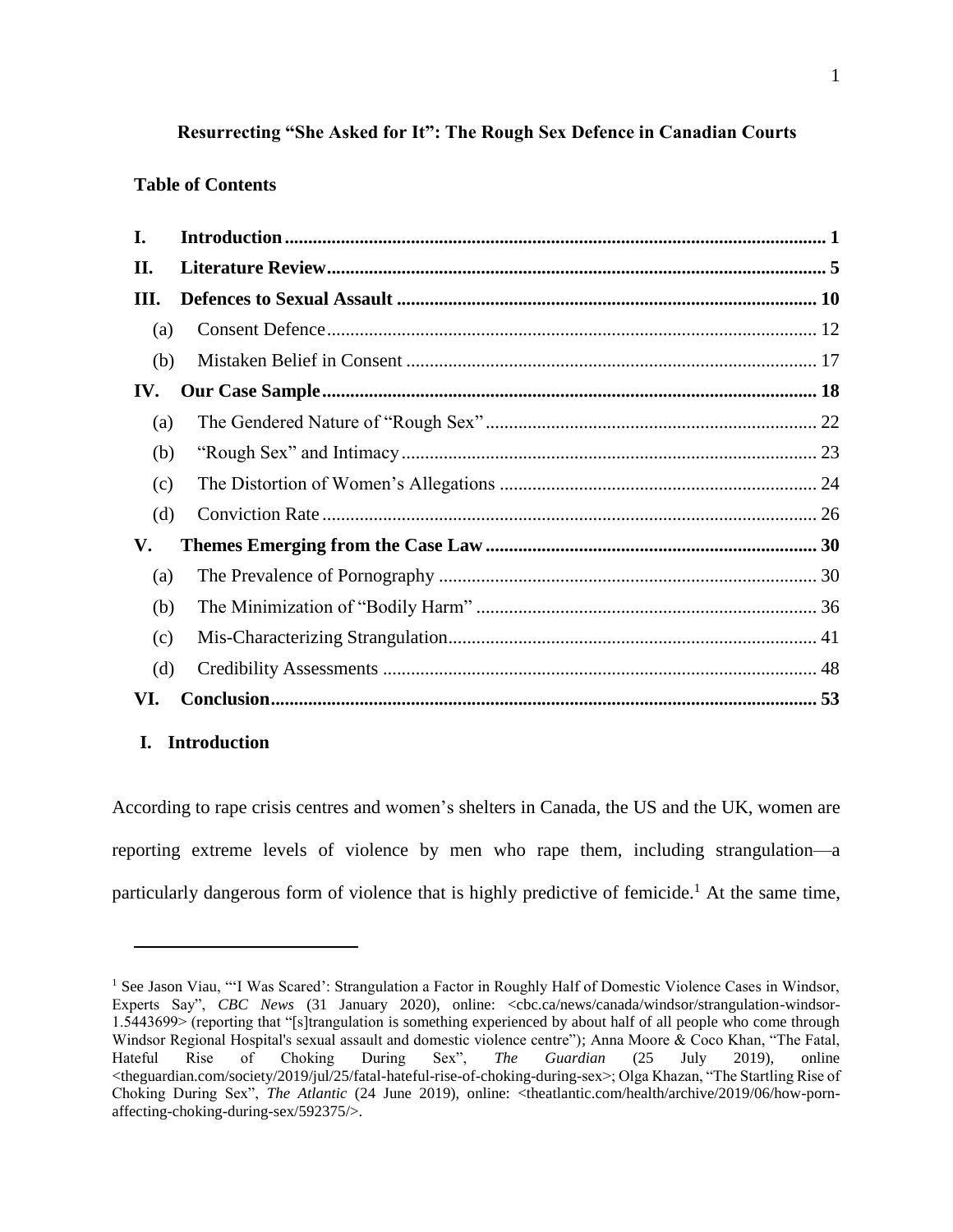accused men are deploying the "rough sex" defence when the victim—nearly always a woman has suffered bodily harm or even death as a result of the accused's actions. This defence is used to suggest that the woman enjoyed strangulation, bondage or other violence as part of "sex play", inviting judges and jurors to find that she either consented to the acts causing bodily harm or that the man honestly believed she consented.

<span id="page-2-0"></span>If successful, the rough sex defence can result in acquittal or the downgrading of charges. For example, the UK organization, *We Can't Consent to This*tracked 60 homicides in the UK, whereby 57 men killed women, nearly half of them by strangulation, $2$  claiming that the deceased consented to "a sex game gone wrong," 3 and arguing that they lacked the intent to kill or cause grievous bodily harm. <sup>4</sup> This defence resulted in either manslaughter verdicts, dropped charges or acquittals in almost half  $(26)$  of the cases.<sup>5</sup>

<span id="page-2-1"></span>Canada has also had several highly publicized cases where men have asserted that women who reported assault or sexual assault, or who succumbed to their injuries, consented to "rough sex." Joshua Boyle,<sup>6</sup> Jian Ghomeshi<sup>7</sup> and Bradley Barton<sup>8</sup> each claimed "consent to rough sex" when

<sup>2</sup> See Elizabeth Yardley, "The Killing of Women in 'Sex Games Gone Wrong': An Analysis of Femicides in Great Britain 2000–2018" (2021) 27:11 Violence Against Women 1840 at 1853.

<sup>&</sup>lt;sup>3</sup> Ibid at 1840–41. For example, John Broadhurst left his partner to bleed to death at the bottom of the stairs in their home. His guilty plea to negligent manslaughter was not based on the 40 horrific injuries that he inflicted on Natalie Connelly during sex that caused her death, but rather on his failure to seek medical treatment as she lay dying.

<sup>4</sup> For a discussion of the *mens rea* required for murder in the UK, see Hannah Bows & Jonathan Herring, "Getting Away With Murder? A Review of the 'Rough Sex Defence'" (2020) 84:6 The Journal of Criminal Law 525 at 529. See also *Homicide Act 1957* (UK), 5 & 6 Eliz II, 11, s 1.

<sup>5</sup> See Yardley, *supra* note [2](#page-2-0) at 1854.

<sup>6</sup> See Andrew Duffy, "Joshua Boyle Defence Allowed to Question Caitlin Coleman About Her Sexual History, Judge Rules", *Ottawa Citizen* (12 June 2019), online: <ottawacitizen.com/news/local-news/joshua-boyle-defence-allowedto-question-caitlan-coleman-about-her-sexual-history-judge-rules/>.

<sup>7</sup> See Alyshah Hasham & Kevin Donovan, "Jian Ghomeshi Acquitted on the Basis of 'Inconsistencies' and 'Deception'", *Toronto Star* (24 March 2016), online: <thestar.com/news/jian-ghomeshi/2016/03/24/jian-ghomeshiverdict.html>.

<sup>8</sup> See Jess Martin, "Across Canada, Protestors Demand Justice for Cindy Gladue", *Feminist Current* (3 April 2015) <feministcurrent.com/2015/04/03/across-canada-protesters-demand-justice-for-cindy-gladue/>.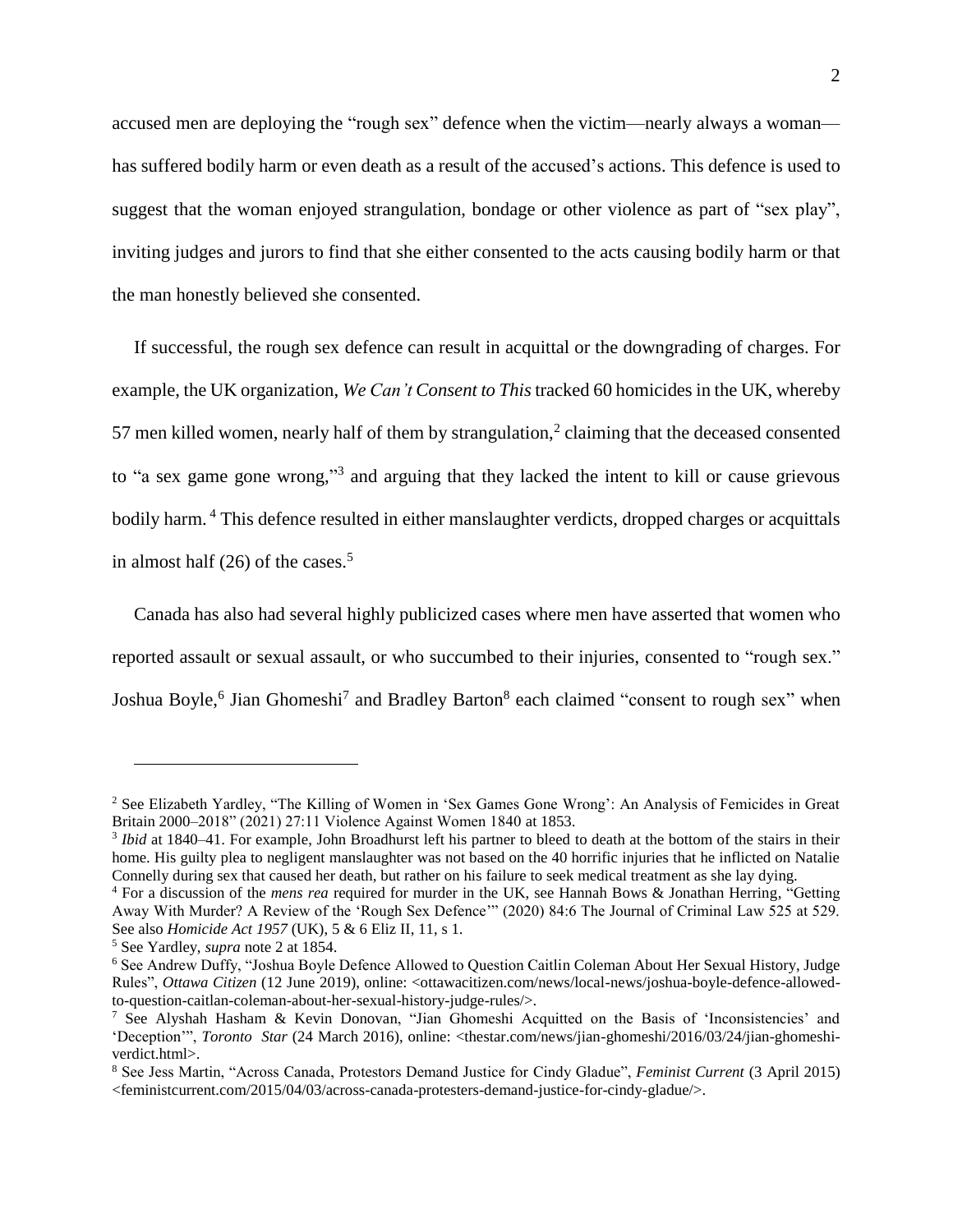charged with assault, sexual assault, and in the case of Barton, initially murder. Ghomeshi and Boyle were both alleged to have engaged in strangulation, whereas Barton caused an 11 centimeter wound to the vaginal wall of a Cree and Métis woman, Cindy Gladue, resulting in her death through blood loss. Ghomeshi's consent to "rough sex" claim was made through his social media account; "rough sex gone wrong" was urged by Boyle and Barton at their respective trials. These three men were all acquitted, either on the basis of consent or the complainants' eroded credibility, 9 although Barton was ultimately convicted of manslaughter at a second trial.<sup>10</sup>

<span id="page-3-0"></span>Recent empirical studies demonstrate both the growing prevalence and the deeply gendered nature of rough sex practices. In a recent national probability survey of Americans aged 18 to 60 years old, 21.4% of women reported choking/strangulation, 32.3% reported having their face ejaculated on and 34% reported aggressive fellatio at some point during their lifetimes.<sup>11</sup> The BBC found even more alarming rates in a 2019 survey: among UK women aged 18 to 39, 59% had experienced slapping, 38% choking, 34% gagging, 20% spitting and 59% biting.<sup>12</sup> More than half reported that these acts were "unwanted".<sup>13</sup> A parallel 2020 survey of UK men showed even higher

<sup>9</sup> See Molly Redden, "Jian Ghomeshi Trial: Why the Prosecution's Case Fell Apart", *The Guardian* (24 March 2016), online: <theguardian.com/world/2016/mar/24/jian-ghomeshi-trial-why-prosecution-fell-apart>.

<sup>10</sup> See Jacob Cardinal, "Bradley Barton Convicted of Manslaughter in the 2011 Death of Cindy Gladue", *Toronto Star*  (23 February 2021), online: <thestar.com/news/canada/2021/02/23/bradley-barton-convicted-of-manslaughter-in-the-2011-death-of-cindy-gladue.html>.

<sup>&</sup>lt;sup>11</sup> See Debby Herbenick et al, "Diverse Sexual Behaviors and Pornography Use: Findings from a Nationally Representative Probability Survey of Americans Aged 18 to 60 Years" (2020) 17:4 J Sex Med 623 at 627.

<sup>&</sup>lt;sup>12</sup> See Savanta ComRes, "BBC 5 Live, Women's Poll – 21st November 2019" (2019) at 7, online (pdf): <2sjjwunnql41ia7ki31qqub1-wpengine.netdna-ssl.com/wp-content/uploads/2019/11/Final-BBC-5-Live-Tables\_211119cdh.pdf>.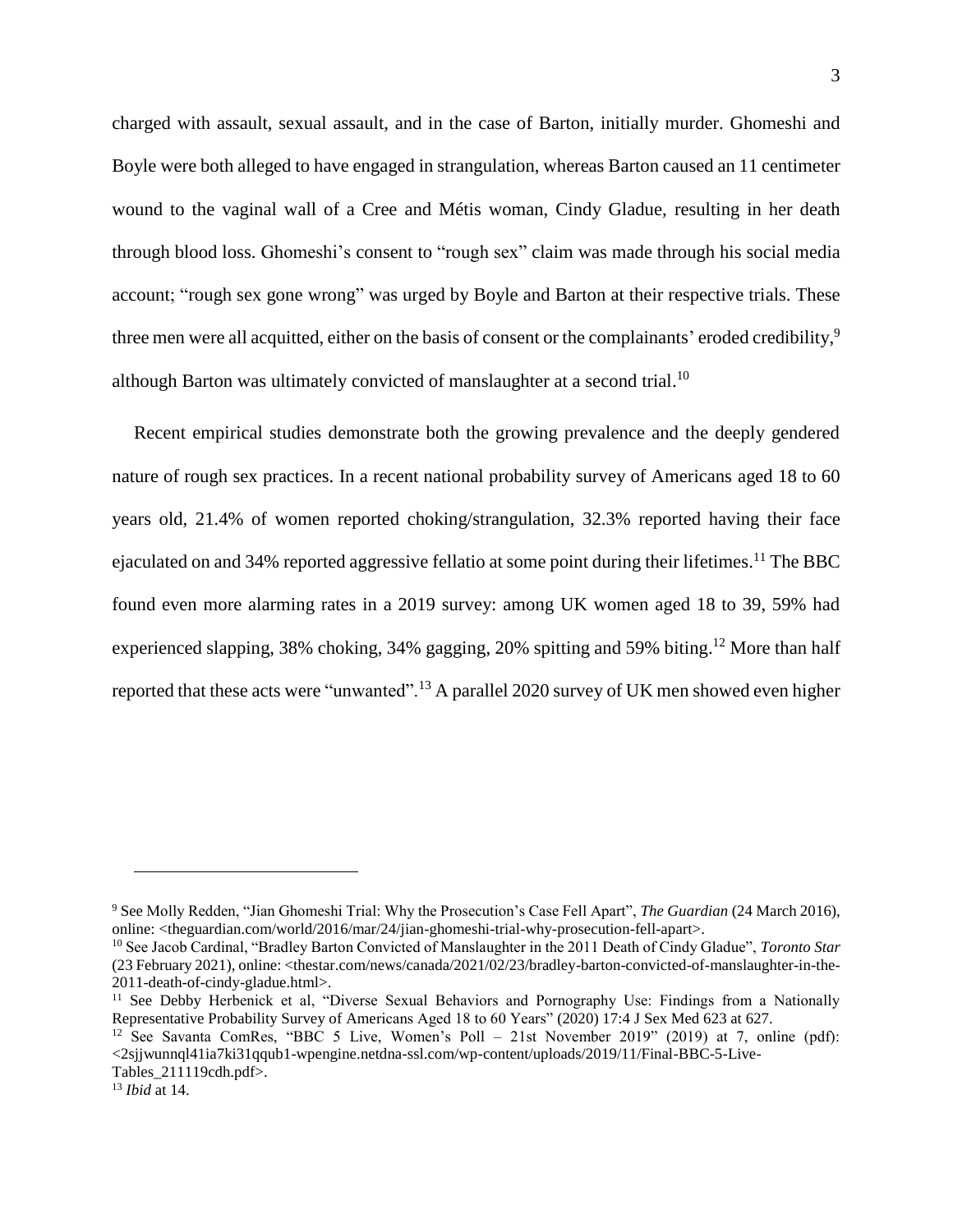rates of sexual violence: 62% have slapped, 40% have choked, 36% have gagged, 25% have spit on a partner, 53% have hair-pulled and 44% have bitten.<sup>14</sup>

In this paper, we explore cases in Canada where the "rough sex" defence has been raised in sexual assault, homicide and assault prosecutions. We interrogate how these claims are made, how judges responded, and the themes that appear in these cases. First, we summarize the literature on consent to bodily harm emanating from the UK, the US and Canada. We review the arguments for and against criminalization of allegedly consensual infliction of bodily harm, often framed as the practices of "bondage, domination and sadomasochism" ("BDSM") or "erotic asphyxiation", as a result of a Supreme Court of Canada decision bringing this issue to the fore.<sup>15</sup>

<span id="page-4-0"></span>Second, we turn to the case law to explore how the courts have approached defences by men who assert that the complainant consented to the sexual activities that caused them bodily harm. We trace the development of this defence and show that courts have legitimized it by holding, at least in Ontario and Alberta, that the complainant's consent can only be vitiated where the accused intentionally caused that harm, effectively creating a new, higher standard of *mens rea* for proving sexual assault causing bodily harm.

Third, we lay out what we found in our review of the reported cases in the period from 1988 to 2021 where a consent defence has been advanced by an accused (and sometimes by a recanting complainant) charged with assault, sexual assault causing bodily harm, or homicide. Here, we describe our research method and provide an overview of the nature of the cases in which this

<sup>&</sup>lt;sup>14</sup> See Savanta ComeRes, "BBC Scotland/Radio 5 Live, Rough Sex Survey with Men – 14th February 2020" (2020) at 9–10, 12, 14, 16, 18, online (pdf): <2sjjwunnql41ia7ki31qqub1-wpengine.netdna-ssl.com/wpcontent/uploads/2020/03/Final-5Live-Mens-Poll-Tables-140220-2c0d4h9.pdf>. <sup>15</sup> See *R v JA*, 2011 SCC 28 [*JA*].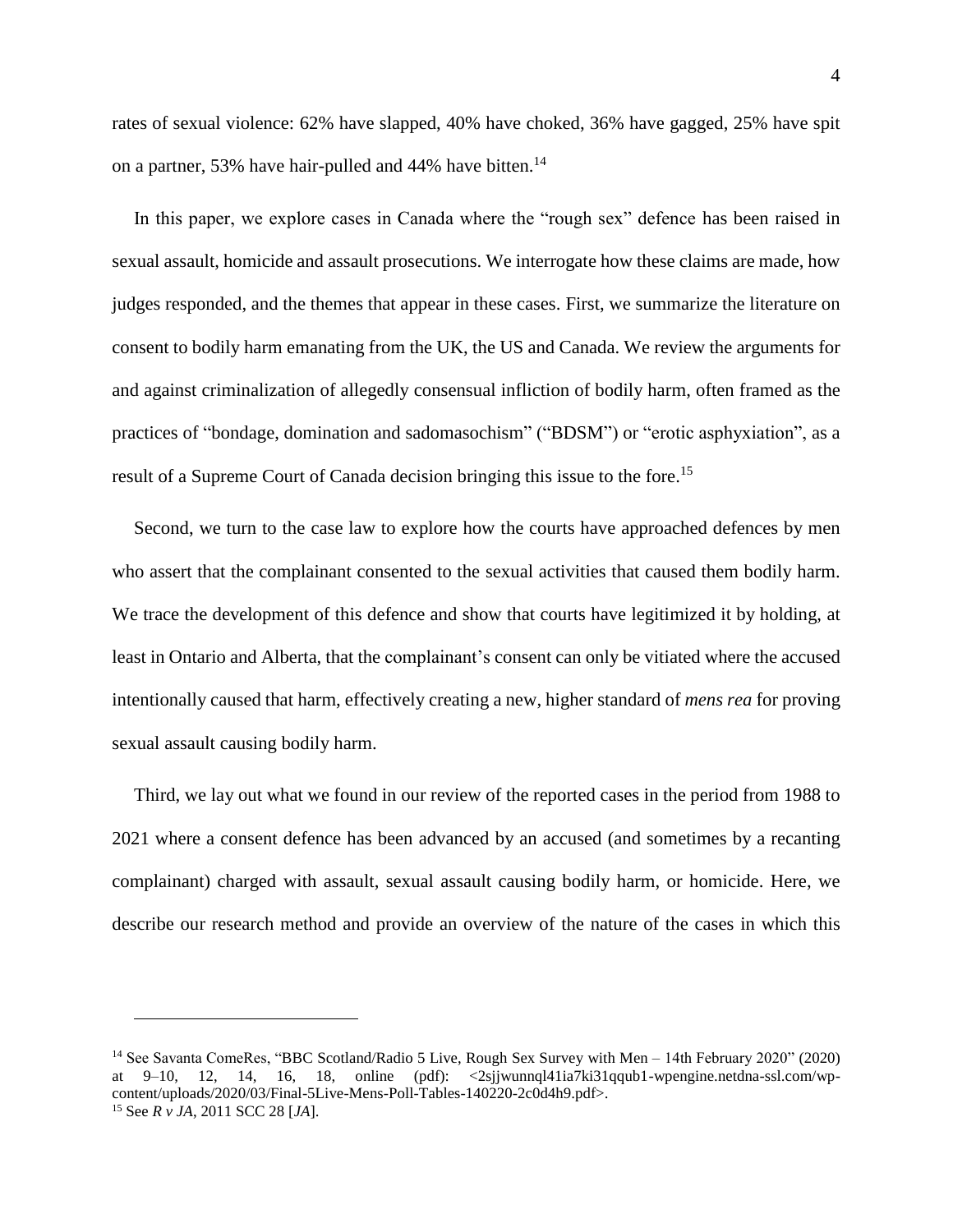defence was argued—what charges were laid, the relationship between the parties, and the defence's success.

Fourth, we elaborate on the themes that emerge from our case law review. Specifically, we look at the role of pornography in these cases, the trivialization of the harm to the complainant and particularly of psychological harm, the mischaracterization of strangulation, and whether a complainant's consent to any sexual activity undermines her credibility and perpetuates victimblaming.

Finally, focusing on the sexual assault cases, we conclude by arguing that consent should never be a defence to bodily harm resulting from sexual activity unless that bodily harm was unfore seeable at the time it was inflicted. Those who assert the right to engage in violent sex should be responsible for bearing the risk of causing serious injury or death to their sexual partners.<sup>16</sup>

#### **II. Literature Review**

 $\overline{a}$ 

Concerns about the emergence of the "rough sex" defence began to surface three decades ago. As George E. Buzash argued presciently, this defence "display[s] the potential to become both the updated 1990s' version of the 'she asked for it' defense and a formidable obstacle to prosecutors trying to secure a murder conviction in a homicide involving a male offender and a female victim".<sup>17</sup>

<sup>16</sup> This approach is being taken in the UK: "'Rough Sex' Defence Will Be Banned, Says Justice Minister", *BBC News*   $(17 \text{ June } 2020)$ , online: <br/>>hbc.com/news/uk-politics-53064086>.

<sup>&</sup>lt;sup>17</sup> George E Buzash, "The 'Rough Sex' Defense" (1989) 80:2 J Crim L & Criminology 557 at 557.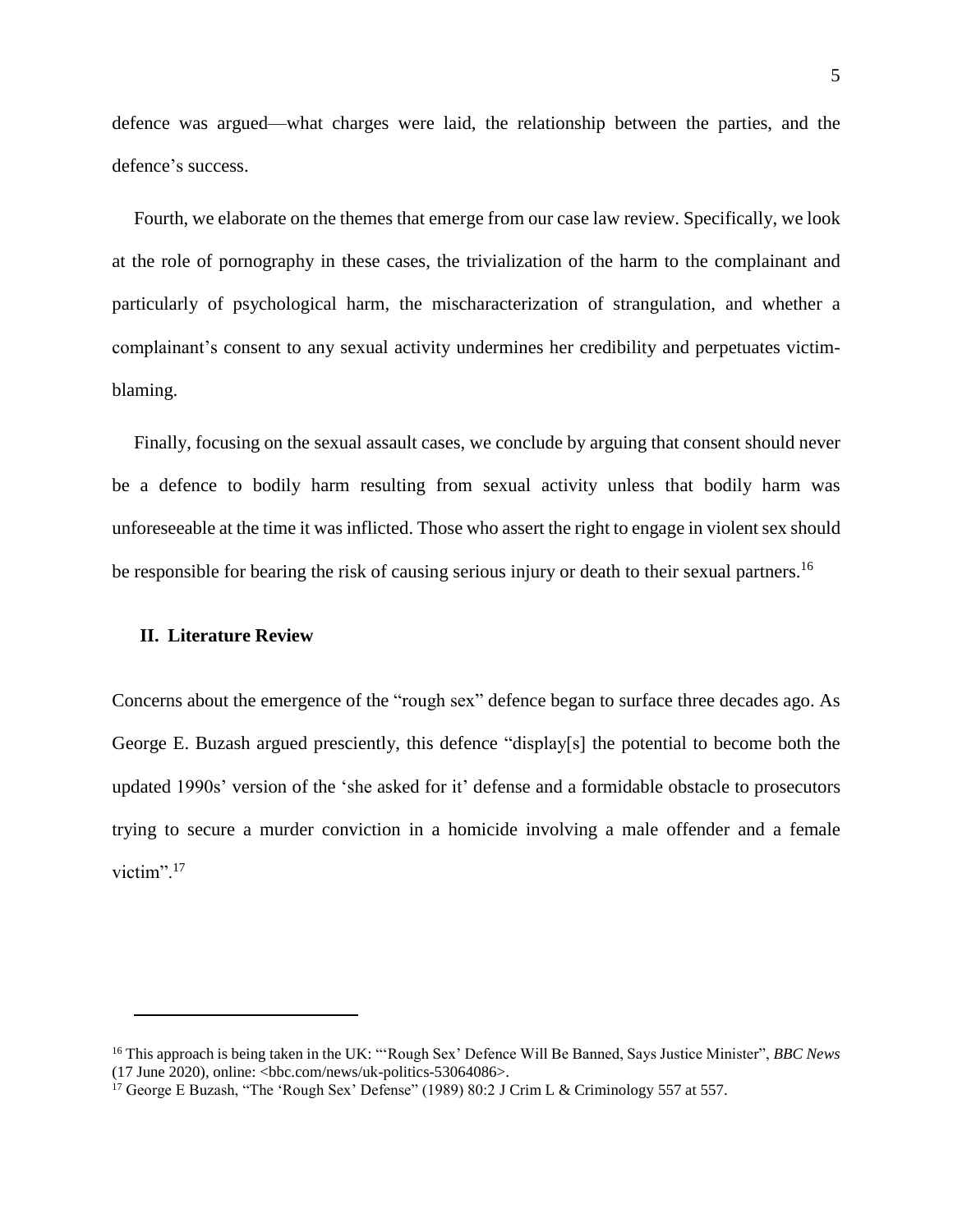<span id="page-6-1"></span><span id="page-6-0"></span>In the US and UK, the debate about whether the criminal law should accept a consent defence when bodily harm is caused has focused almost exclusively on BDSM.<sup>18</sup> In Canada, the focus has been on how the law should treat strangulation (euphemized as "erotic asphyxiation") and sexual contact with an unconscious complainant.<sup>19</sup> The Canadian focus can be attributed to the Supreme Court of Canada's decision in  $R$  *v JA* in 2011,<sup>20</sup> which ruled that the criminal law does not recognize "advance consent", such that a man who strangles a woman into unconsciousness cannot claim that his sexual use of her inert body was consensual. *JA* has been represented as a case

<sup>18</sup> For the debate in the UK, see e.g. Marianne Giles, "*R v Brown*: Consensual Harm and the Public Interest" (1994) 57:1 The Modern Law Review 101; Sharon Cowan, "Criminalizing SM: Disavowing the Erotic, Instantiating Violence" in Antony Duff et al, eds, *The Structures of the Criminal Law* (Oxford: Oxford University Press, 2011) 59; Susan Edwards, "No Defence for a Sado-Masochistic Libido" (1993) 143 NLJ 406; Susan Edwards, "The Strangulation of Female Partners" (2015) 12 Crim L Rev 949 [Edwards, "Strangulation"]; Susan SM Edwards, "Assault, Strangulation and Murder – Challenging the Sexual Libido Consent Defence Narrative" in Alan Reed et al, eds, *Consent: Domestic and Comparative Perspectives* (London: Routledge, 2016) 88; Susan SM Edwards, "Consent and the 'Rough Sex' Defence in Rape, Murder, Manslaughter and Gross Negligence" (2020) 84:4 J Crim Law 293 [Edwards, "Consent and the Rough Sex Defence"]; William Wilson, "Consenting to Personal Injury" in Alan Reed et al, eds, *Consent: Domestic and Comparative Perspectives* (London: Routledge, 2016) 68; Annette Houlihan, "When No Means Yes and Yes Means Harm: HIV Risk, Consent and Sadomasochism Case Law" (2011) 20 Law & Sexuality 31; Bows & Herring, *supra* note [4;](#page-2-1) Yardley, *supra* note [2.](#page-2-0)

For the debate in the US, see e.g. Cheryl Hanna, "Sex is Not a Sport: Consent and Violence in Criminal Law" (2001) 42:2 BC L Rev 239; Monica Pa, "Beyond the Pleasure Principle: The Criminalization of Consensual Sadomasochistic Sex" (2001) 11:1 Tex J Women & L 51; Lynn Chancer, "From Pornography to Sadomasochism: Reconciling Feminist Differences" (2000) 571:1 The Annals of the American Academy of Political and Social Science 77; Robin Ruth Linden et al, eds, *Against Sadomasochism: A Radical Feminist Analysis* (California: Frog in the Wall, 1982).

<sup>19</sup> See e.g. Karen Busby, "*Every Breath You Take*: Erotic Asphyxiation, Vengeful Wives, and Other Enduring Myths in Spousal Sexual Assault Prosecutions" (2012) 24:2 CJWL 328; Elaine Craig, "Capacity to Consent to Sexual Risk" (2014) 17:1 New Crim L Rev Journal 103 [Craig, "Capacity to Consent"]; Ingrid Olson, "Asking for it: Erotic Asphyxiation and the Limitations of Sexual Consent" (2012) 4:1 Jindal Global Law Review 171; Lise Gotell, "Governing Heterosexuality through Specific Consent: Interrogating the Governmental Effects of *R v JA*" (2012) 24:2 CJWL 359. On consent to sadomasochistic practices, see David Tanovich, "Criminalizing Sex at the Margins" (2010) 74 CR-ART 86; Maneesha Deckha, "Pain, Pleasure, and Consenting Women: Exploring the Feminist Response to S/M and its Legal Regulation in Canada Through Jelinek's *The Piano Teacher*" (2007) 30 Harv JL & Gender 425; Ummni Khan, *Vicarious Kinks: S/M in the Socio-Legal Imaginary* (Toronto: University of Toronto Press, 2014) at 225–303; Ummni Khan, "Take My Breath Away: Competing Contexts Between Domestic Violence, Kink and the Criminal Justice System in *R v JA*" (2016) 6:6 Onati Socio-Legal Series 1405 [Khan, "Take My Breath"]. <sup>20</sup> *Supra* note [15.](#page-4-0)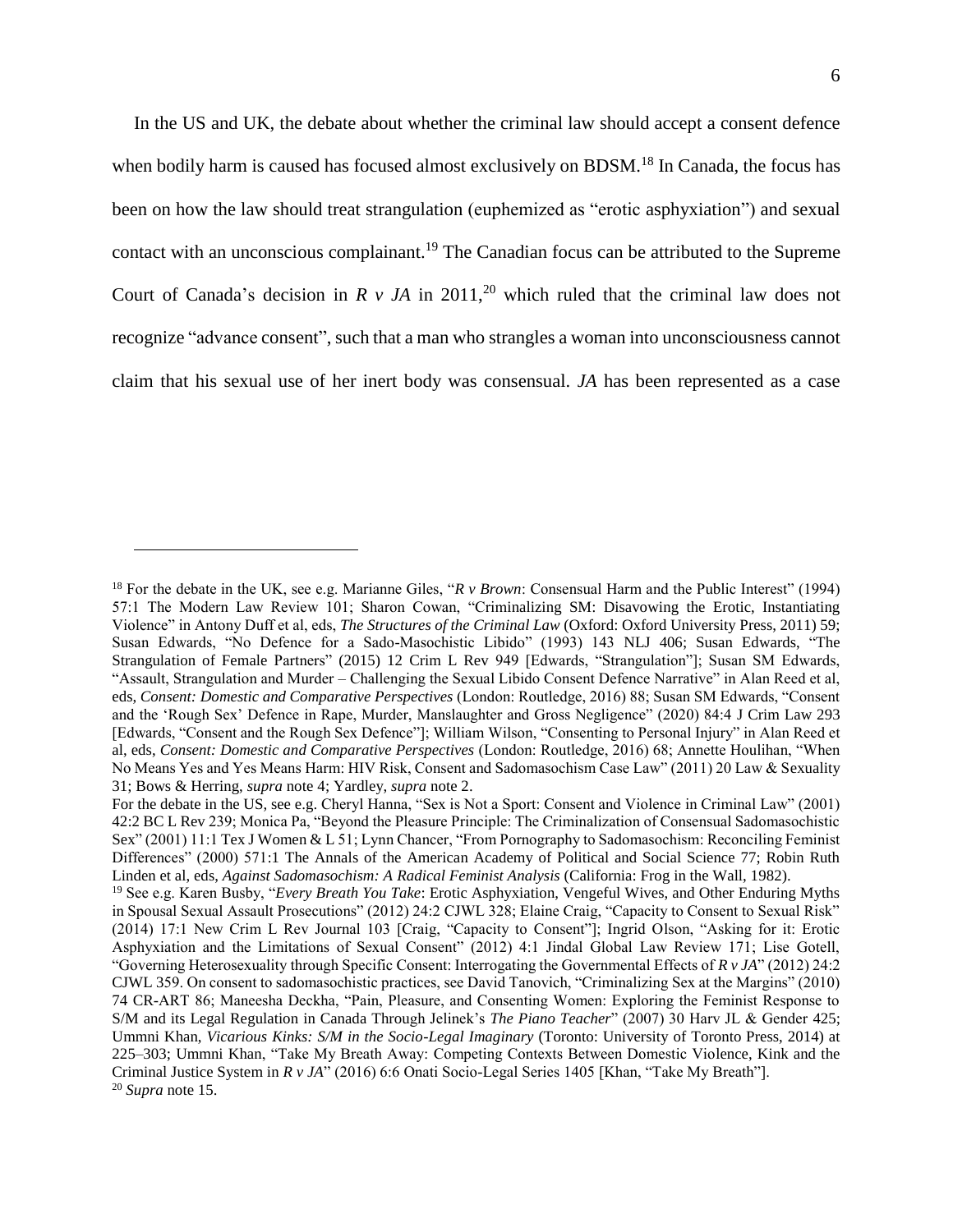involving a complainant who "consented" to what was done to her—a "kinky sex case" rather than one of domestic violence, which the facts supported.<sup>21</sup>

<span id="page-7-1"></span><span id="page-7-0"></span>Some commentators argue that "privacy" should shield BDSM that results in bodily harm from state interference.<sup>22</sup> Others suggest that the long history of discriminatory law enforcement against lesbians and gays should caution against criminal law intervention.<sup>23</sup> For example, critics of the House of Lords' decisions in  $R v Brown<sup>24</sup>$  and in *Laskey*  $v UK<sup>25</sup>$ —which denied the consent defence to gay men who inflicted bodily harm upon each other as part of an allegedly consensual BDSM practice—note that these cases have not been applied where men have inflicted bodily harm on women in the context of marriage, thus protecting "traditional gender relations."<sup>26</sup>

Some authors argue that criminalizing "rough sex" undermines sexual exploration as a form of empowerment for women and sexual minorities, $^{27}$  and thus denies women's autonomy and agency. Brenda Cossman criticizes the *JA* decision because it restricts "consensual choices of sexual minorities" and thwarts the development of "sexual democracy".<sup>28</sup> Ummni Khan emphasizes the allegedly transgressive nature of BDSM, positioning it as a form of resistance to dominant

<sup>&</sup>lt;sup>21</sup> See generally *R v A(J)*, 2008 ONCJ 624 (where the sentencing judge discussed the accused's long history of domestic violence against the complainant). See e.g. "Top Court Peeks Into Bedrooms of the Nation with Sexual-Consent Case", *iPolitics* (6 November 2010), online: <ipolitics.ca/2010/11/06/top-court-peeks-into-bedrooms-of-thenation-with-sexual-consent-case/> (for an example of the Canadian media's depiction of the case).

<sup>&</sup>lt;sup>22</sup> See Matthew Weait, "Harm, Consent and the Limits of Privacy" (2005) 13 Fem Legal Stud 97 at 117–18.

<sup>23</sup> See generally Tanovich, *supra* note [19.](#page-6-0)

<sup>24</sup> [1993] UKHL 19 [*Brown*].

<sup>25</sup> [1997] 24 EHRR 39 (E Ct HR).

<sup>26</sup> Weait, *supra* note [22](#page-7-0) at 117. The cases that failed to apply *Brown*, *supra* not[e 24,](#page-7-1) are *R v Wilson*, [1996] Cr App R 241 (CA); *R v Donovan*,[1934] 2 KB 498; and *R v Slingsby*, [1995] Crim LR 570. See also Busby, *supra* note [19](#page-6-0) at 347; Bows & Herring, *supra* note [4](#page-2-1) at 535. See generally Houlihan, *supra* note [18;](#page-6-1) Leslie J Moran, "Violence and the Law: The Case of Sado-Masochism" in Leslie J Moran, ed, *Sexuality & Identity* (New York: Routledge, 2018) 199; Giles, *supra* note [18.](#page-6-1)

<sup>27</sup> See e.g. Deckha, *supra* note [19](#page-6-0) at 434; Khan, "Take My Breath", *supra* note [19](#page-6-0) at 1420.

<sup>28</sup> Brenda Cossman, "Sex and the Unconscious (No, We Aren't Speaking of Freud)", online (blog): *Sextext: The SDS Blog* <uc.utoronto.ca/content/view/1114/2666/>.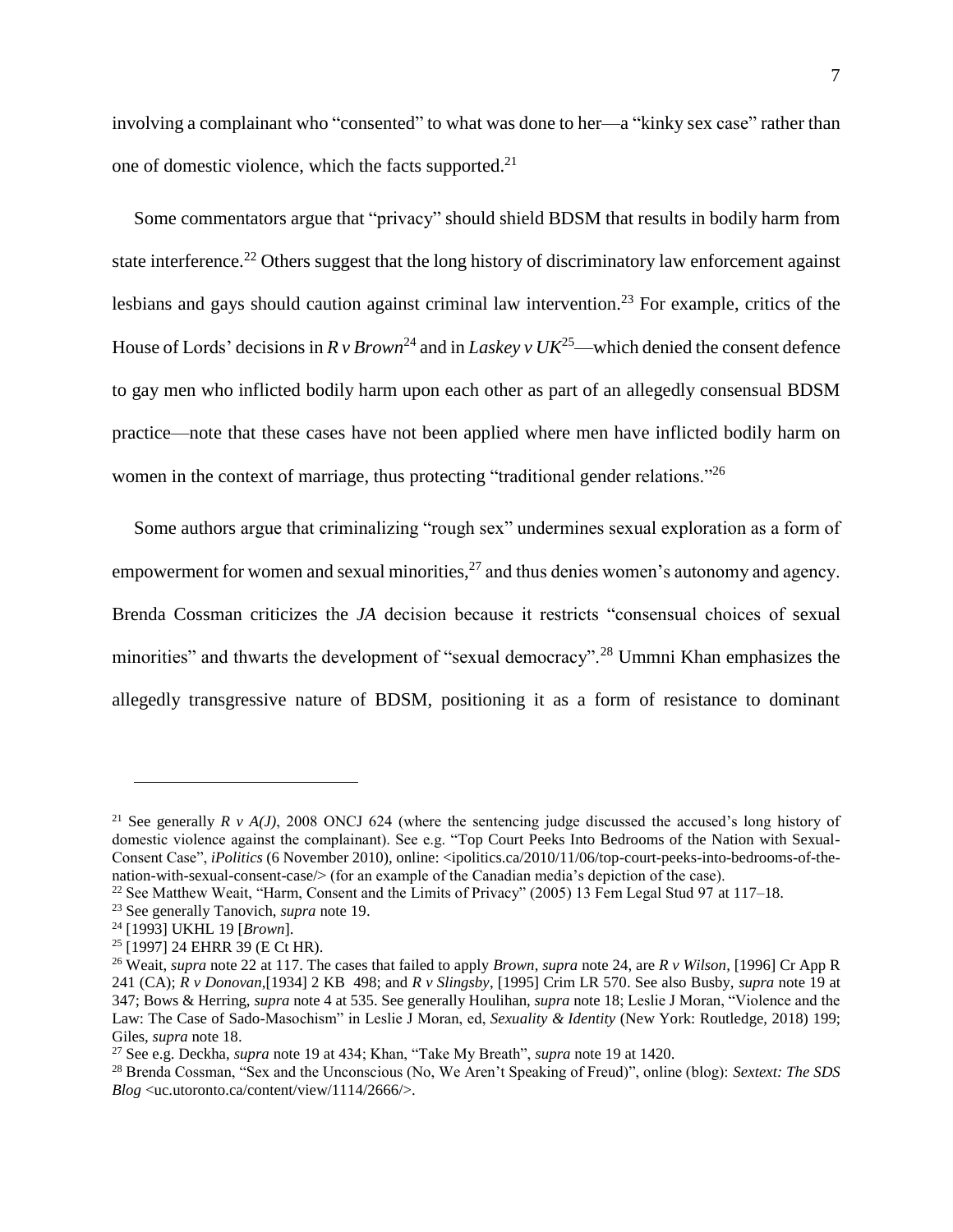institutions governing sexual norms.<sup>29</sup> Khan characterizes the risky practice of strangulation during sexual activity as "'[w]anting something dangerous despite or because of the lack of a guaranteed safety clause"<sup>30</sup> These authors call it paternalistic to interfere with individual women's freely expressed consent to violent sexual practices as they investigate their own sexuality.

Maneesha Deckha has also written critically about the *JA* decision, but warns that the risk to women's autonomy must be weighed against the danger of failing to protect women from sexual violence.<sup>31</sup> Deckha's caution is a corrective to many of the critiques of *JA* that rest upon a "myth of autonomy" that ignores "the material and discursive conditions that frame, constrain, and construct women's sexual choices".<sup>32</sup>

On the other side of this debate are authors who attend to the conditions of women's inequality. Cheryl Hanna contends that decriminalizing the infliction of bodily harm because it occurs in a sexual context creates the potential for mistakes about the scope of consent and for deliberate abuse.<sup>33</sup> The rough sex defence appears more available where the victim is a current or former intimate or dating partner, because the accused is able to draw upon his knowledge to construct a plausible "sex game gone wrong" narrative.<sup>34</sup> The rough sex defence, when set in the backdrop of an intimate relationship, becomes "imbued with notions of mutuality, respect, and consent",<sup>35</sup>

<sup>29</sup> See Khan, "Take My Breath", *supra* note [19](#page-6-0) at 1414.

<sup>&</sup>lt;sup>30</sup> *Ibid* at 1413, citing Lisa Downing, "Beyond Safety: Erotic Asphyxiation and the Limits of S/M Discourse", in Darren Langdridge & Meg Barker, eds, *Safe, Sane and Consensual: Contemporary Perspectives on Sadomasochism* (London: Palgrave, 2007) 119 at 123.

<sup>31</sup> See Deckha, *supra* note [19](#page-6-0) at 457, 459.

<sup>32</sup> Gotell, *supra* note [19](#page-6-0) at 370.

<sup>33</sup> See Hanna, *supra* note [18](#page-6-1) at 277–79.

<sup>34</sup> See Yardley, *supra* note [2](#page-2-0) at 1845, 1857–58; Busby, *supra* note [19](#page-6-0) at 355.

<sup>35</sup> Yardley, *supra* note [2](#page-2-0) at 1857–58.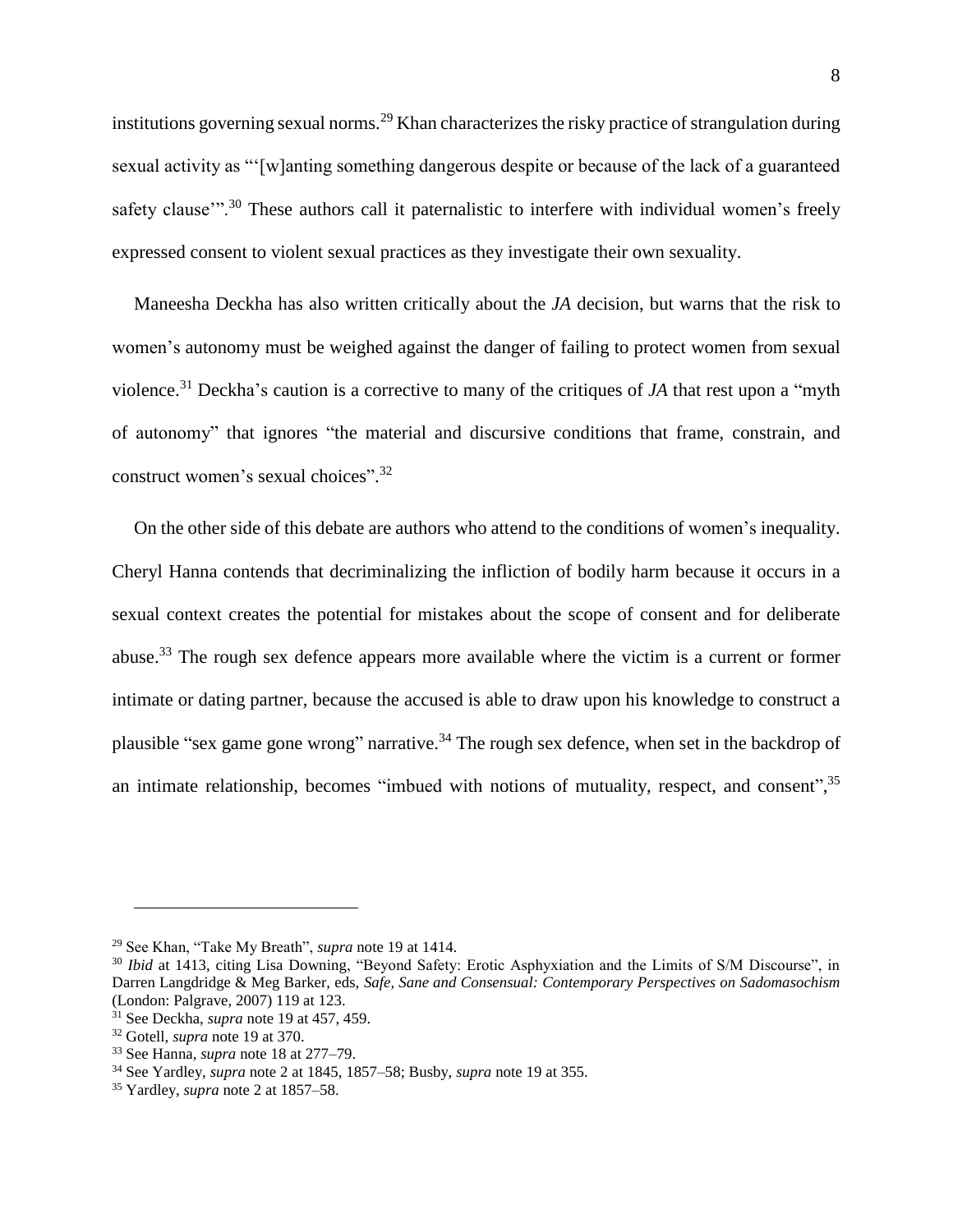reinforcing the myth of women's autonomy, obscuring abuse and coercive control within intimate relationships, and undermining prosecutions for sexual and domestic violence.<sup>36</sup>

Elaine Craig emphasizes how systemic sexual violence is a central mechanism of women's subordination and that criminal laws must be applied in ways "that recognize the impact of systemic inequities on individual sexual actors."<sup>37</sup> Both Hanna and Craig argue that if we must choose between the law being overinclusive and risking the autonomy of sexual minorities, or underinclusive and failing to protect women from sexual violence, the latter is a greater danger.<sup>38</sup>

UK scholars Susan Edwards and Elizabeth Yardley emphasize how the cultural ubiquity and mainstreaming of BDSM provides a ready-made script for accused to assert a "rough sex" defence, even where the victim has died as a result of her injuries.<sup>39</sup> Canadian scholar Karen Busby demonstrates that in nearly all of the reported cases where a consent to rough sex defence has been advanced, the complainant either asserted that she did not consent to anything, or that the boundaries of her consent were exceeded.<sup>40</sup> Busby identifies a pervasive judicial ignorance around the "safe, sane, and consensual" credo used by BDSM practitioners, which places "erotic asphyxiation" outside the range of accepted practice because of the risk of accidental death. Combined with a reluctance to call evidence from experts, judicial ignorance often results in a heavy emphasis on perpetrators' versions of events, and in reduced culpability for injuries caused.<sup>41</sup>

<sup>36</sup> See Edwards, "Consent and the Rough Sex Defence", *supra* not[e 18](#page-6-1) at 296.

<sup>37</sup> Craig, "Capacity to Consent", *supra* note [19](#page-6-0) at 128.

<sup>38</sup> See *ibid* at 127; Hanna, *supra* note [18](#page-6-1) at 248.

<sup>39</sup> See Yardley, *supra* note [2](#page-2-0) at 1858; Edwards, "Consent and the Rough Sex Defence", *supra* not[e 18](#page-6-1) at 296.

<sup>40</sup> See Busby, *supra* not[e 19](#page-6-0) (noting that "the issue in all of the Canadian sexual assault cases is not the legal question: *can* they consent to BDSM? It is the factual question: *did* they consent to BDSM?" at 347 [emphasis in original]). <sup>41</sup> See *ibid* at 352.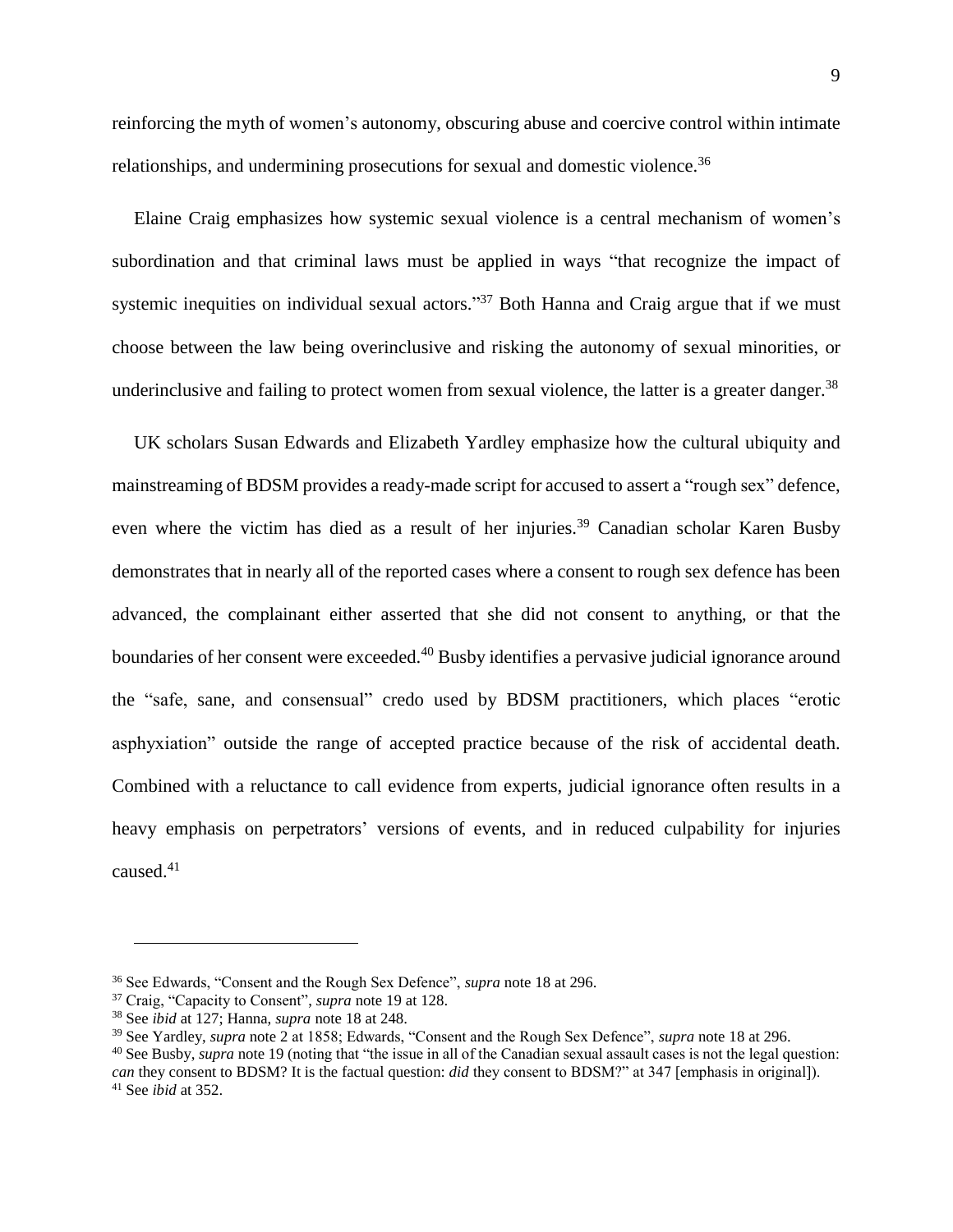Further, while evidence of violence and bodily harm were previously viewed as corroborative of rape accusations, increasing numbers of accused in the UK are reconstructing harm as the outcome of "rough sex."<sup>42</sup> As Edwards writes, "'[r]ough sex' excuses, once consigned to the annals of sexual psychopathy, are now becoming the defence norm in trials for murder and non-fatal assault in this context."<sup>43</sup> The courtroom has thereby been transformed into a "theatre of pornography", where women's pain is reconstructed as pleasure.<sup>44</sup>

Linked with the reconstruction of serious injury as "play" is the manner in which defence counsel depict victims as responsible for the harm they have suffered. Hannah Bows and Jonathan Herring contend that acts of violence during sex are given a "veneer of complicity".<sup>45</sup> She asked for it, she wanted it, or she should have done more to avoid it. As Yardley has argued, "[t]his victim blaming draws upon neoliberal tropes of the sovereign individual, responsibilitized to protect themselves from harm."<sup>46</sup> Many perpetrators have a history of violent sexual activity, but the links between patterns of entrenched misogyny and coercive control and the acts in question are concealed when injuries are represented as the accidental outcomes of consensual practices.<sup>47</sup>

#### **III. Defences to Sexual Assault**

There are two main vehicles for raising a rough sex defence for an accused charged with assault or sexual assault: the *actus reus* defence of consent and the *mens rea* defence of honest but

<sup>42</sup> See Edwards, "Consent and the Rough Sex Defence", *supra* not[e 18](#page-6-1) at 296–97; Yardley, *supra* not[e 2](#page-2-0) at 1840, 1844. <sup>43</sup> Edwards, "Consent and the Rough Sex Defence", *supra* note [18](#page-6-1) at 297.

<sup>44</sup> *Ibid* at 296, relying on Carol Smart, *Feminism and the Power of Law* (London: Routledge, 1989) at 38–39.

<sup>45</sup> See Bows & Herring, *supra* note 4 at 531, 534, citing comments by Laura Farris MP, House of Commons, "Notice of Amendments Given up to and Including Wednesday 29th April 2020" (session 2019–21), online: <publications.parliament.uk/pa/bills/cbill/58-01/0096/amend/domestic\_rm\_pbc\_0429.1-7.html>.

<sup>46</sup> Yardley, *supra* note [2](#page-2-0) at 1843.

<sup>47</sup> See *ibid* at 1857.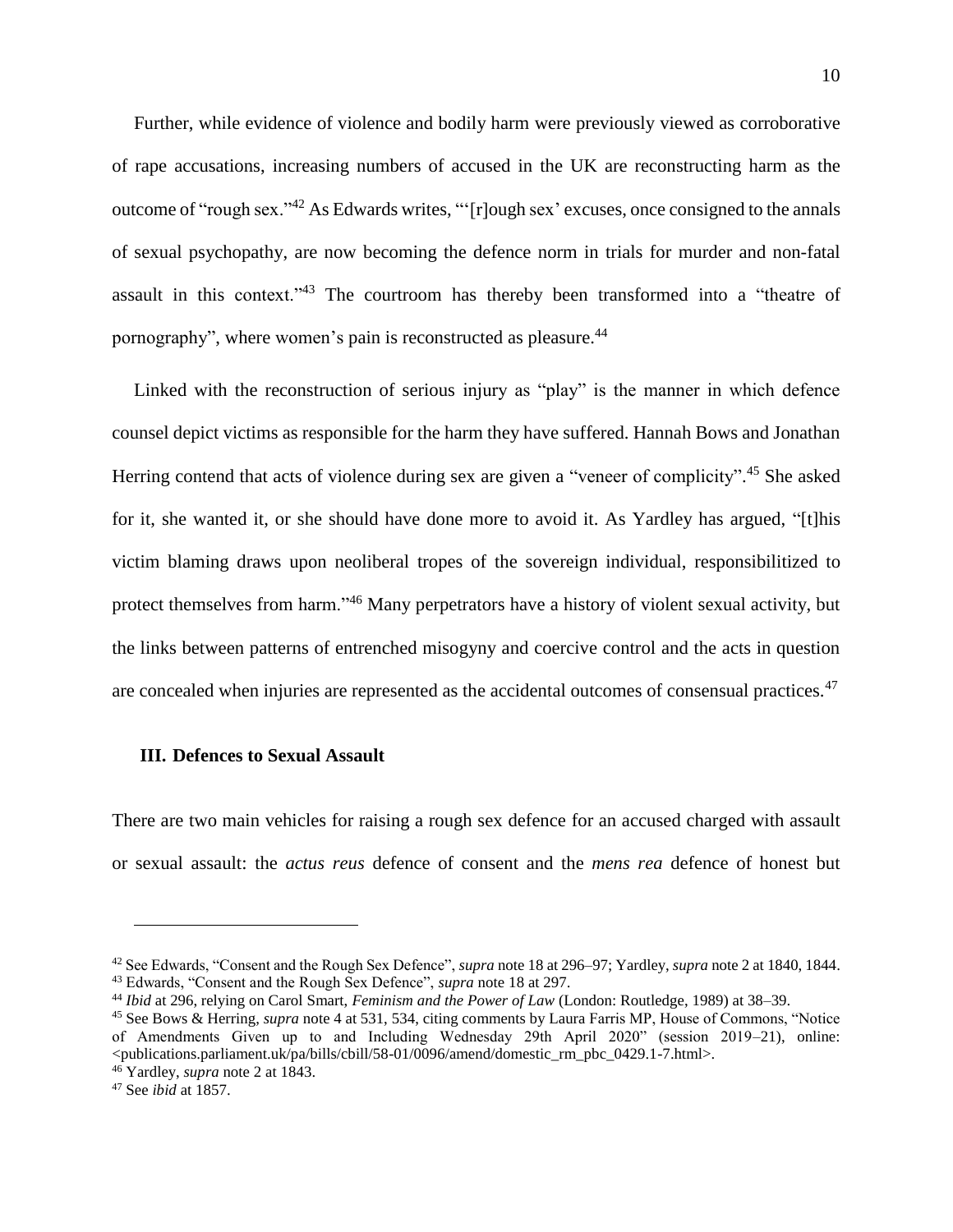mistaken belief in consent, the former employed more often than the latter. Both defences often rely on the woman's prior sexual history to lay the groundwork for "consent" or the accused's "mistake."

<span id="page-11-0"></span>Suzanne Zaccour argues that asserting the "rough sex" defence seems to facilitate admission of the woman's alleged prior "rough sex" history.<sup>48</sup> This evidence should be regarded as *prima facie*  inadmissible since it relies on the prohibited "twin myths" reasoning that because a woman has allegedly previously consented to "rough sex" it makes it more plausible that she did so on this occasion. Some judges nevertheless see prior "rough sex" evidence as highly relevant and admissible. For example, the judge in  $R \vee B(B)$  admitted the evidence:

[...] I am concerned that the jury could not properly understand the defence of consent to aspects of the sexual activity involving bondage, as testified to by Mr. B, without knowing if the complainant previously consented to this type of sexual activity in the context of their relationship in the months leading up to the alleged assault.

 $[\ldots]$ 

 $\overline{a}$ 

There is no issue of discriminatory belief or bias.<sup>49</sup>

Similar arguments were accepted in cases involving anal intercourse, dominant/submissive scenarios, including rape fantasies, striking and strangulation, and sadomasochism.<sup>50</sup> Once this kind of evidence is admitted, the complainant may face an even more pitched credibility battle on the issues of consent and mistaken belief. Even in cases where the woman has died from her

<sup>48</sup> See Suzanne Zaccour, "'I'm Telling You, She Likes It Rough': Sexual History Evidence, Consent and the BDSM Defence in Canadian Sexual Assault Trials" (2021) 4 Child and Family Law Quarterly 347 at 348. See also Busby, *supra* note [19.](#page-6-0)

<sup>49</sup> *R v B(B)*, 2009 CarswellOnt 1082 at paras 21, 24, 64 CR (6th) 58 (Sup Ct J).

<sup>50</sup> See e.g. *R v B*, 2014 ONSC 6709 at para 14; *R v G(EN)*, 2015 MBQB 95 at paras 22–24.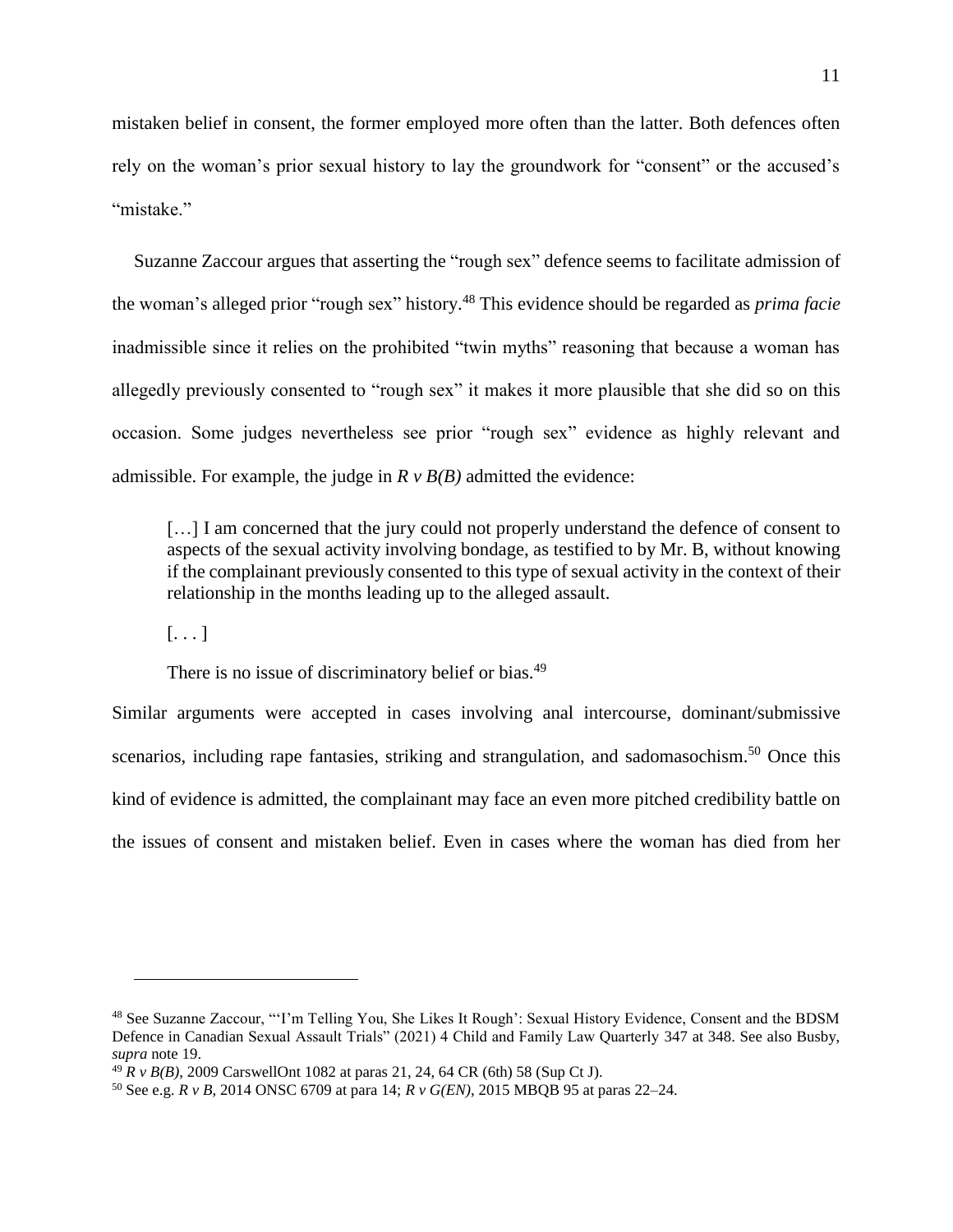injuries and cannot contest the claim, judges have permitted men accused of homicide to introduce evidence alleging that the deceased had consented to rough sex with other men.<sup>51</sup>

#### <span id="page-12-0"></span>*(a) Consent Defence*

The general principle in Canadian criminal law, that people can consent neither to their own deaths nor to non-trivial injuries that are reasonably foreseeable,<sup>52</sup> ought to bar a "rough sex" defence when a woman suffers bodily harm, maiming or death. In 1991 in *R* v *Jobidon*, <sup>53</sup> the Court set out public policy reasons for limiting consent as a defence when fist fights cause non-trivial bodily harm or death, focusing on the social uselessness of fist fights and their potential to lead to serious breaches of the peace. The Court acknowledged that other limits on consent might be necessary in future cases to be developed on a case-by-case basis.

<span id="page-12-1"></span>Four years later, the Court of Appeal for Ontario applied *Jobidon* in *R v Welch*, <sup>54</sup> an appeal from a sexual assault causing bodily harm conviction where the accused claimed consensual sadomasochism. The complainant testified that she did not consent to any sexual contact and described a violent rape where the accused beat her with a belt and inserted an object into her rectum, causing prolonged bleeding. The appeal turned not on whether the complainant had consented, but rather on whether the complainant *could* consent to such activity for her own sexual pleasure. The court held that consent could not be given to dehumanizing and degrading activity when the resulting bodily harm was reasonably foreseeable:

Although the law must recognize individual freedom and autonomy, when the activity in question involves pursuing sexual gratification by deliberately inflicting pain upon another

<sup>51</sup> See *R v Garnier*, 2017 NSSC 341.

<sup>52</sup> See *Criminal Code*, RSC 1985, c C-46, s 14 [*Criminal Code*].

<sup>53</sup> [1991] 2 SCR 714, 7 CR (4th ) 233. See also *R v Bruce*, [1995] BCJ No 212 at para 16, 26 WCB (2d) 227 (where the Court of Appeal for British Columbia expressed the view that the public policy concerns in *Jobidon* justifying the vitiation of consent should be given a stricter interpretation in the context of domestic violence).

<sup>54</sup> 1995 CarswellOnt 987, 25 OR (3d) 665 (Ont CA) [*Welch* cited to Carswell].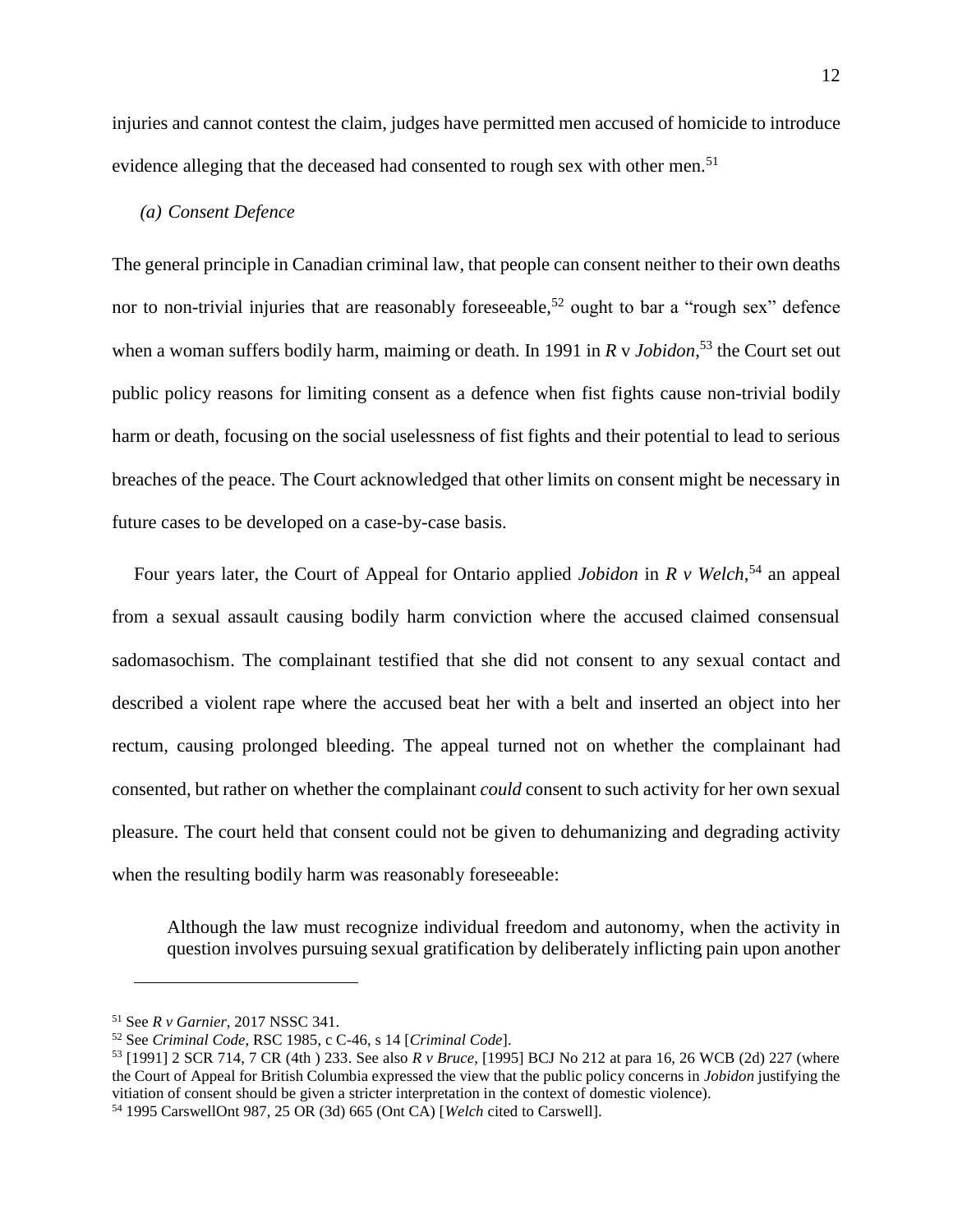that gives rise to bodily harm, then the personal interest of the individuals involved must yield to the more compelling societal interests which are challenged by such behaviour.

 $[\ldots]$ 

Specifically, the majority in *Jobidon* recognized that consent may be a defence to certain activities such as rough sporting activities, medical treatment, social interventions, and "daredevil activities" performed by stuntmen, "in the creation of a socially liable cultural product". Acts of sexual violence, however, were conspicuously not included among these exceptions.<sup>55</sup>

As Janine Benedet has noted, the ruling in *Welch* spares complainants from being cross-examined on whether they enjoyed themselves in circumstances resulting in serious injuries.<sup>56</sup>

<span id="page-13-1"></span><span id="page-13-0"></span>However, in a series of decisions in Ontario, starting with  $R v A$  *nos*<sup>57</sup> and ending with  $R v D K$ ,<sup>58</sup>

the Court of Appeal for Ontario has rendered these clear principles fraught and fragile. It has gradually twisted the statement from *Welch*, "deliberately inflicting pain upon another that gives rise to bodily harm", into a requirement that not only must the infliction of pain be intentional, but so must the bodily harm. This interpretation flies in the face of the fact that assault and sexual assault causing bodily harm have no such *mens rea* requirement, as long as the underlying touching was intentional and bodily harm was reasonably foreseeable.<sup>59</sup>

The court explicitly overruled *Welch* in *R v Zhao*, <sup>60</sup> a case in which again the complainant described a violent sexual assault. She agreed to participate in some consensual petting with the

<sup>&</sup>lt;sup>55</sup> *Ibid* at paras 88, 87. The court added at para 89 that "[q]uite simply, it is suggested that hurting people is wrong and this is so whether the victim consents or not, or whether the purpose is to fulfil a sexual need or to satisfy some other desire."

<sup>56</sup> *R v Zhao*, 2013 CarswellOnt 5207 (Annotation by Janine Benedet) [Benedet, "*R v Zhao*"], 2013 ONCA 293 [*Zhao*]. <sup>57</sup> 39 WCB (2d) 285, [1998] OJ No 3047 (Ont CA) [*Amos*]. *Amos* was followed by *R v Robinson*, 2001 CarswellOnt 888, 153 CCC (3d) 398 (Ont CA) [*Robinson*]; *R v Quashie*, 2005 CarswellOnt 2645, 198 CCC (3d) 337 (Ont CA) [*Quashie* cited to CarswellOnt]; and *Zhao*, *supra* note **Error! Bookmark not defined.**.

<sup>58</sup> 2020 ONCA 79 [*DK*].

<sup>59</sup> See *R v DeSousa*, [1992] 2 SCR 944 at 966, 95 DLR (4th) 595; *R v Godin*, [1994] 2 SCR 484 at 485, 31 CR (4th) 33; *R v Williams*, 2003 SCC 41 at para 22.

<sup>60</sup> *Supra* note **Error! Bookmark not defined.**.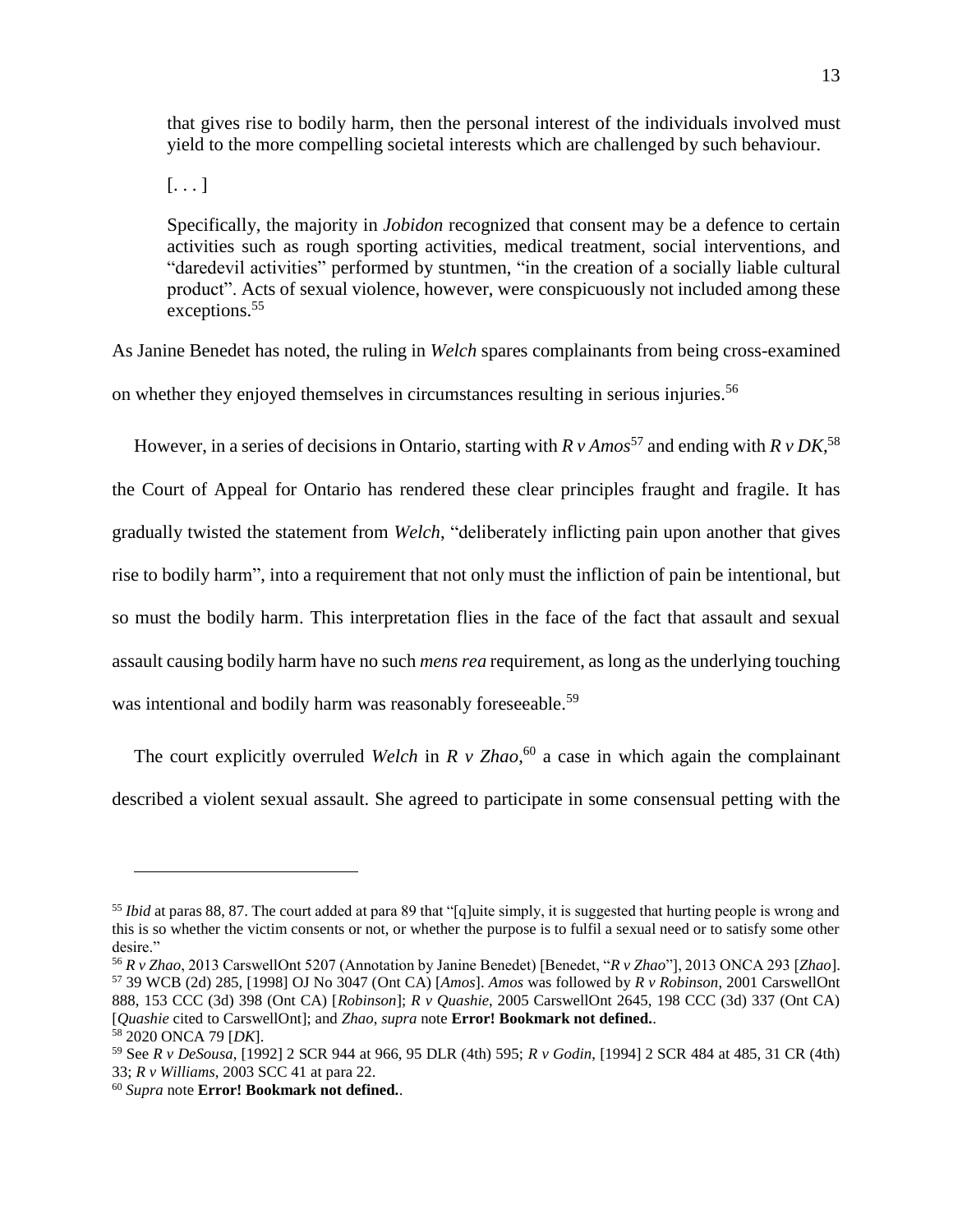accused, but when he came towards her holding a condom she immediately withdrew that consent. She described herself as crouching in a corner with her hands in front of her face. She tried to escape and the accused grabbed her by her underwear. She testified that

he then pinned her down on her back on the floor with one of his hands on her throat and one on her face, with his legs around her. She thought he was going to kill her, and she panicked. She wanted to get away. She again tried to move towards the door. He continued to grab at her underwear and she repeatedly said to him "stop", "please, please, please stop." She then began to scream for help, "as loud as [she] possibly could." [She] testified, "[a]s soon as I started screaming, that's when he started to strangle me."<sup>61</sup>

The trial judge charged the jury on sexual assault causing bodily harm but did not instruct the jury that it must find the accused intentionally inflicted the bodily harm. The appeal court overturned *Welch*:

[...] consent is not vitiated in all circumstances of sexual assault causing bodily harm, but instead only in those circumstances where bodily harm was intended *and* in fact caused. Where the accused did not intend to cause bodily harm, consent is available as a defence, if bodily harm is inadvertently caused.<sup>62</sup>

The Court set out a confusing instruction for the jury, stating that first it should determine whether the accused intended to inflict bodily harm beyond a reasonable doubt. If proven, consent is irrelevant. If unproven, the jury should go on to consider whether the complainant did not consent to the sexual activity beyond a reasonable doubt. We believe it is deeply problematic to consider whether the accused intended bodily harm before making the consent determination.<sup>63</sup> How can vitiation of consent be determined before determining whether there was any consent to begin with? This approach distorts the non-consent inquiry by asking whether we should reject the complainant's purported consent before her consent is established.

<sup>61</sup> *Ibid* at para 17.

<sup>62</sup> *Ibid* at para 108 [emphasis in original].

<sup>63</sup> See also Benedet, "*R v Zhao*", *supra* note **Error! Bookmark not defined.**.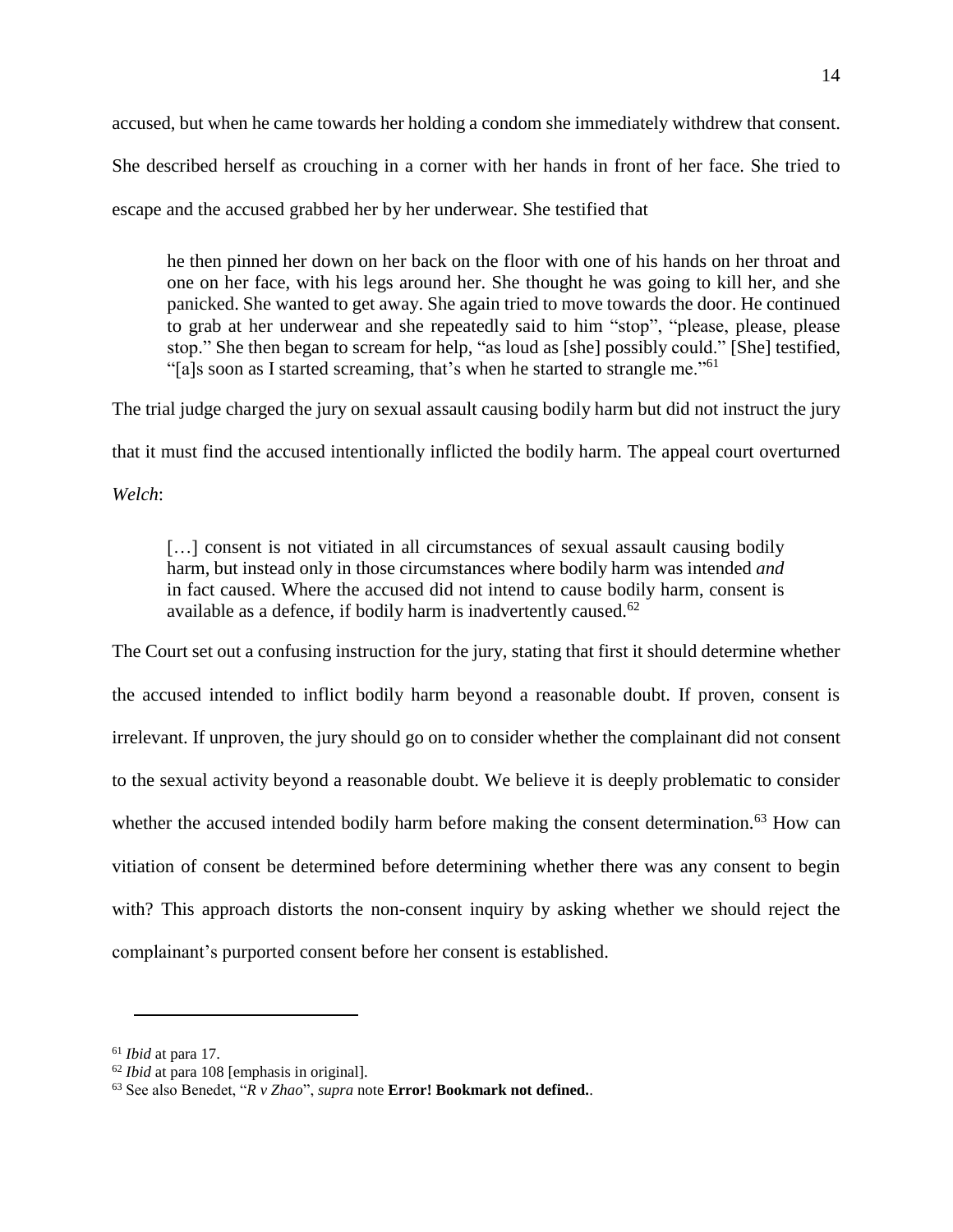In another Ontario case,  $R \nu D K$ , <sup>64</sup> the complainant described a violent rape that caused her to lose 40% of her blood volume, to which she acquiesced because she was afraid for her safety. The complainant testified that the accused told her to say her injuries were from rough sex and he told paramedics this story. The trial judge convicted the accused of sexual assault, yet acquitted him of sexual assault causing bodily harm because he had a reasonable doubt about whether the accused intended to cause bodily harm.<sup>65</sup>

The appellate court quashed the conviction on other grounds, but made clear the trial judge's mistake:

The trial judge blurred the distinction between (1) cases where bodily harm is caused during non-consensual sexual activity, and (2) cases where consent is vitiated through the intentional infliction of bodily harm. In the first category of cases, all the Crown is required to prove is objective foreseeability of bodily harm; in the second category, in order to vitiate consent, the Crown must prove the bodily harm was both caused and intentional.<sup>66</sup>

The court did not comment on the order of analysis from *Zhao*, where vitiation is apparently determined before non-consent has been determined.<sup>67</sup> Both *Zhao* and *DK* indicate that where the Crown fails to prove non-consent to sexual contact, it must prove that the accused intended bodily harm in order for consent to be vitiated, a higher level of *mens rea* than is normally required for sexual assault causing bodily harm. What this does is leave a class of victims with less protection from the criminal law. Those who consent to some sex in the circumstances—often intimate partners or women in the sex trade—run a particular risk that the violence against them will not be recognized.

<sup>64</sup> *Supra* note [58.](#page-13-0)

<sup>65</sup> See *ibid* at para 20.

<sup>66</sup> *Ibid* at para 23.

<sup>67</sup> In fact, *Zhao*, *supra* note **Error! Bookmark not defined.** is not cited once in the decision.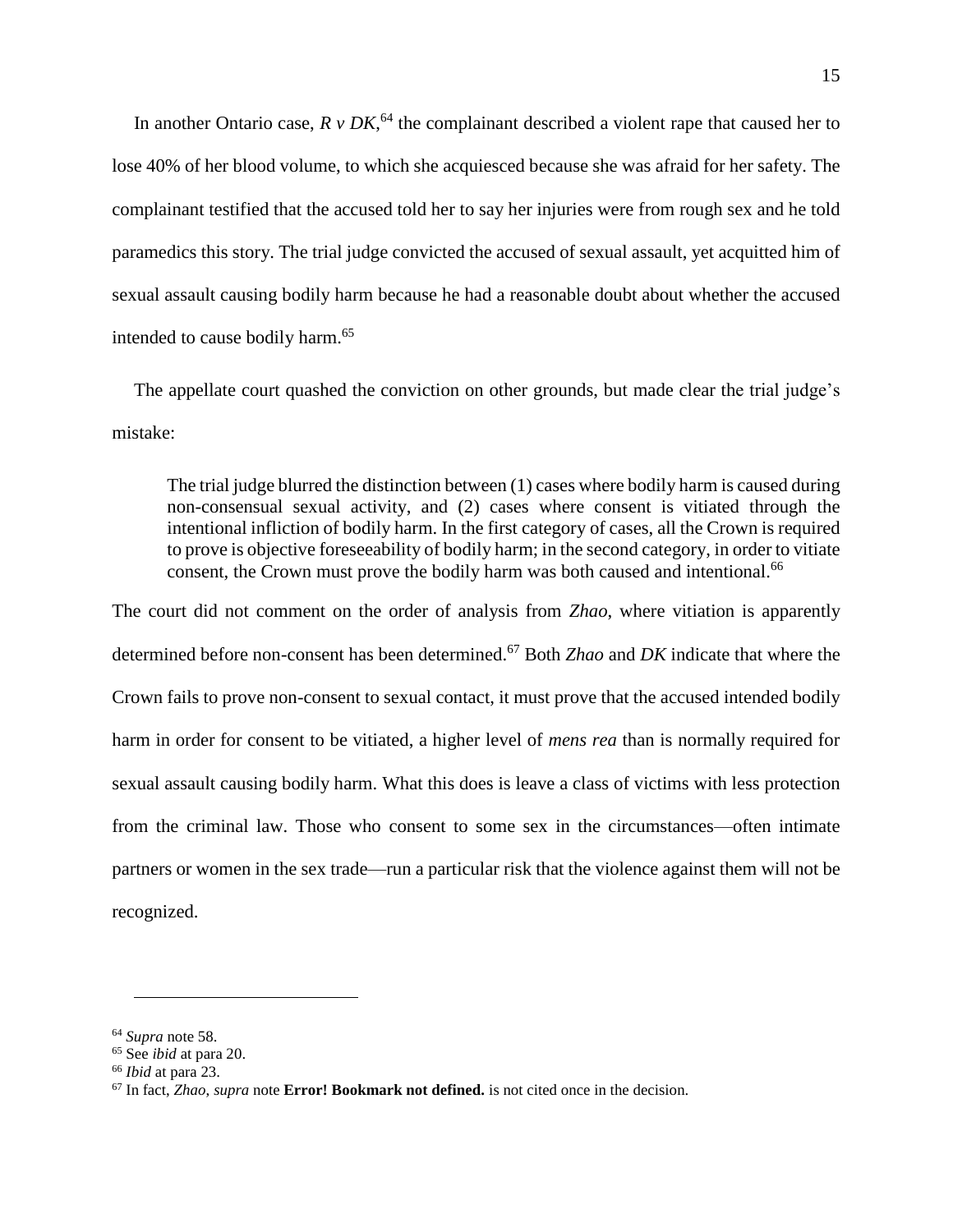<span id="page-16-0"></span>The Court of Appeal of Alberta explicitly declined to follow the Ontario approach and the requirement for the intentional infliction of bodily harm in the homicide context in *R v Barton*, 68 the facts of which are described above.<sup>69</sup> This issue arose because one path to establishing culpable homicide was to argue that any consent to sex was vitiated because of the fatal bodily harm caused to the victim. Both the Court of Appeal and the Supreme Court of Canada<sup>70</sup> declined to decide the issue. The Court of Appeal acknowledged that *Jobidon* left open the possibility of looking at the policy issues in a particular context and noted that where the victim has been killed, the policy scale may point towards vitiation of consent:

<span id="page-16-2"></span><span id="page-16-1"></span>Policy considerations may include how, on the wide continuum of bodily harm, death is the end point – the most serious form of bodily harm possible where personal and public interests are highest. When a person is not alive to testify as to what actually happened, the relative ease with which an accused can then raise defences of consent or mistaken belief may also go on the policy scale in determining whether apparent consent ought to be vitiated in these circumstances.<sup>71</sup>

Barton was found guilty of manslaughter at his second trial,<sup>72</sup> where the judge apparently instructed the jury that any consent the deceased may have given was vitiated if the accused was "reckless as to the risk of serious bodily harm."<sup>73</sup> However, the Court of Appeal has recently followed the Ontario approach in *Zhao* in the sexual assault context in  $R v AE$ ,<sup>74</sup> a case we discuss

<sup>68</sup> 2017 ABCA 216 [*Barton* ABCA]. See Introduction, *above*, for the details of the case.

<sup>69</sup> See Part I. Introduction, *above*, for the details of the case.

<sup>70</sup> See *R v Barton*, 2019 SCC 33.

<sup>71</sup> *Barton* ABCA, *supra* note [68](#page-16-0) at para 306 [footnote omitted].

<sup>72</sup> See *R v Barton*, 2021 ABQB 603 [*Barton* ABQB] (sentencing decision for manslaughter conviction).

<sup>73</sup> See the defence's appeal notice, reported in "Ontario Trucker in Prison for Killing Cindy Gladue in Edmonton Hotel Appeals Conviction, Sentence", *Global News* (25 August 2021), online: <globalnews.ca/news/8140798/barton-cindygladue-yellowhead-inn-edmonton-manslaughter appeal/?fbclid=IwAR1lDl1TSlvtJ8ENCteKUEVlD6b1qP\_F2ncSSI  $M5t$ I $>$ .

<sup>74</sup> 2021 ABCA 172 [*AE*].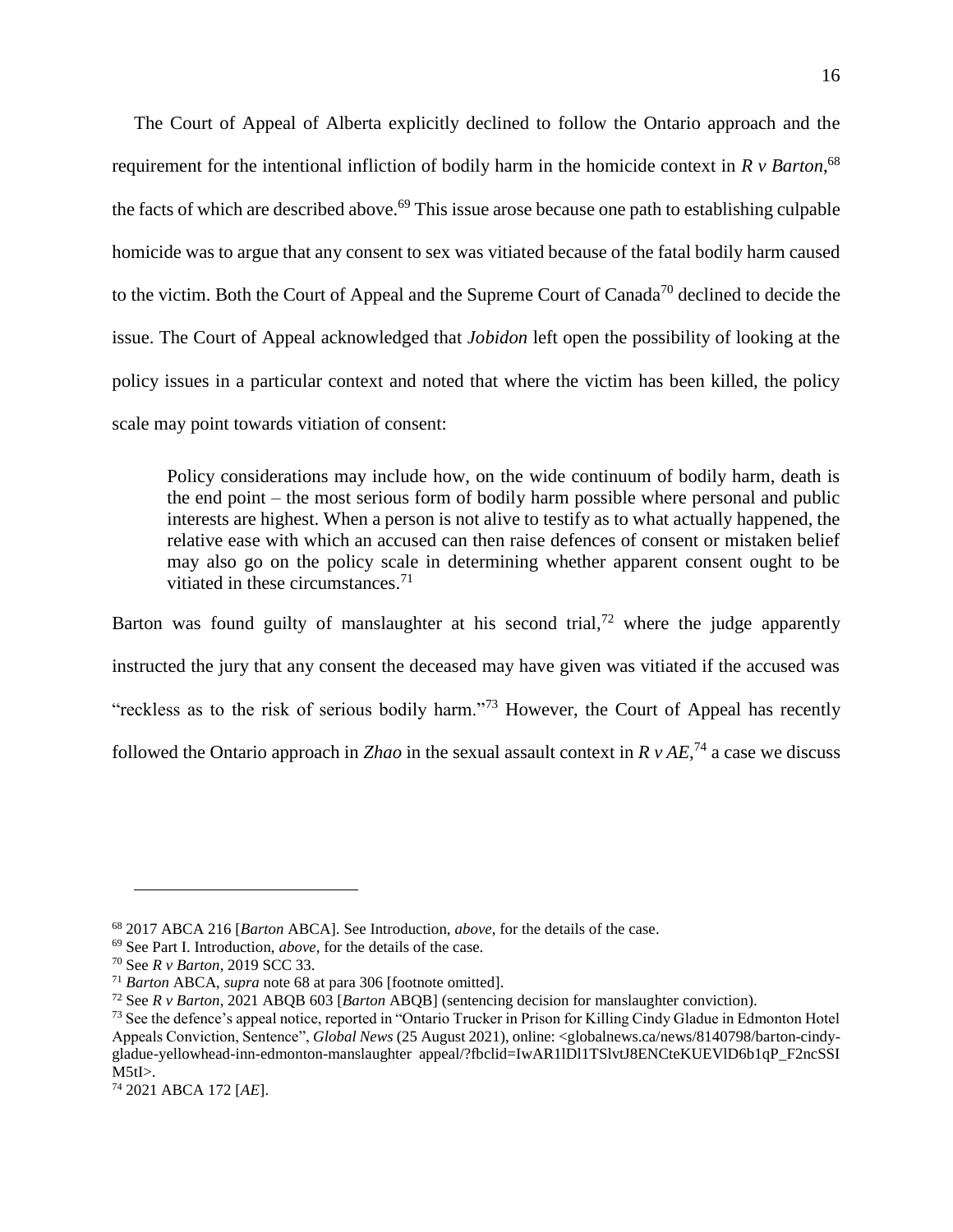in detail below, in finding that consent was vitiated because the accused intended to cause bodily harm*.*

#### <span id="page-17-0"></span>*(b) Mistaken Belief in Consent*

 $\overline{a}$ 

The accused can also make a mistaken belief in consent claim, that even if the complainant did not consent, he mistakenly believed that she did.<sup>75</sup> Here, sexual history evidence is often offered to support prohibited inferences that are simply re-wrapped as the accused's belief that, because she consented before, she was consenting this time.<sup>76</sup>

For example, in *R v Ross*, the judge admitted evidence that the couple engaged in dominant/submissive sexual activity even though on the occasion at issue he acknowledged that he did not seek her consent. The judge said that "the overall sexual activity of this couple" was relevant to the accused's alleged mistaken belief.<sup>77</sup> We note that the Supreme Court's decision in *R v Goldfinch*<sup>78</sup> should bar such generic uses of sexual history evidence to provide "context" for alleged "rough sex" defences in the future.

<sup>75</sup> See e.g. *R v Gairdner*, 2017 BCCA 425 at para 4 [*Gairdner*] (where the accused raised a mistaken belief in consent defence on the basis that he was engaged in a BDSM role-play with the complainant where "no" meant "yes"); *R c SB*, 2013 QCCQ 6676 at para 12 [*SB*] (where the accused argued that he had an honest but mistaken belief in the complainant's consent because they had previously engaged in consensual sadomasochistic role-playing during sex without advance agreement).

<sup>76</sup> See Zaccour, *supra* note [48](#page-11-0) at 352. Mistakes about the existence of implied consent or a belief that no means yes are properly characterized as mistakes of law, not grounding a defence. See Lucinda Vandervort, "Mistake of Law and Sexual Assault: Consent and Mens Rea" (1987) 2:2 CJWL 233; *R v Ewanchuk*, [1999] 1 SCR 330 at 349–350, 169 DLR (4th) 193.

<sup>77</sup> *R v Ross*, 2014 SKQB 50 at para 39. See also *R v Sweet*, 2018 BCSC 1696 at paras 4, 167 [*Sweet*]. <sup>78</sup> 2019 SCC 38.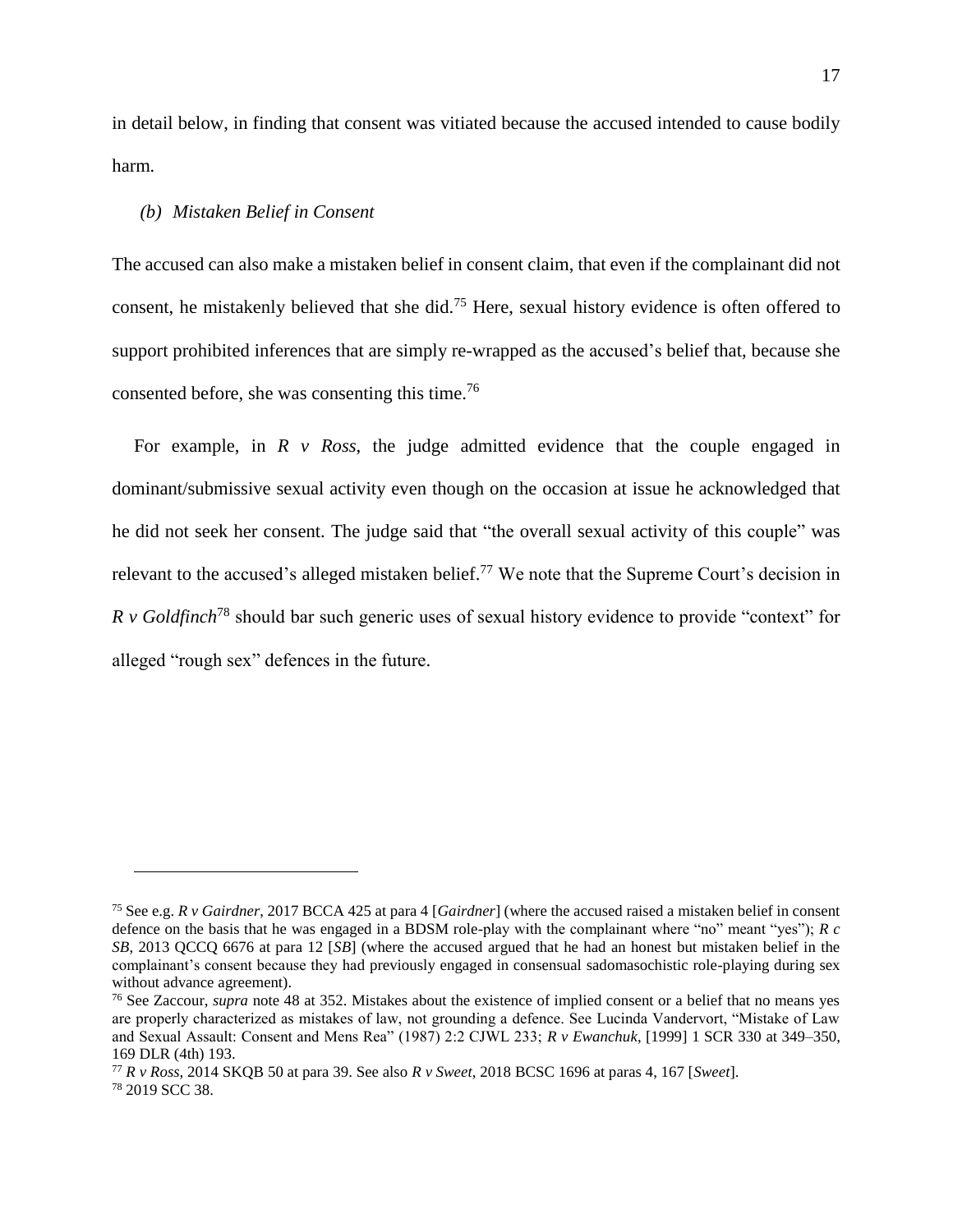#### **IV.Our Case Sample**

We set out to look for reported cases in English and French dealing with some version of the rough sex defence. Our case sample covers the period of 1988 to 2021, inclusive.<sup>79</sup> We relied exclusively on the databases for Westlaw, Lexis Advance and CanLII.<sup>80</sup> We looked for cases where the Crown case alleged that injuries were suffered by the complainant (whether or not the accused was charged with causing bodily harm) and where the complainant asserted either that she did not consent, that she consented to some sexual activity but the accused went too far in his violence, or where the complainant initially indicated that she did not consent and later recanted her evidence. We also looked for cases where the accused argued consent to "rough sex", consent to the infliction of bodily harm, or consent to sexual contact that in some way caused bodily harm, including death.

We recognize that our findings from these searches paint an incomplete picture of what is happening in Canadian courts because many trial level decisions remain unreported. We suspect that only a small percentage of the total cases charged make it to a final verdict, let alone to written reasons. Jury verdicts and guilty pleas will have been missed unless there are published reasons for sentence or an appeal. Our searches may have identified the more serious cases since those are more likely to go to trial and probably more likely to result in convictions. While our findings cannot provide a precise picture of how the rough sex defence is being used in Canada, they do

<sup>79</sup> The earliest case we found was from 1988.

<sup>&</sup>lt;sup>80</sup> We found cases citing ss 271 (sexual assault), 272 (sexual assault causing bodily harm or with a weapon), 273 (aggravated sexual assault), and 222 (homicide) of the *Criminal Code*, *supra* not[e 52](#page-12-0) and searched within those results using: "rough sex" OR "BDSM" OR "sadomasochism" OR "sadomasochism" OR "erotic asphyxiation" OR "bondage" OR "kinky" OR "sex game". We also ran broader searches of all cases in those three databases using: "rough sex" OR "sex game"; "consen" /s "rough sex"; and ("sexual assault" or "sexual offence") AND (consent /s "bodily harm" OR "rough sex"). We narrowed all the results by our time period of 1 January 1988 to 31 December 2021.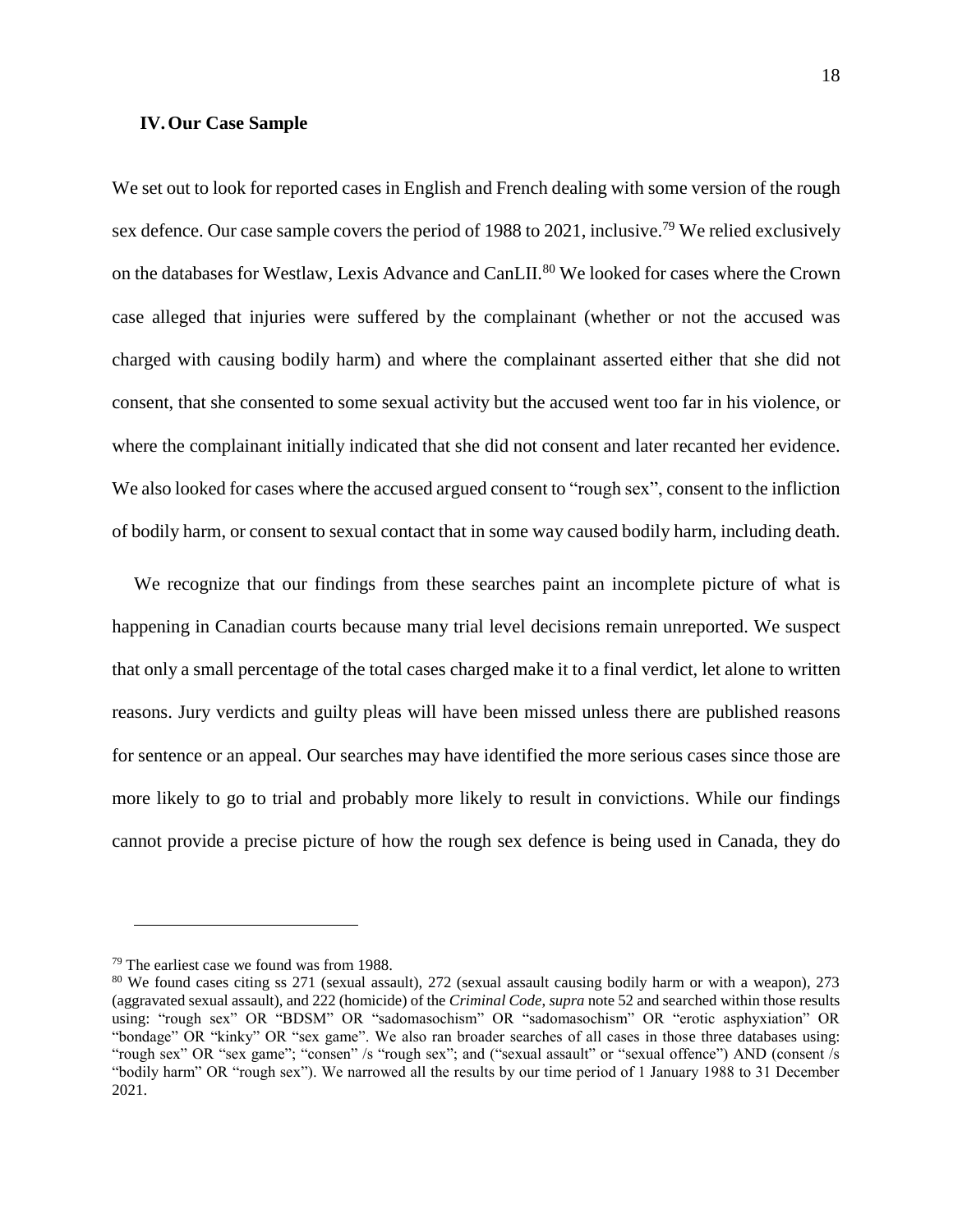give us a snapshot of how judges are approaching this issue. We put our numbers forward not to make definitive statements about trends, but rather to provide a large sample of the cases from which to assess judicial approaches to the rough sex defence.

<span id="page-19-1"></span><span id="page-19-0"></span>We found a total of 93 completed cases.<sup>81</sup> Within these cases, there were 97 complainants<sup>82</sup> and 98 accused.<sup>83</sup> Of the 93 cases, 75 cases involved sexual assault charges, broken down as follows:

<sup>&</sup>lt;sup>81</sup> We considered a matter to be "complete" if it resulted in a reported appeal, conviction (via trial or guilty plea), acquittal, sentencing, or combination of these results. We also found a number of rough sex cases that had reported judgments involving s 276 applications, which we excluded.

<sup>82</sup> All of the completed cases involved one complainant, except for *R v Davidson*, 2010 BCPC 228 [*Davidson*] (3 complainants); *R v Sanmugarajah*, 2018 ONCJ 661 [*Sanmugarajah*] (2 complainants); and *R v Strong*, 2021 ONSC 1906 [*Strong*] (2 homicide victims).

<sup>83</sup> All of the completed cases involved one accused, except for *AE*, *supra* note [74](#page-16-1) (3 accused); *R v Bohorquez*, 2019 ONSC 1643 [*Bohorquez*] (2 accused); *R v Hancock*, 2000 BCSC 1581 *[Hancock*] (2 accused); and *R v MacMillan*, 2020 ONSC 3299 [*MacMillan*] (2 accused).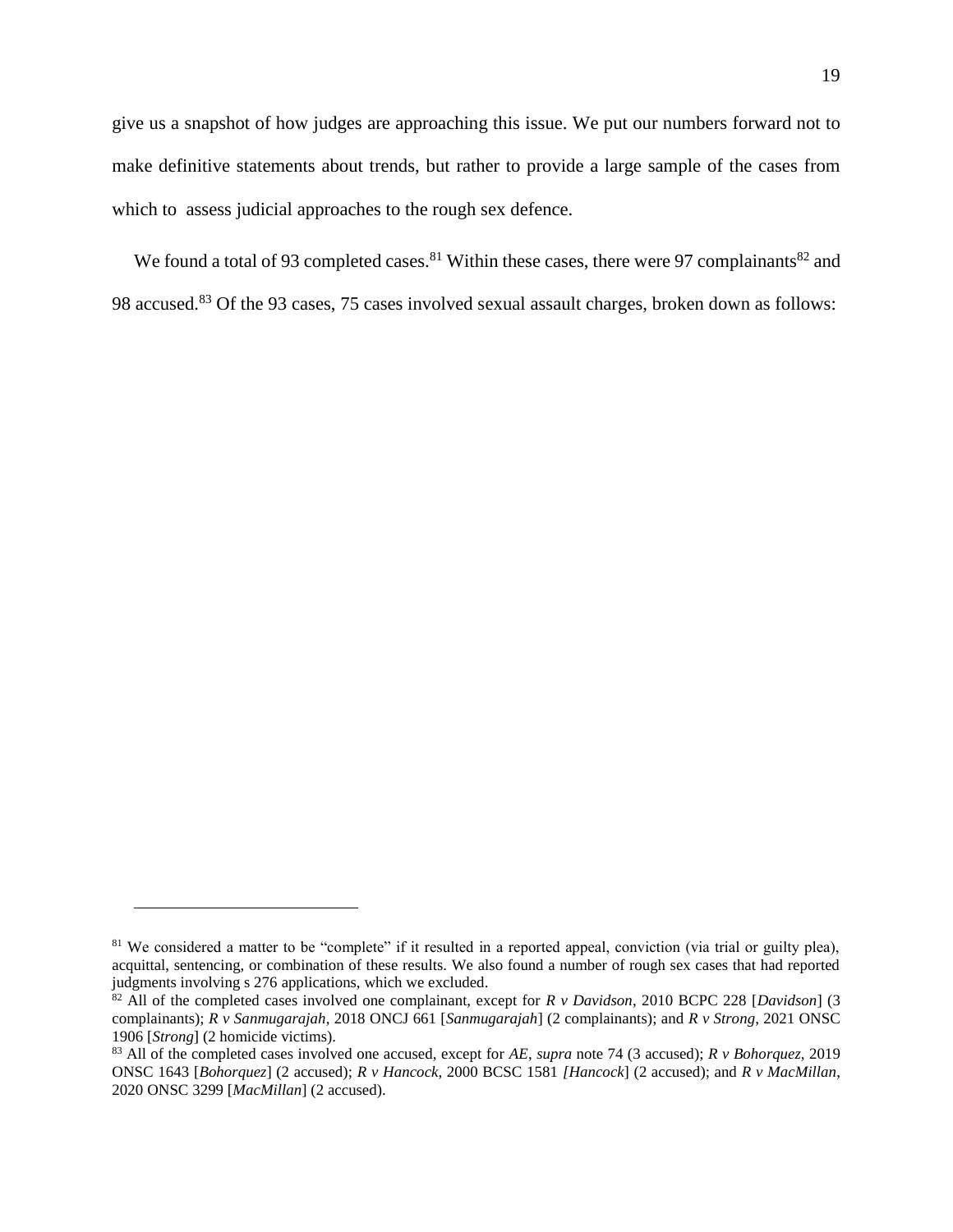<span id="page-20-1"></span> $\overline{a}$ 

<span id="page-20-0"></span>

| <b>Highest Sexual Assault Charge Laid</b>                             | N(%             |
|-----------------------------------------------------------------------|-----------------|
| Level 2 or 3 sexual assault causing bodily harm, aggravated sexual    | $42^{85}$ (56%) |
| assault, sexual assault with a weapon, or sexual assault with another |                 |
| person <sup>84</sup>                                                  |                 |
| Level 1 sexual assault <sup>86</sup>                                  | $33^{87}$ (44%) |
| <b>Total</b>                                                          | 75 (100%)       |

As we will discuss in more detail below, this case sample included very serious sexual assaults

with a much higher number of level 2 and level 3 charges than is generally the case.<sup>88</sup>

<sup>84</sup> Sexual assault charges under ss 272 and 273 of the *Criminal Code*, *supra* note [52.](#page-12-0)

<sup>85</sup> The cases are: *R v A(C)*, 2011 ONSC 291 [*A(C)*]; *AE*, *supra* note [74;](#page-16-1) *R c Afriat*, 1988 CarswellQue 1314, [1988] RJQ 2906 (CQ crim & pén) [*Afriat*]; *Amos*, *supra* note [57;](#page-13-1) *R v Atagootak*, 2003 NUCA 3 [*Atagootak*]; *R v Barker*, 1997 NSCA 90 [*Barker*]; *R v Beaudry RP (Corporal)*, 2016 CM 4010 [*Beaudry*]; *Bohorquez*, *supra* note [83;](#page-19-0) *R v Boyle*, Ottawa 18-RD19579 (Ont Ct J) [*Boyle*]; *DK*, *supra* note [58;](#page-13-0) *Gairdner*, *supra* note [75;](#page-17-0) *R v Glassford*, [1988] OJ No 359, 42 CCC (3d) 259 (Ont CA) [*Glassford* cited to OJ]; *R v Gonzalez-Hernandez*, 2011 BCSC 392 [*Gonzalez-Hernandez*]; *R v Graham*, 2019 ONCA 347 [*Graham*]; *R v Headley*, 2014 ONCJ 501 [*Headley*]; *R v KG*, 2018 ONCJ 537 [*KG*]; *R v Kilbourne*, 2013 MBPC 21 [*Kilbourne*]; *R v Laporte*, 2012 MBQB 230 [*Laporte*]; *R v Lavergne-Bowkett*, 2013 BCSC 1737 [*Lavergne-Bowkett*]; *R v Lozano Lopez*, 2015 BCCA 311 [*Lozano-Lopez*]; *MacMillan*, *supra* note [83;](#page-19-0) *R v Nelson*, 2014 ONCA 853 [*Nelson*]; *R c Oakes*, 2003 CarswellQue 1769, [2003] JQ No 9538 (QC CA) [*Oakes*]; *R v Olotu*, 2016 SKCA 84 [*Olotu*]; *R v P(JA)*, 1998 CarswellOnt 5292, 41 WCB (2d) 233 (Ont Ct J) [*P(JA)*]; *R v Percy*, 2020 NSSC 138 [*Percy*]; *R v PO*, 2021 ABQB 318 [*PO*]; *Quashie*, *supra* note [57;](#page-13-1) *R v RDW*, 2006 BCPC 300 [*RDW*]; *Robinson*, *supra* note [57;](#page-13-1) *R c Roy*, 2010 QCCQ 7927 [*Roy*]; *R v S(JR)*, 2013 BCSC 1363 [*S(JR)*]; *Sanmugarajah*, *supra* note [82;](#page-19-1) *R v Spencer*, 1991 CarswellMan 6, 10 CR (4th 26 (Man Prov Ct (Crim Div)) [*Spencer*]; *Sweet*, *supra* note **Error! Bookmark not defined.**; *R v Tedjuk*, 2004 SKQB 418 [*Tedjuk*]; *R v Threefingers*, 2016 ABCA 225 [*Threefingers*]; *R c Touchette*, 2016 QCCA 460 [*Touchette*]; *R v Vandermeulen*, 2013 MBQB 118 [*Vandermeulen*]; *Welch*, *supra* note [54;](#page-12-1) *R v White-Halliwell*, 2019 ONSC 597 [*White-Halliwell*]; *Zhao*, *supra* note **Error! Bookmark not defined.**.

<sup>86</sup> Sexual assault charges under s 271 of the *Criminal Code*, *supra* note [52.](#page-12-0)

<sup>87</sup> The cases are: *R v B(AJ)*, 2006 CarswellMan 498 [*B(AJ)*]; *R v Bear-Knight*, 2021 SKQB 308 [*Bear-Knight*]; *R v C(ER)(Catellier)*, 2016 MBCA 74 [*Catellier*]; *R v CC*, 2018 ONSC 1262 [*CC*]; *R v CI*, 2021 ONCJ 43 [*CI*]; *R v Cross*, 2015 ONSC 4251 [*Cross*]; *Davidson*, *supra* note [82;](#page-19-1) *R v DC*, 2017 ONSC 5775 [*DC*]; *R v E(JA)*, 2006 CarswellOnt 5577 (Ont Ct J) [*E(JA)*]; *R v Gendreau*, 2011 ABCA 256 [*Gendreau*]; *R v GOG*, 2000 BCPC 10 [*GOG*]; *R v Gulliver*, 2017 ABCA 223 [*Gulliver*]; *R v Hillier*, 2021 NLSC 108 [*Hillier*]; *R v Hoskins*, 2021 SKCA 23 [*Hoskins*]; *R v Hunter*, 2019 NSSC 369 [*Hunter*]; *JA*, *supra* note [15;](#page-4-0) *R v JP*, 2020 ONCA 162 [*JP*]; *R v JWS*, 2012 NSPC 102 [*JWS*]; *R v Kotio*, 2021 NSCA 76 [*Kotio*]; *R v Lawrence*, 2015 BCCA 358 [*Lawrence*]; *R v Meyers*, 2016 SKQB 413 [*Meyers*]; *R. v P(A)*, 2013 ONCA 344 [*P(A)*]; *R v RW*, 2020 ONCJ 148 [*RW*]; *R v S(M)*, 1999 CarswellOnt 2881, 43 WCB (3d) 406 (Ont Ct J) [*S(M)*]; *R v SAM*, [1993] OJ No 4240 (Ont Ct J (Gen Div)) [*SAM*]; *SB*, *supra* note [75;](#page-17-0) *R v Seaton*, 2012 ONSC 6070 [*Seaton*]; *R v Shepperd*, 2018 ONCJ 692 [*Shepperd*]; *R v Skoyen*, 2020 BCSC 362 [*Skoyen*]; *R v Stewart*, 2001 YKCA 10 [*Stewart*]; *R v Stratton*, 2010 ONCJ 600 [*Stratton*]; *R v Ussa*, 2014 MBCA 71 [*Ussa*]; *R v Went*, 2004 BCSC 1205 [*Went*].

<sup>88</sup> See Part V. (b) The Minimization of "Bodily Harm", *below*, for further discussion on this point.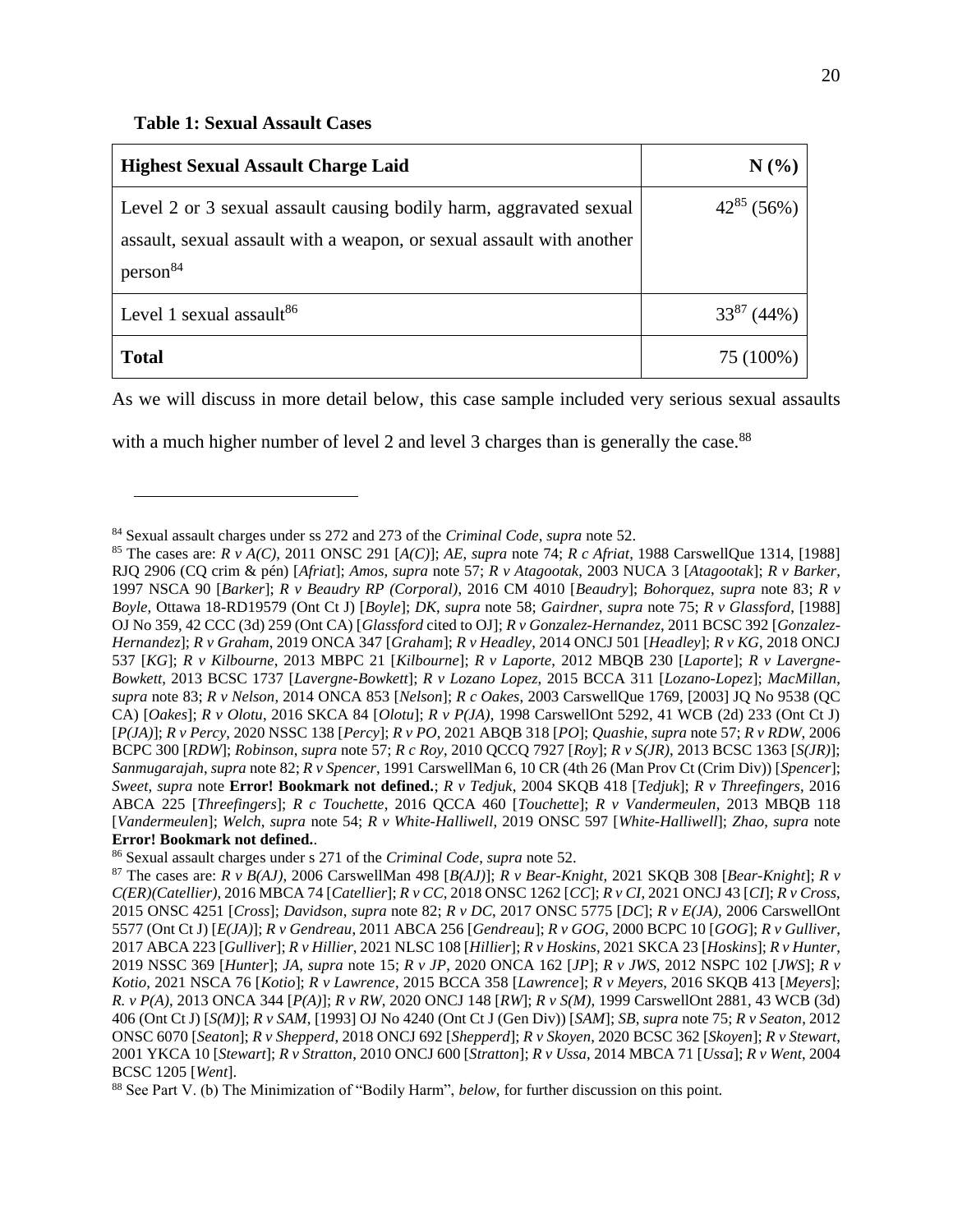<span id="page-21-0"></span>In addition to the 75 sexual assault cases, we found 10 cases involving the culpable homicides of 11 victims by 11 accused.<sup>89</sup> There were six cases involving first-degree murder charges,  $90$  one involving second-degree<sup>91</sup> and three manslaughter charges.<sup>92</sup> Among these 10 homicide cases, all the men claimed that the victim died as a result of "a sex game gone wrong," with the exception of one man who denied he killed his wife.<sup>93</sup> Perhaps most notably, four of the 11 homicide victims were women in the sex trade who are particularly vulnerable to being on the wrong end of a rough sex defence because of stereotypes about their perpetual state of consent to sexual activity, however violent.<sup>94</sup> Three of the eleven victims were current or former intimate partners of the accused.<sup>95</sup>

<span id="page-21-1"></span>Finally, we also found eight assault offences involving evidence of the rough sex defence.<sup>96</sup> These cases took three different forms. In four cases, the complainant alleged a violent non-sexual assault but the accused maintained that the injuries were caused during consensual rough sex.<sup>97</sup> In two cases, the complainant testified that her injuries were sustained during violent sex but only

<sup>89</sup> *R c Baril*, 2012 ABQB 428 [*Baril*]; *R c Deschatelets*, 2013 QCCQ 1948 [*Deschatelets*]; *Barton* ABCA, *supra* note [68;](#page-16-0) *R v Garnier*, 2018 NSSC 196 [*Garnier*]; *R v Guenther*, 2017 ABCA 205 [*Guenther*]; *Hancock*, *supra* note [83;](#page-19-0) *R v Liu*, 2004 CanLII 34061, [2004] OJ No 4221 (Ont CA) [*Liu*]; *Mcilwaine*, 1996 CanLII 5884, [1996] RJQ 2529 (QC CA) [*Mcilwaine*]; *Toupin-Houle c R*, 2017 QCCS 2280 [*Toupin-Houle*]; *Strong*, *supra* not[e 82.](#page-19-1) All the cases involved one victim, except for *Strong*, *supra* note [82,](#page-19-1) and all the cases involved one accused, except for *Hancock*, *supra* note [83.](#page-19-0)

<sup>90</sup> See *Barton* ABCA, *supra* note [68;](#page-16-0) *Guenther*, *supra* note [89;](#page-21-0) *Liu*, *supra* note [89;](#page-21-0) *Mcilwaine*, *supra* note [89;](#page-21-0) *Toupin-Houle*, *supra* not[e 89;](#page-21-0) *Strong*, *supra* note [82.](#page-19-1)

<sup>91</sup> See *Garnier*, *supra* note [89.](#page-21-0)

<sup>92</sup> See *Baril*, *supra* note [89;](#page-21-0) *Deschatelets*, *supra* note [89;](#page-21-0) *Hancock*, *supra* not[e 83.](#page-19-0)

<sup>93</sup> See *Liu*, *supra* note [89.](#page-21-0)

<sup>94</sup> See *Barton* ABCA, *supra* note [68;](#page-16-0) *Hancock*, *supra* note [83;](#page-19-0) *Mcilwaine*, *supra* note [89;](#page-21-0) *Strong*, *supra* note [82.](#page-19-1)

<sup>95</sup> See *Deschatelets*, *supra* note [89](#page-21-0) (current intimate partners); *Guenther*, *supra* note [89](#page-21-0) (ex-intimate partners); *Liu*, *supra* note [89](#page-21-0) (married).

<sup>96</sup> *R v Bolger*, 2019 CarswellNfld 365, 158 WCB (2d) 116 (Nfld Prov Ct) [*Bolger* cited to CarswellNfld]; *R v Ceelen*, 2011 ONSC 4764 [*Ceelen*]; *R v Finnister*, 2010 ONCJ 14 [*Finnister*]; *R v Giroux*, 2015 ABPC 208 [*Giroux*]; *R v Gosse*, 2015 ONCJ 177 [*Gosse*]; *R v Pacheco*, 2015 ONCJ 485 [*Pacheco*]; *R v Reid*, 2019 ONSC 2165 [*Reid*]; *R v Tompkins*, 2017 ONSC 5524 [*Tompkins*].

<sup>97</sup> See *Finnister*, *supra* not[e 96;](#page-21-1) *Pacheco*, *supra* note [96;](#page-21-1) *Reid*, *supra* note [96;](#page-21-1) *Tompkins*, *supra* note [96.](#page-21-1)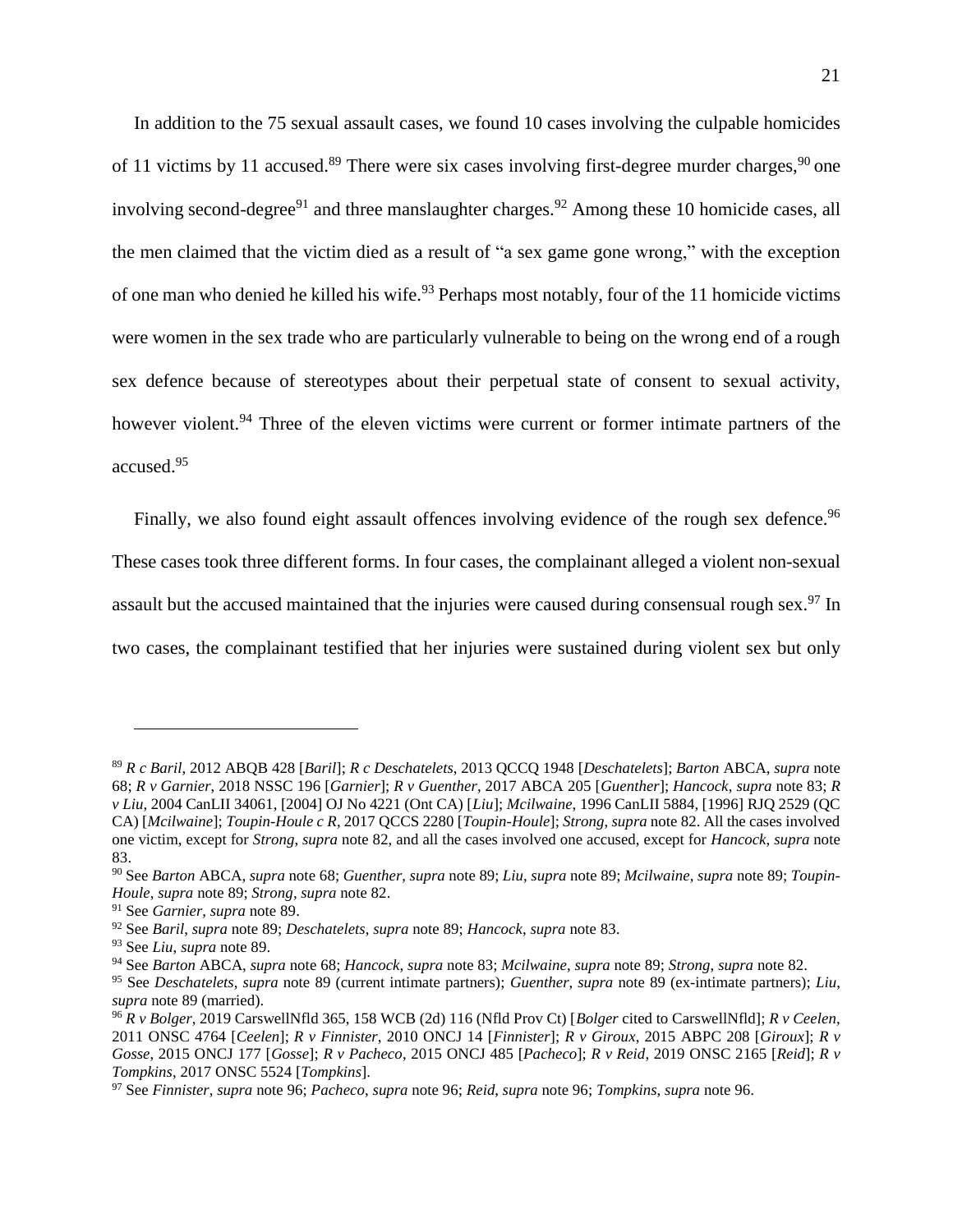assault charges were laid.<sup>98</sup> Finally, in two cases, the complainant alleged a violent assault but then recanted and testified that the injuries resulted from consensual rough sex.<sup>99</sup>

Many of the accused charged with either sexual assault or assault faced other charges, most commonly overcoming resistance by choking, suffocation or strangulation,  $100$  unlawful confinement<sup>101</sup> and uttering threats.<sup>102</sup>

## *(a) The Gendered Nature of "Rough Sex"*

The most striking finding from our case sample was the degree to which consent as a defence to violent sex in these cases is deeply gendered. Every one of the 98 accused in these cases was male. The victims were overwhelmingly female. Of the 97 complainants, there were only 3 male victims, 2 in homicide cases and 1 in a sexual assault.<sup>103</sup> In the 10 homicide cases, all the perpetrators were male and 9 of the 11 victims were female.<sup>104</sup> In the eight assault cases, all the perpetrators were male and all the complainants were female. Thus, the reported cases suggest that it is **only** men committing these crimes and overwhelmingly women who are on the losing end of rough sex. Our case sample would suggest that the "rough sex" defence is a problem of male violence against women.

<sup>98</sup> See *Bolger*, *supra* note [96](#page-21-1) (complainant and accused had consensual sex; issue was whether complainant consented to striking and hitting during sex); *Ceelen*, *supra* not[e 96](#page-21-1) (complainant consented to rough sex, but the accused caused bodily harm that was neither trivial nor transitory; therefore, consent was vitiated).

<sup>99</sup> See *Giroux*, *supra* note [96;](#page-21-1) *Gosse*, *supra* note [96.](#page-21-1)

<sup>100</sup> See e.g. *Beaudry*, *supra* note [85;](#page-20-0) *Gairdner, supra* note 75; *Gosse*, *supra* note [96;](#page-21-1) *Lawrence*, *supra* note [87;](#page-20-1) *Vandermeulen*, *supra* note [85.](#page-20-0)

<sup>101</sup> See e.g. *SB*, *supra* not[e 75;](#page-17-0) *Barker*, *supra* not[e 85;](#page-20-0) *Boyle*, *supra* not[e 85;](#page-20-0) *Finnister*, *supra* not[e 96;](#page-21-1) *Gendreau*, *supra* not[e 87.](#page-20-1)

<sup>102</sup> See e.g. *B(AJ)*, *supra* note [87;](#page-20-1) *Gulliver*, *supra* note [87;](#page-20-1) *JP*, *supra* note [87;](#page-20-1) *Kilbourne*, *supra* note [85;](#page-20-0) *Meyer*s, *supra* not[e 87.](#page-20-1)

<sup>103</sup> The complainant was male in *Hancock*, *supra* note [83](#page-19-0) (homicide); *Mcilwaine*, *supra* not[e 89](#page-21-0) (homicide); *RW*, *supra*  not[e 87](#page-20-1) (sexual assault).

<sup>104</sup> The complainants were women in all but *Hancock*, *supra* not[e 83](#page-19-0) and *Mcilwaine*, *supra* note [89.](#page-21-0)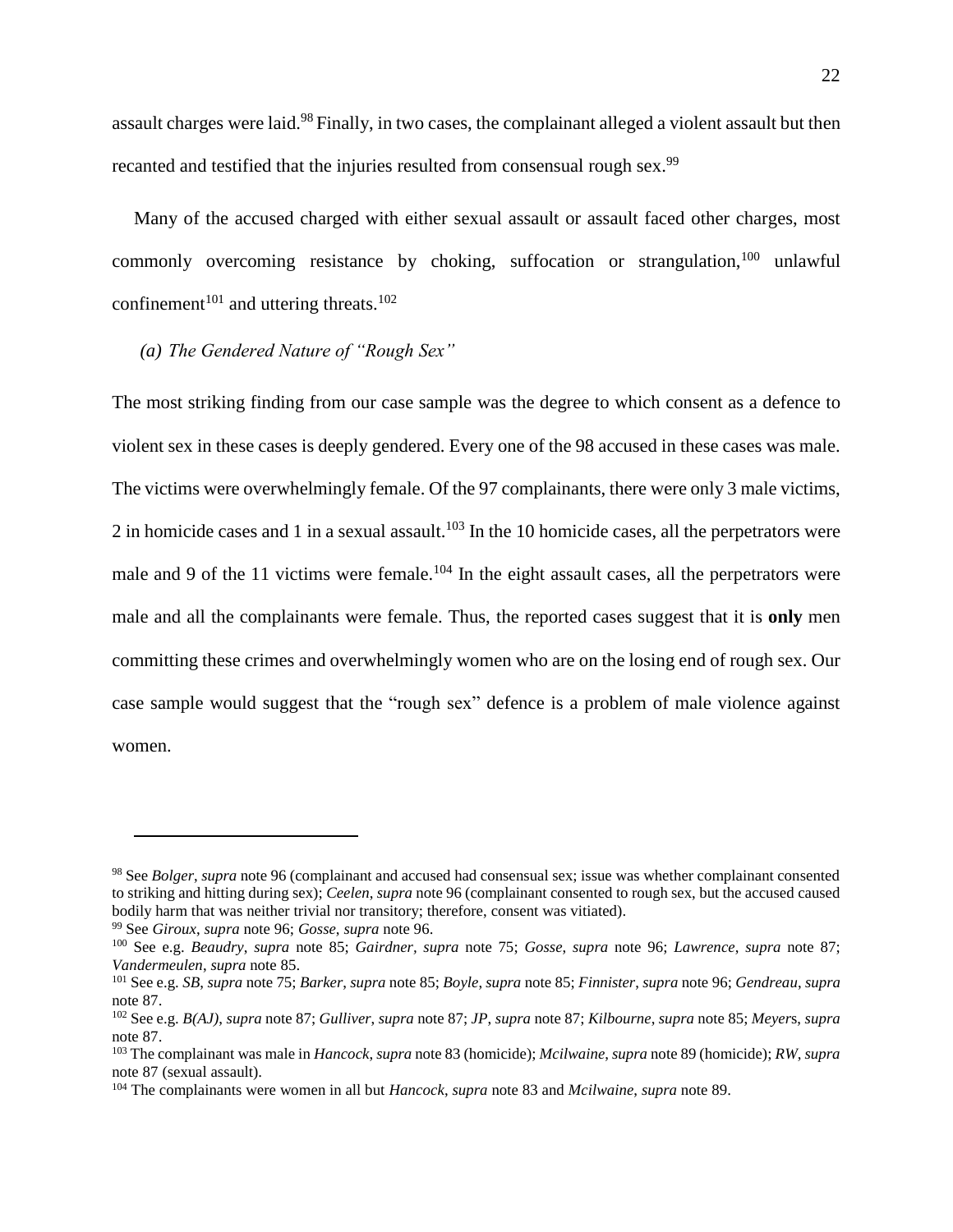## *(b) "Rough Sex" and Intimacy*

 $\overline{a}$ 

A majority of the perpetrators were known to their victim.

| <b>Relationship</b>                                                                                                  | N(%)       |  |  |
|----------------------------------------------------------------------------------------------------------------------|------------|--|--|
| Current intimate partners <sup>105</sup> (legally<br>married, common-law, dating, or other<br>intimate relationship) | 41 (44.1%) |  |  |
| Former intimate partners                                                                                             | $5(5.4\%)$ |  |  |
| Exchanging sex for money                                                                                             | 7(7.5%)    |  |  |
| Friends or casual acquaintances <sup>106</sup>                                                                       | 20(21.5%)  |  |  |
| Strangers <sup>107</sup>                                                                                             | 16 (17.2%) |  |  |
| Unknown relationship                                                                                                 | $4(4.3\%)$ |  |  |
| <b>Total</b>                                                                                                         | 93 (100%)  |  |  |

| Table 2: Victim-Accused Relationship in All Cases |  |  |  |
|---------------------------------------------------|--|--|--|
|---------------------------------------------------|--|--|--|

Approximately half of the cases in our database (49.5%) involved allegations against men who were current or former intimate partners of the complainant. Overall, women were much more likely to be harmed by men with some degree of access to them than by strangers.<sup>108</sup> There was a

<sup>&</sup>lt;sup>105</sup> We defined "intimate partner" as "current and former legally married spouses, common-law partners, dating partners, and other intimate partner relationships": Statistics Canada, *Intimate Partner Violence in Canada, 2018: An Overview*, by Adam Cotter, Catalogue No 85-002-X (Ottawa: Statistics Canada, 26 April 2021) at 3, online (pdf): <www150.statcan.gc.ca/n1/en/pub/85-002-x/2021001/article/00003-eng.pdf?st=-XRZ9AmA>. We interpreted "other intimate partner relationships" to mean pre-existing relationships of a sexual nature with no other elements of dating, such as a so-called "friends-with-benefits" relationship.

<sup>106</sup> We defined "casual acquaintance" as "a social relationship which is neither long-term nor close": Statistics Canada, *Measuring Violence Against Women: Statistics Trends*, by Maire Sinha, Catalogue No 85-002-X (Ottawa: Statistics Canada, 25 February 2013) at 36, online (pdf): <www150.statcan.gc.ca/n1/en/pub/85-002-x/2013001/article/11766 eng.pdf?st=VMF-oo5h>.

<sup>&</sup>lt;sup>107</sup> While there is no standard definition of "stranger" accepted by Statistics Canada, we defined this relationship as one where the parties only met in person for the first time on the night of the incident.

<sup>108</sup> See further Sofia Persson and Katie Dhingra, "Attributions of Blame in Stranger and Acquaintance Rape: A Multilevel Meta-Analysis and Systematic Review" (2020) Trauma, Violence, & Abuse 1 at 1; Yardley, *supra* note [2](#page-2-0) at 1842–43.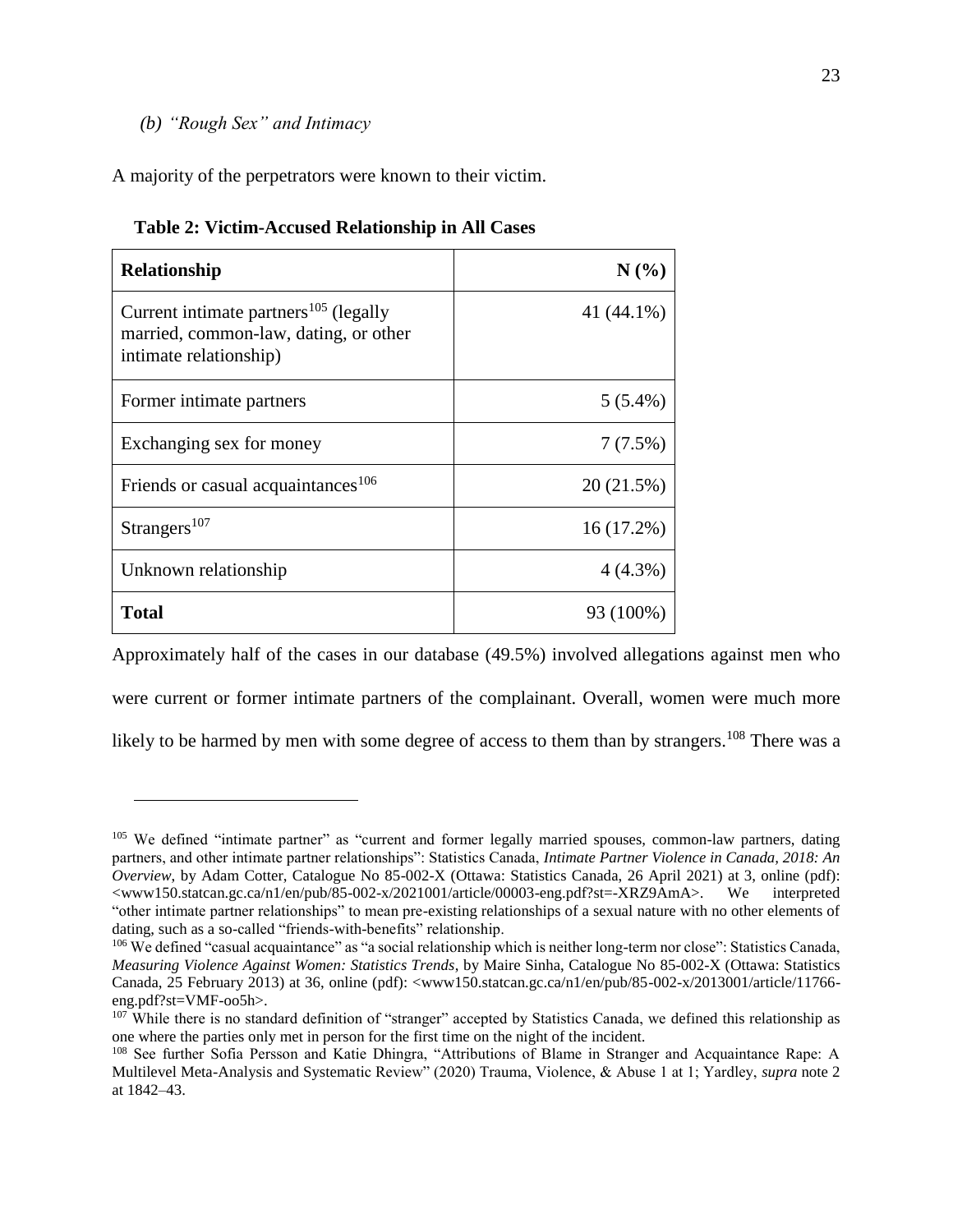documented history of domestic violence in 20 of the cases.<sup>109</sup> It is also important to recognize that coercively controlling relationships often involve men making violent sexual demands to further their use of humiliation, pain and fear to control and isolate their female partners.<sup>110</sup>

#### *(c) The Distortion of Women's Allegations*

Our case law sample suggests that it is wrong to construct the rough sex issue as being primarily about women's sexual agency to engage in BDSM. Where women survived, they claimed that they did not consent to rough sex<sup>111</sup> or, and more often, to any sexual contact at all.<sup>112</sup> Instead, the argument that the complainant consented to rough sex was used to distort what would otherwise be seen as a violent rape<sup>113</sup> and, often, domestic violence.<sup>114</sup>

There were 83 cases where the complainant survived the sexual or other violence. In only two cases did the complainant testify that she agreed to the violence, including one case where the complainant was a 16-year-old girl who allegedly agreed to serious and disfiguring cuts on her body with a razor blade.<sup>115</sup> It was somewhat more likely (16 cases) for a complainant to testify that she agreed to sexual activity, sometimes involving some violence, but that the accused exceeded

<sup>109</sup> See *SB*, *supra* note [75;](#page-17-0) *B(AJ)*, *supra* not[e 87;](#page-20-1) *Bolger*, *supra* not[e 96;](#page-21-1) *Boyle*, *supra* not[e 85;](#page-20-0) *Catellier*, *supra* note [87;](#page-20-1) *CC*, *supra* not[e 87;](#page-20-1) *CI*, *supra* note [87;](#page-20-1) *DK*, *supra* not[e 58;](#page-13-0) *E(JA)*, *supra* note [87;](#page-20-1) *Giroux*, *supra* not[e 96;](#page-21-1) *JA*, *supra* note [15;](#page-4-0) *KG*, *supra* note [85;](#page-20-0) *Liu*, *supra* note [89;](#page-21-0) *Pacheco*, *supra* note [96;](#page-21-1) *S(JR)* , *supra* note [85;](#page-20-0) *SAM*, *supra* note [87;](#page-20-1) *Stewart*, *supra* not[e 87;](#page-20-1) *Stratton*, *supra* note [87;](#page-20-1) *Tompkins*, *supra* note [96;](#page-21-1) *P(A)*, *supra* note [87.](#page-20-1)

<sup>&</sup>lt;sup>110</sup> See Yardley, *supra* note [2](#page-2-0) at 1843; Evan Stark, "Foreword" in Louise McOrmond-Plummer, Jennifer Y Levy-Peck & Patricia Easteal, eds, *Perpetrators of Intimate Partner Sexual Violence: A Multidisciplinary Approach to Prevention, Recognition, and Intervention* (New York: Routledge, 2017) xxi.

<sup>&</sup>lt;sup>111</sup> In 19% of the cases in our sample where the complainant survived, the complainants testified that they only consented to sex without violence.

<sup>&</sup>lt;sup>112</sup> In 64% of the cases in our sample where the complainant survived, the complainants did not have capacity to consent or testified that they did not consent to any sex at all.

<sup>113</sup> See e.g. *DC*, *supra* note [87;](#page-20-1) *Hillier*, *supra* note [87;](#page-20-1) *Robinson*, *supra* note [57.](#page-13-1)

<sup>114</sup> See e.g. *SB*, *supra* note [75;](#page-17-0) *Boyle*, *supra* note [85;](#page-20-0) *CI*, *supra* not[e 87.](#page-20-1)

<sup>&</sup>lt;sup>115</sup> The accused "cut the word 'Rothe', meaning slave in a fictional language. . .into [the complainant's] back. He also cut a star like an inverted pentagram on the back part of her shoulder": *RDW*, *supra* note [85](#page-20-0) at para 8. These acts caused serious and permanent scarring requiring surgery. The second case was *Ceelen*, *supra* note [96](#page-21-1) (complainant consented to rough anal sex, which was vitiated by an anal tear).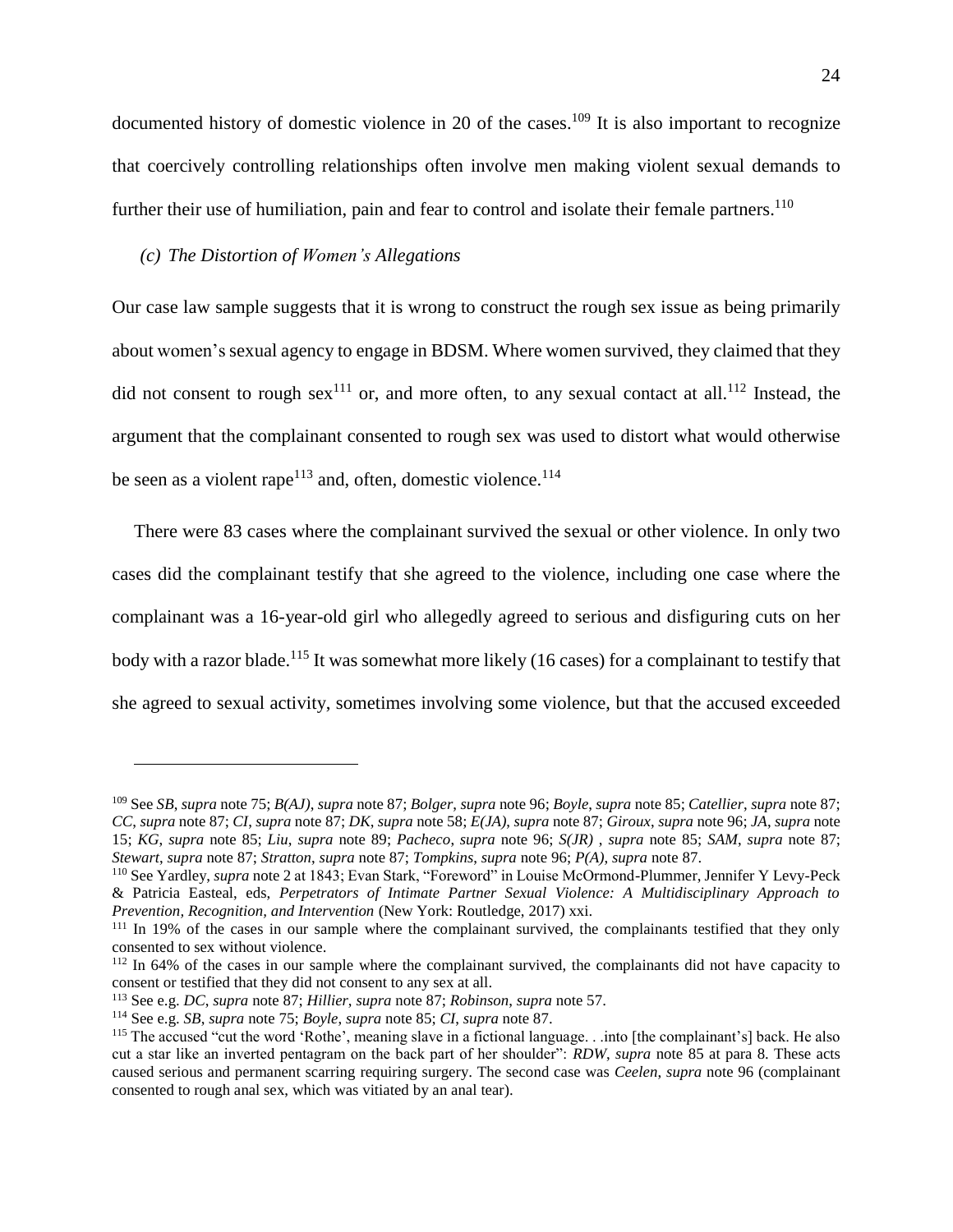the scope of that agreement despite attempts by the complainant to communicate her objection.<sup>116</sup> In 53 of the 83 cases—(64%)—the complainant testified that she did not consent to any sex or lacked the capacity to consent. $117$ 

Looking specifically at the 42 cases involving charges of level 2 or 3 sexual assault, all accused—with the exception of one who pleaded guilty—argued either that the complainant consented or that he mistakenly believed she consented to the sexual activity involving some form of "rough sex", with the injuries occurring accidentally.<sup>118</sup> In 27 cases (64%), the complainant testified that she did not consent to *any* sexual activity,<sup>119</sup> and in another four cases, the women lacked capacity to consent.<sup>120</sup> In five cases, complainants said they consented to sexual activity but not to violence.<sup>121</sup> In three cases, they consented to some form of "rough sex", but the accused

<sup>116</sup> See *Afriat*, *supra* note [85;](#page-20-0) *A(C)*, *supra* note [85;](#page-20-0) *AE*, *supra* note [74;](#page-16-1) *Amos*, *supra* note [57;](#page-13-1) *Catellier*, *supra* note [87;](#page-20-1) *Cross*, *supra* note [87;](#page-20-1) *Davidson*, *supra* note [82;](#page-19-1) *Gairdner*, *supra* note [75;](#page-17-0) *Hunter*, *supra* note [87;](#page-20-1) *Kotio*, *supra* note [87;](#page-20-1) *Lozano-Lopez*, *supra* not[e 85;](#page-20-0) *RW*, *supra* note [87;](#page-20-1) *Sanmugarajah*, *supra* note [82;](#page-19-1) *Skoyen*, *supra* note [87;](#page-20-1) *Stratton*, *supra* note [87;](#page-20-1) *White-Halliwell*, *supra* note [85.](#page-20-0)

<sup>117</sup> See *Oakes*, *supra* note [85;](#page-20-0) *Roy*, *supra* note [85;](#page-20-0) *SB*, *supra* not[e 75;](#page-17-0) *Touchette*, *supra* not[e 85;](#page-20-0) *B(AJ)*, *supra* note [87;](#page-20-1) *Barker*, *supra* note [85;](#page-20-0) *Bear-Knight*, *supra* not[e 87;](#page-20-1) *Beaudry*, *supra* note [85;](#page-20-0) *Bohorquez*, *supra* note [83;](#page-19-0) *Boyle*, *supra* not[e 85;](#page-20-0) *CC*, *supra* note [87;](#page-20-1) *CI*, *supra* not[e 87;](#page-20-1) *DC*, *supra* not[e 87;](#page-20-1) *DK*, *supra* not[e 58;](#page-13-0) *E(JA)*, *supra* not[e 87;](#page-20-1) *Gendreau*, *supra* note [87;](#page-20-1) *Glassford*, *supra* note [85;](#page-20-0) *GOG*, *supra* note [87;](#page-20-1) *Gonzalez-Hernandez*, *supra* note [85;](#page-20-0) *Graham*, *supra*  note [85;](#page-20-0) *Gulliver*, *supra* note [87;](#page-20-1) *Headley*, *supra* note [85;](#page-20-0) *Hillier*, *supra* note [87;](#page-20-1) *Hoskins*, *supra* note [87;](#page-20-1) *JP*, *supra* note [87;](#page-20-1) *KG*, *supra* note [85;](#page-20-0) *Kilbourne*, *supra* note [85;](#page-20-0) *Laporte*, *supra* note [85;](#page-20-0) *Lavergne-Bowkett*, *supra* note [85;](#page-20-0) *Lawrence*, *supra* not[e 87;](#page-20-1) *MacMillan*, *supra* note [83;](#page-19-0) *Nelson*, *supra* note [85;](#page-20-0) *Olotu*, *supra* not[e 85;](#page-20-0) *P(JA)*, *supra* note [85;](#page-20-0) *Percy*, *supra* note [85;](#page-20-0) *Quashie*, *supra* note [57;](#page-13-1) *Robinson*, *supra* note [57;](#page-13-1) *S(JR)*, *supra* note [85;](#page-20-0) *S(M)*, *supra* note [87;](#page-20-1) *SAM*, *supra* note [87;](#page-20-1) *Seaton*, *supra* note [87;](#page-20-1) *Shepperd*, *supra* not[e 87;](#page-20-1) *Spencer*, *supra* note [85;](#page-20-0) *Stewart*, *supra* note [87;](#page-20-1) *Sweet*, *supra* note **Error! Bookmark not defined.**; *Tedjuk*, *supra* note [85;](#page-20-0) *Threefingers*, *supra* note [85;](#page-20-0) *Ussa*, *supra* note [87;](#page-20-1) *Vandermeulen*, *supra* note [85;](#page-20-0) *Welch*, *supra* note [54;](#page-12-1) *Went*, *supra* note [87;](#page-20-1) *Zhao*, *supra* note **Error! Bookmark not defined.**; *P(A)*, *supra* note [87.](#page-20-1)

<sup>118</sup> The accused pleaded guilty in *RDW*, *supra* note [85.](#page-20-0)

<sup>119</sup> See *Barker*, *supra* note [85;](#page-20-0) *Beaudry*, *supra* note [85;](#page-20-0) *Bohorquez*, *supra* note [83;](#page-19-0) *Boyle*, *supra* note [85;](#page-20-0) *DK*, *supra*  not[e 58;](#page-13-0) *Glassford*, *supra* note [85;](#page-20-0) *Gonzalez-Hernandez*, *supra* not[e 85;](#page-20-0) *Graham*, *supra* note [85;](#page-20-0) *Headley*, *supra* note [85;](#page-20-0) *KG*, *supra* note [85;](#page-20-0) *Kilbourne*, *supra* note [85;](#page-20-0) *Laporte*, *supra* note [85;](#page-20-0) *Lavergne-Bowkett*, *supra* note [85;](#page-20-0) *MacMillan*, *supra* note [83;](#page-19-0) *Nelson*, *supra* note [85;](#page-20-0) *Olotu*, *supra* note [85;](#page-20-0) *Percy*, *supra* note [85;](#page-20-0) *Quashie*, *supra* note [57;](#page-13-1) *Robinson*, *supra* note [57;](#page-13-1) *S(JR)* , *supra* note [85;](#page-20-0) *Spencer*, *supra* note [85;](#page-20-0) *Sweet*, *supra* note **Error! Bookmark not defined.**; *Tedjuk*, *supra* note [85;](#page-20-0) *Threefingers*, *supra* note [85;](#page-20-0) *Vandermeulen*, *supra* note [85;](#page-20-0) *Welch*, *supra* note [54;](#page-12-1) *Zhao*, *supra* note **Error! Bookmark not defined.**.

<sup>120</sup> See *Oakes*, *supra* note [85;](#page-20-0) *Roy*, *supra* note [85;](#page-20-0) *Touchette*, *supra* not[e 85;](#page-20-0) *P(JA)*, *supra* note [85.](#page-20-0)

<sup>121</sup> See *A(C)*, *supra* note [85;](#page-20-0) *AE*, *supra* note [74;](#page-16-1) *Amos*, *supra* not[e 57;](#page-13-1) *Sanmugarajah*, *supra* not[e 82;](#page-19-1) *White-Halliwell*, *supra* note [85.](#page-20-0)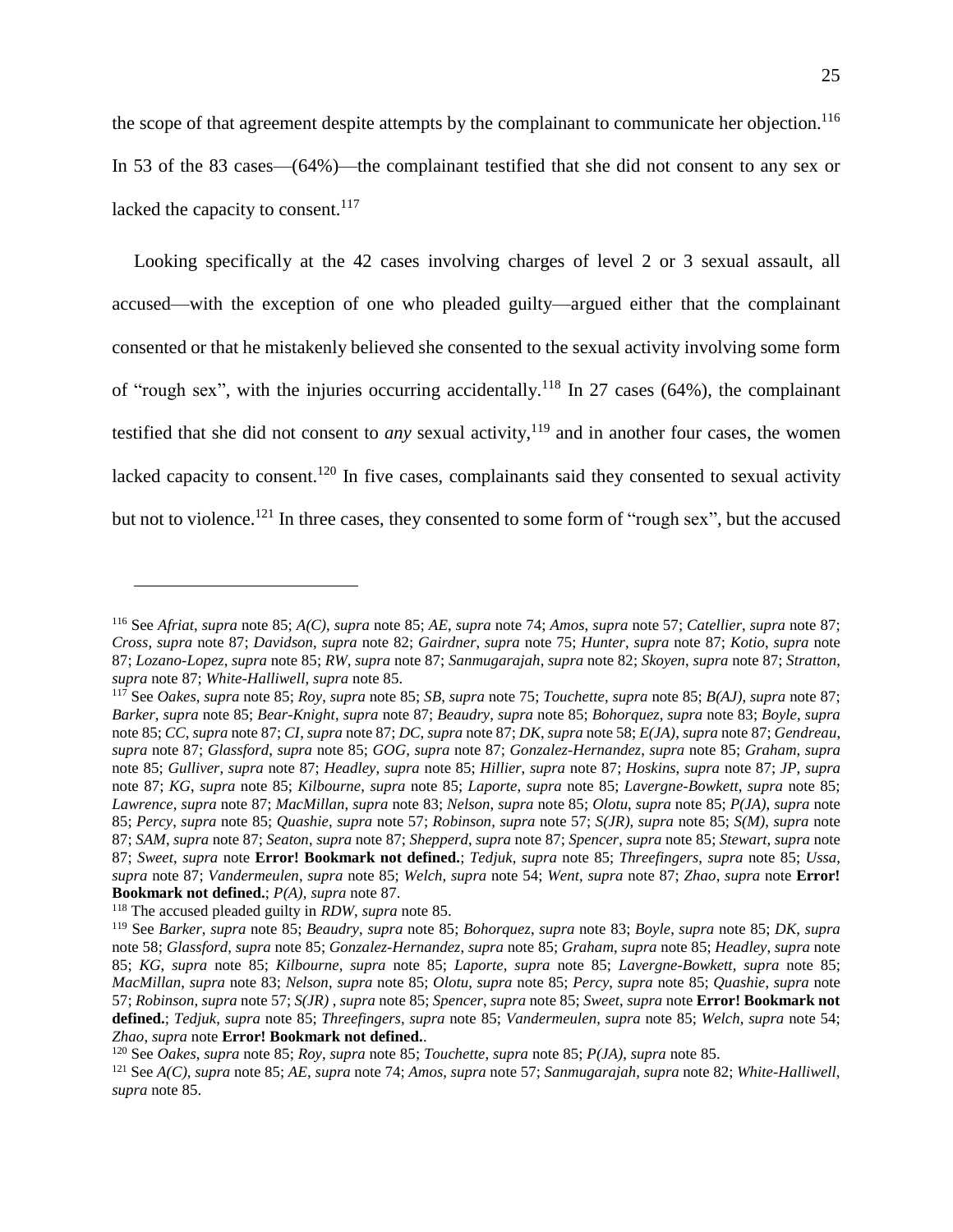either acted beyond her consent or refused to stop when asked.<sup>122</sup> In only one case in our study did

the complainant allegedly agree to the full degree of bodily harm caused by the accused.<sup>123</sup>

These cases have all the indicia of very serious male violence against women, with the rough sex defence being used to effectively suggest that "she asked for it." As one trial judge commented after admitting sexual history evidence where an accused alleged consent to "rough sex":

When I allowed Mr. Sweet's s. 276 application, I thought this might be a case about possible grey areas in the law concerning the autonomy of adults to set ground rules for themselves to engage in consensual and pleasurable sexual activities, albeit with some level of pain.

After hearing all of the evidence, however, it simply turns out to be a case involving a controlling, possessive, jealous man who perpetrated sexual violence on an intimate partner he professed to love. Sadly, this type of sexual violence against women continues to be far too common.<sup>124</sup>

## *(d) Conviction Rate*

 $\overline{a}$ 

The conviction rate in these cases was relatively high, which we suspect is a reflection of the devastating injuries many of these victims faced. We break down conviction rate by offence charged:

<sup>122</sup> See *Afriat*, *supra* note [85;](#page-20-0) *Gairdner*, *supra* note [75;](#page-17-0) *Lozano-Lopez*, *supra* note [85.](#page-20-0)

<sup>123</sup> See *RDW*, *supra* note [85](#page-20-0) (although the complainant did not testify). In another case, *Atagootak*, *supra* note [85,](#page-20-0) it could not be discerned what the complainant's position on consent was. And in the remaining level 2 or 3 sexual assault case, *PO*, *supra* note [85,](#page-20-0) the complainant initially said she did not consent to any sex but later recanted. The trial judge in this case found that the video evidence of the sexual assault disclosed a total absence of consent.

<sup>124</sup> *Sweet*, *supra* note **Error! Bookmark not defined.** at paras 157–58.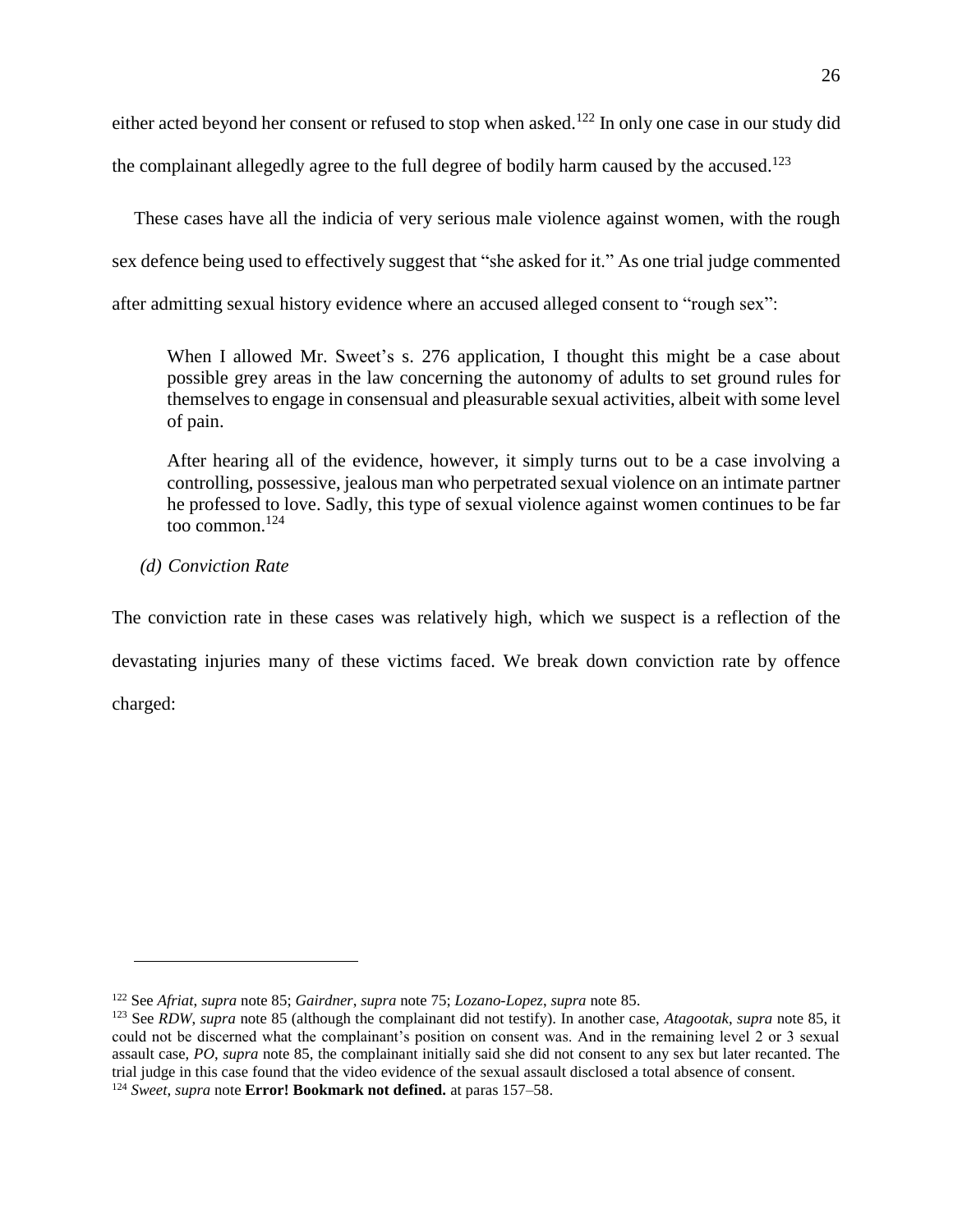| <b>Outcome of Case</b>                                            | $N(\%)$                                                     |
|-------------------------------------------------------------------|-------------------------------------------------------------|
| Accused ultimately convicted of at least one sexual assault       | 50 (66.7%)                                                  |
| charge                                                            | Level 1 cases: $22^{125}$<br>Level 2 or 3 cases: $28^{126}$ |
| Accused ultimately acquitted of all sexual assault charges        | 13 (17.3%)                                                  |
|                                                                   | Level 1 cases: $7^{127}$<br>Level 2 or 3 cases: $6^{128}$   |
| Accused pleaded guilty to simple assault                          | $1^{129}$ (1.3%)                                            |
| New trial ordered on appeal (and outcome of new trial<br>unknown) | $9^{130}$ (12%)                                             |
| Unknown or unclear                                                | $2^{131}$ (2.7%)                                            |
| <b>Total</b>                                                      | 75 (100%)                                                   |

#### **Table 3: Conviction and Acquittal Rates of Sexual Assault Cases**

<sup>125</sup> See *SB*, *supra* note [75;](#page-17-0) *B(AJ)*, *supra* note [87;](#page-20-1) *Catellier*, *supra* not[e 87;](#page-20-1) *CC*, *supra* note [87;](#page-20-1) *CI*, *supra* not[e 87;](#page-20-1) *Cross*, *supra* note [87;](#page-20-1) *Davidson*, *supra* note [82;](#page-19-1) *E(JA)*, *supra* note [87;](#page-20-1) *Gendreau*, *supra* note [87;](#page-20-1) *GOG*, *supra* note [87;](#page-20-1) *Gulliver*, *supra* not[e 87;](#page-20-1) *Hoskins*, *supra* note [87;](#page-20-1) *JA*, *supra* note [15;](#page-4-0) *JP*, *supra* note [87;](#page-20-1) *JWS*, *supra* note [87;](#page-20-1) *Lawrence*, *supra* note [87;](#page-20-1) *Meyer*s, *supra* note [87;](#page-20-1) *S(M)*, *supra* note [87;](#page-20-1) *SAM*, *supra* note [87;](#page-20-1) *Skoyen*, *supra* note [87;](#page-20-1) *Stewart*, *supra* note [87;](#page-20-1) *Stratton*, *supra* note [87.](#page-20-1)

<sup>126</sup> See *AE*, *supra* not[e 74;](#page-16-1) *Roy*, *supra* note [85;](#page-20-0) *Touchette*, *supra* note [85;](#page-20-0) *Barker*, *supra* note [85;](#page-20-0) *Beaudry*, *supra* note [85;](#page-20-0) *Bohorquez*, *supra* note [83;](#page-19-0) *Gairdner*, *supra* note [75;](#page-17-0) *Glassford*, *supra* note [85;](#page-20-0) *Gonzalez-Hernandez*, *supra* note [85;](#page-20-0) *Graham*, *supra* note [85;](#page-20-0) *Kilbourne*, *supra* note [85;](#page-20-0) *Laporte*, *supra* note [85;](#page-20-0) *Lavergne-Bowkett*, *supra* note [85;](#page-20-0) *Lozano-Lopez*, *supra* note [85;](#page-20-0) *MacMillan*, *supra* note [83;](#page-19-0) *Nelson*, *supra* note [85;](#page-20-0) *Olotu*, *supra* note [85;](#page-20-0) *P(JA)*, *supra*  note [85;](#page-20-0) *Percy*, *supra* note [85;](#page-20-0) *PO*, *supra* note [85;](#page-20-0) *Quashie*, *supra* note [57;](#page-13-1) *S(JR)* , *supra* note [85;](#page-20-0) *Sanmugarajah*, *supra* note [82;](#page-19-1) *Spencer*, *supra* note [85;](#page-20-0) *Sweet*, *supra* note **Error! Bookmark not defined.**; *Tedjuk*, *supra* note [85;](#page-20-0) *Vandermeulen*, *supra* note [85;](#page-20-0) *Welch*, *supra* note [54.](#page-12-1)

<sup>127</sup> See *Bear-Knight*, *supra* note [87;](#page-20-1) *Hillier*, *supra* note [87;](#page-20-1) *Hunter*, *supra* note [87;](#page-20-1) *RW*, *supra* note [87;](#page-20-1) *Seaton*, *supra* not[e 87;](#page-20-1) *Shepperd*, *supra* note [87;](#page-20-1) *Went*, *supra* not[e 87.](#page-20-1)

<sup>128</sup> See *Afriat*, *supra* note [85;](#page-20-0) *A(C)*, *supra* note [85;](#page-20-0) *Amos*, *supra* note [57;](#page-13-1) *Boyle*, *supra* note [85;](#page-20-0) *KG*, *supra* note [85;](#page-20-0) *White-Halliwell*, *supra* note [85.](#page-20-0)

<sup>129</sup> See *RDW*, *supra* note [85.](#page-20-0)

<sup>130</sup> See *Oakes*, *supra* note [85;](#page-20-0) *Atagootak*, *supra* note [85;](#page-20-0) *DC*, *supra* note [87;](#page-20-1) *DK*, *supra* note [58;](#page-13-0) *Kotio*, *supra* not[e 87;](#page-20-1) *Robinson*, *supra* note [57;](#page-13-1) *Threefingers*, *supra* not[e 85;](#page-20-0) *Zhao*, *supra* note **Error! Bookmark not defined.**; *P(A)*, *supra*  not[e 87.](#page-20-1)

<sup>131</sup> See *Headley*, *supra* not[e 85;](#page-20-0) *Ussa*, *supra* note [87.](#page-20-1)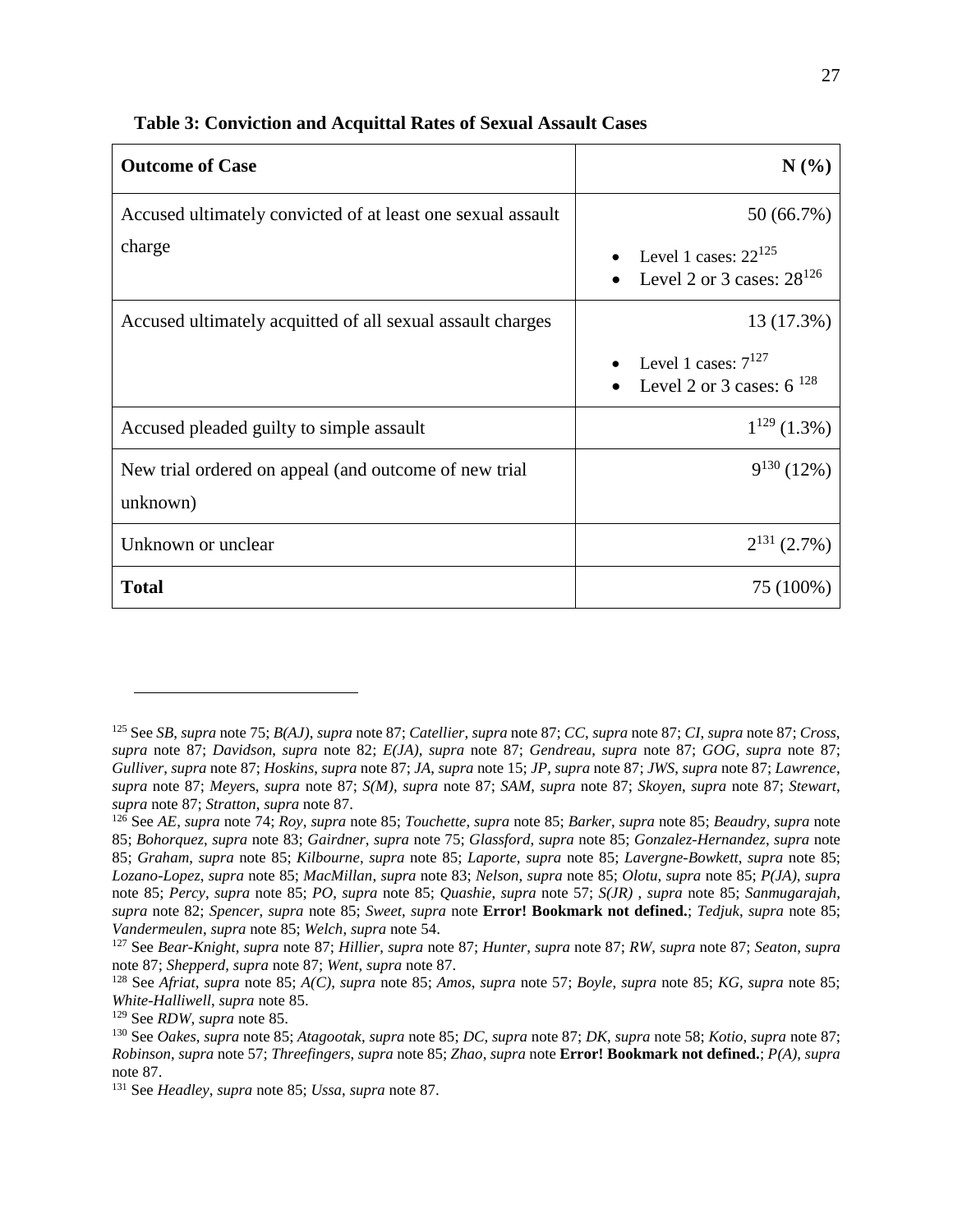As shown above, the accused were ultimately convicted in 51 cases. Only one of those cases involved a guilty plea. Of the remaining cases that were resolved through the trial process, 44 convictions were based on the trier of fact accepting that the complainant did not consent, <sup>132</sup> and two convictions were based on the complainant's consent being vitiated on public policy grounds.<sup>133</sup>

Eight of the 11 men charged with homicide were ultimately convicted after appeals and retrials,<sup>134</sup> and another two ultimately pleaded guilty: one to second degree murder<sup>135</sup> and one to manslaughter.<sup>136</sup> Finally, one man was convicted of first degree murder but granted a new trial on

<sup>132</sup> See *AE*, *supra* note [74](#page-16-1) (but it was noted that if consent were proven it would have been vitiated because of the surreptitious recording of the encounter); *Roy*, *supra* note [85](#page-20-0) (but it was noted that if consent were proven it would have been vitiated); *SB*, *supra* note [75;](#page-17-0) *Touchette*, *supra* not[e 85](#page-20-0) (but it was noted that if consent were proven it would have been vitiated); *B(AJ)*, *supra* not[e 87;](#page-20-1) *Barker*, *supra* not[e 85;](#page-20-0) *Beaudry*, *supra* not[e 85;](#page-20-0) *Bohorquez*, *supra* note [83;](#page-19-0) *Catellier*, *supra* note [87;](#page-20-1) *CC*, *supra* not[e 87;](#page-20-1) *CI*, *supra* note [87;](#page-20-1) *Cross*, *supra* not[e 87;](#page-20-1) *Davidson*, *supra* not[e 82;](#page-19-1) *E(JA)*, *supra* note [87;](#page-20-1) *Gairdner*, *supra* note [75;](#page-17-0) *Glassford*, *supra* note [85;](#page-20-0) *GOG*, *supra* note [87;](#page-20-1) *Gonzalez-Hernandez*, *supra* note [85](#page-20-0) (but noted that if consent were proven it would have been vitiated); *Gulliver*, *supra* note [87;](#page-20-1) *Hoskins*, *supra*  not[e 87;](#page-20-1) *JA*, *supra* note [15;](#page-4-0) *JP*, *supra* not[e 87;](#page-20-1) *JWS*, *supra* note [87;](#page-20-1) *Kilbourne*, *supra* not[e 85;](#page-20-0) *Laporte*, *supra* note [85;](#page-20-0) *Lavergne-Bowkett*, *supra* note [85;](#page-20-0) *Lawrence*, *supra* note [87;](#page-20-1) *MacMillan*, *supra* note [83;](#page-19-0) *Meyer*s, *supra* note [87;](#page-20-1) *Nelson*, *supra* note [85;](#page-20-0) *Olotu*, *supra* note [85;](#page-20-0) *P(JA)*, *supra* note [85;](#page-20-0) *Percy*, *supra* note [85;](#page-20-0) *PO*, *supra* note [85;](#page-20-0) *S(JR)* , *supra* note [85;](#page-20-0) *S(M)*, *supra* note [87;](#page-20-1) *SAM*, *supra* note [87;](#page-20-1) *Sanmugarajah*, *supra* note [82;](#page-19-1) *Skoyen*, *supra* note [87;](#page-20-1) *Spencer*, *supra* note [85;](#page-20-0) *Stewart*, *supra* note [87;](#page-20-1) *Sweet*, *supra* note **Error! Bookmark not defined.**; *Tedjuk*, *supra*  not[e 85;](#page-20-0) *Vandermeulen*, *supra* note [85.](#page-20-0)

<sup>133</sup> See *Lozano-Lopez*, *supra* note [85;](#page-20-0) *Welch*, *supra* note [54.](#page-12-1) In the remaining three cases―*Graham*, *supra* note [85,](#page-20-0) *Quashie*, *supra* note [57,](#page-13-1) and *Gendreau*, *supra* not[e 87—](#page-20-1)it was impossible to determine whether the jury convicted on the basis of non-consent or vitiation.

There were 50 total cases where the complainant disputed consent to any sexual activity, and 34 of those cases (68%) resulted in convictions after all appeals. See *Barker*, *supra* note [85;](#page-20-0) *Beaudry*, *supra* note [85;](#page-20-0) *Bohorquez*, *supra* note [83;](#page-19-0) *Glassford*, *supra* note [85;](#page-20-0) *Gonzalez-Hernandez*, *supra* not[e 85;](#page-20-0) *Graham*, *supra* not[e 85;](#page-20-0) *Kilbourne*, *supra* not[e 85;](#page-20-0) *Laporte*, *supra* not[e 85;](#page-20-0) *Lavergne-Bowkett*, *supra* note [85;](#page-20-0) *Nelson*, *supra* not[e 85;](#page-20-0) *Olotu*, *supra* not[e 85;](#page-20-0) *Percy*, *supra*  not[e 85;](#page-20-0) *Quashie*, *supra* not[e 57;](#page-13-1) *S(JR)* , *supra* note [85;](#page-20-0) *Spencer*, *supra* note [85;](#page-20-0) *Sweet*, *supra* note **Error! Bookmark not defined.**; *Tedjuk*, *supra* note [85;](#page-20-0) *Vandermeulen*, *supra* note [85;](#page-20-0) *Welch*, *supra* note [54;](#page-12-1) *SB*, *supra* not[e 75;](#page-17-0) *B(AJ)*, *supra* note [87;](#page-20-1) *CC*, *supra* note [87;](#page-20-1) *CI*, *supra* note [87;](#page-20-1) *E(JA)*, *supra* note [87;](#page-20-1) *Gendreau*, *supra* note [87;](#page-20-1) *GOG*, *supra* note [87;](#page-20-1) *Gulliver*, *supra* note [87;](#page-20-1) *Hoskins*, *supra* note [87;](#page-20-1) *JP*, *supra* note [87;](#page-20-1) *JWS*, *supra* note [87;](#page-20-1) *Lawrence*, *supra*  note [87;](#page-20-1) *S(M)*, *supra* note [87;](#page-20-1) *SAM*, *supra* note [87](#page-20-1)*; Stewart*, *supra* not[e 87.](#page-20-1) By contrast, only 8 out of 16 cases (50%) resulted in convictions where the complainant testified to consenting to sex without violence or with a limited degree of violence. See *Gairdner*, *supra* not[e 75;](#page-17-0) *Lozano-Lopez*, *supra* note [85;](#page-20-0) *Catellier*, *supra* note [87;](#page-20-1) *Cross*, *supra* note [87;](#page-20-1) *Davidson*, *supra* not[e 82;](#page-19-1) *Skoyen*, *supra* note [87;](#page-20-1) *Stratton*, *supra* not[e 87;](#page-20-1) *Sanmugarajah*, *supra* note [82.](#page-19-1)

<sup>134</sup> See *Barton* ABCA, *supra* note [68;](#page-16-0) *Deschatelets*, *supra* note [89;](#page-21-0) *Guenther*, *supra* note [89;](#page-21-0) *Hancock*, *supra* note [83](#page-19-0) (two accused); *Liu*, *supra* note [89;](#page-21-0) *Strong*, *supra* note [82;](#page-19-1) *Garnier*, *supra* note [89.](#page-21-0)

<sup>135</sup> See *Toupin-Houle*, *supra* note [89.](#page-21-0)

<sup>136</sup> See *Baril*, *supra* note [89.](#page-21-0)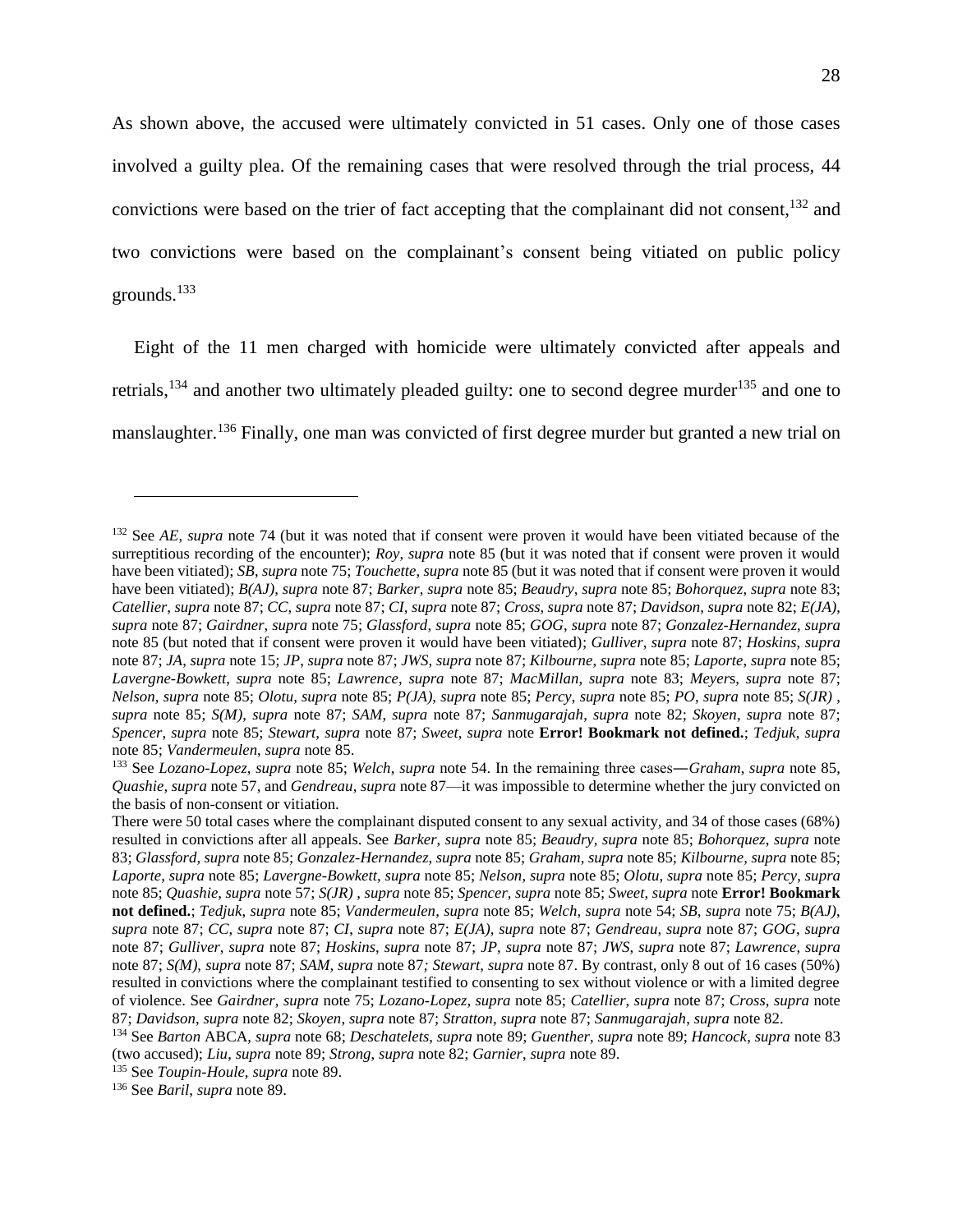appeal.<sup>137</sup> While in several homicide cases arguments were made that the victim agreed to all of the violence,<sup>138</sup> by the very nature of the crime, victims cannot dispute the accuseds' story in these cases.

Among the eight cases where only assault charges were laid, two cases involved complainants who recanted allegations of sexual assault. In both cases the women later claimed that they consented to "rough sex".<sup>139</sup> Both men were found guilty at trial of assault, although one was granted a new trial on appeal.<sup>140</sup> Of the remaining six accused: two were acquitted,<sup>141</sup> three were convicted, $142$  and one was convicted but granted a new trial on appeal. $143$ 

This brief summary of our findings is suggestive of the deeply gendered nature of rough sex claims and the role of intimacy in allowing access to the claim. These cases also overwhelmingly involve women who describe saying no, often repeatedly, even where initial consent may have been given to some sexual activity Rather than upholding a woman's sexual autonomy to engage in BDSM, the rough sex defence shifts the focus from whether she actually consented to the abstract question of whether law should allow consent to such violence.

<sup>137</sup> See *Mcilwaine*, *supra* note [89.](#page-21-0)

<sup>138</sup> See e.g. *ibid*; *Hancock*, *supra* note [83;](#page-19-0) *Barton* ABCA, *supra* note [68.](#page-16-0) For example, in *Hancock*, the five accused argued that the victim had agreed to all of the injuries inflicted. The victim was found with third-degree burns over his head and torso, deep and extended tears to his rectum, fractured ribs indicative of stomping and serious head injuries which left a boot imprint. He died from respiratory distress and shock.

<sup>139</sup> See *Giroux*, *supra* not[e 96;](#page-21-1) *Gosse*, *supra* note [96.](#page-21-1)

<sup>140</sup> See *Giroux*, *supra* not[e 96.](#page-21-1)

<sup>141</sup> See *Bolger*, *supra* note [96;](#page-21-1) *Pacheco*, *supra* note [96.](#page-21-1)

<sup>142</sup> See *Ceelen*, *supra* note [96](#page-21-1) (pleaded guilty); *Finnister*, *supra* note [96](#page-21-1) (found guilty at trial); *Tompkins*, *supra* note [96](#page-21-1) (found guilty at trial).

<sup>143</sup> See *Reid*, *supra* not[e 96.](#page-21-1)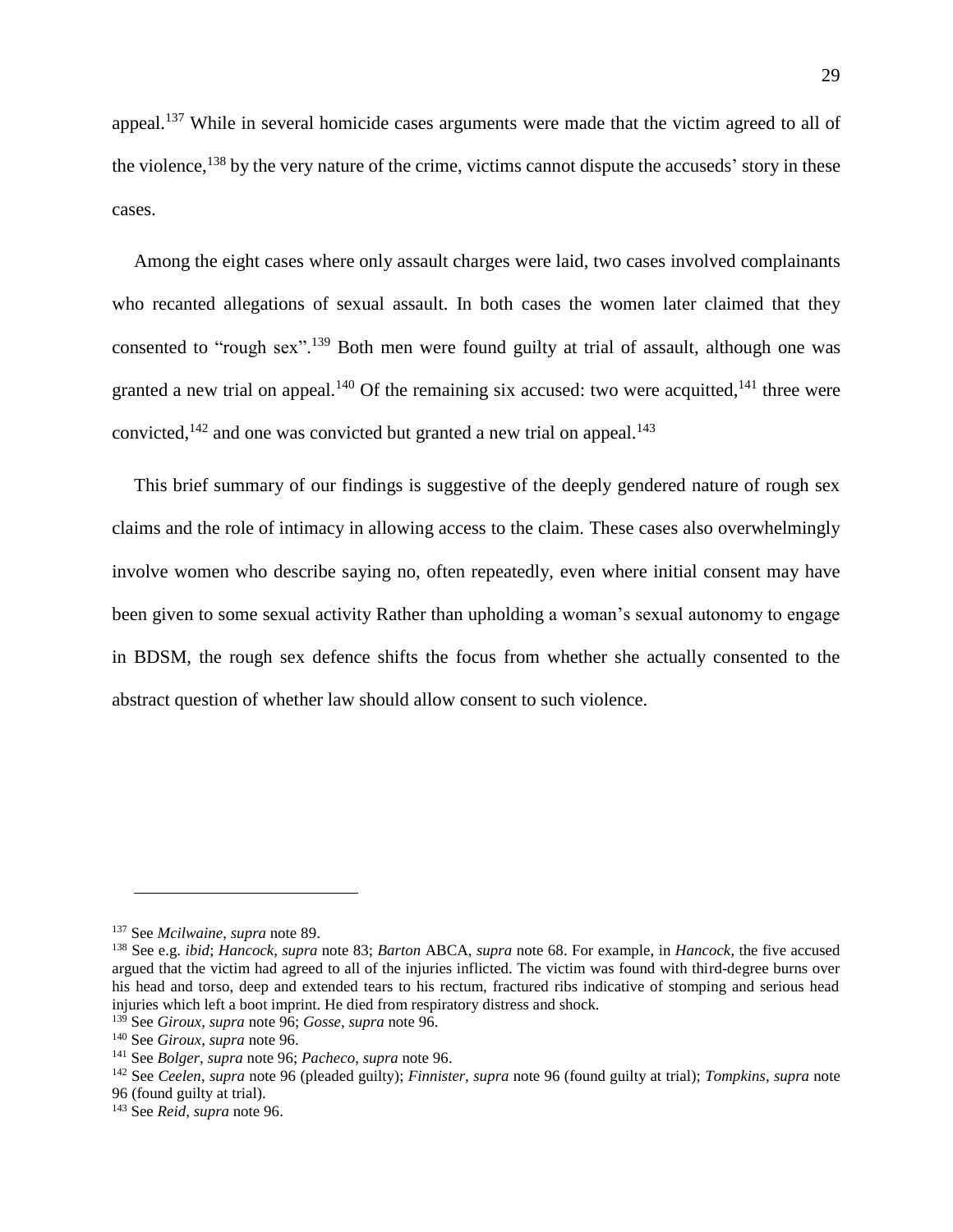#### **V. Themes Emerging from the Case Law**

There are many potential themes emerging from these cases, but we focus on four: the prevalence of pornography, the minimizing of bodily harm, the mischaracterization of strangulation, and the impact on complainant credibility of agreeing to some sex with the accused. We focus primarily on the sexual assault cases rather than homicide because women's stories are heard only in the former context.

## <span id="page-30-0"></span>*(a) The Prevalence of Pornography*

 $\overline{a}$ 

The forms of objectifying and violent sexual activities at issue in these cases often read like the scenes typically depicted in mainstream pornography. Indeed, the facts in these cases correspond with what researchers have labelled the "pornographic sexual scripts" prevalent in pornography, including hair pulling, slapping, spanking, facial ejaculation, aggressive penetration, gang rape, double penetration, penile gagging, and various forms of strangulation.<sup>144</sup> Pornography's influence on sexually aggressive and violent behaviours<sup>145</sup> is unlikely to be discussed in reported decisions unless it is explicitly part of the facts of the case, or unless it is noted in sentencing decisions as a factor in psychiatric or psychological examinations of perpetrators. Nevertheless, we found several decisions in which pornography is implicated, and/or in which accused engaged in image-based

<sup>144</sup> See Fiona Vera-Gray et al, "Sexual Violence as a Sexual Script in Mainstream Online Pornography" (2021) 61:5 Brit J Crim 1243 at 1245. See also Gail Dines, *Pornland: How Porn Has Hijacked Our Sexuality* (Boston: Beacon Press, 2010) at 9.

<sup>&</sup>lt;sup>145</sup> While pornography's influence has been a matter of controversy, recent empirical studies demonstrate how sexually explicit material plays a role in scripting sexual behaviours and in normalizing rough sex. See Vera-Gray et al, *supra*  not[e 144](#page-30-0) at 1244–46; Herbenick et al, *supra* note [11](#page-3-0) at 628–29 (after adjusting for age, age at first porn exposure, and current relationship status, the authors found statistically significant associations between men's pornography use and aggressive behaviours).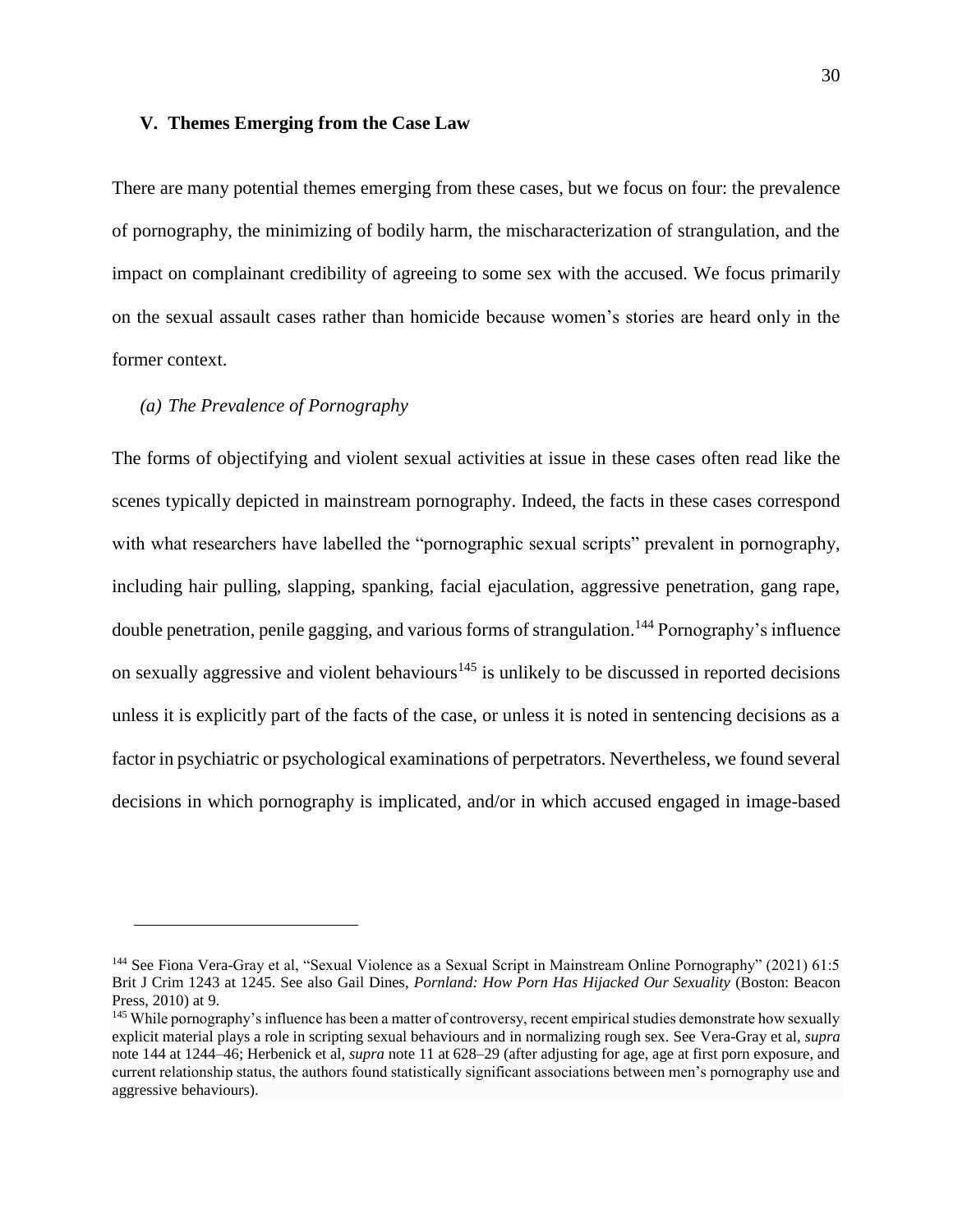sexual abuse by recording the sexual violence, sometimes without the knowledge or consent of the complainant.

The clearest connection between pornography and acts of extreme sexual brutality can found in *R v Barton*. The week before Cindy Gladue's death, Barton had engaged in numerous visits to pornography websites searching for images of vaginas being ripped or torn by large objects.<sup>146</sup> Ms. Gladue died from a catastrophic injury to her vaginal wall.<sup>147</sup> As Sherene Razack argues, such acts of extreme sexual violence inflicted on the bodies of Indigenous women function as a visual symbol of systemic gendered colonial violence.<sup>148</sup> Indeed, pornography and rough sex were deeply intertwined in this trial. At the initial trial, Ms. Gladue's severed vagina was brought into the courtroom in an effort by the Crown to show the jury that her injuries confirmed the prosecution theory that she had been wounded by a knife. This display of her flesh was a profound act of dehumanization that mimics the objectifying gaze of pornography.<sup>149</sup>

A forensic analysis of Barton's laptop was excluded at the initial trial.<sup>150</sup> The jury found Barton not guilty, accepting his defence that Ms. Gladue's death had occurred "accidentally" during consensual rough sex. On a retrial for manslaughter only, the trial judge allowed the computer evidence of rough sex pornography and Barton was convicted of manslaughter. In sentencing, Justice Hillier emphasized the significance of this pornography as a factor accentuating Barton's

<sup>146</sup> See *Barton* ABQB, *supra* note [72](#page-16-2) at para 17.

<sup>147</sup> See *ibid* at para 18.

<sup>148</sup> See generally Sherene H Razack, "Gendering Disposability" (2016) 28:2 CJWL 285.

<sup>149</sup> See *ibid* at 287. According to Barbara L Fredrickson & Tomi-Ann Roberts, "Objectification Theory: Toward Understanding Women's Lived Experiences and Mental Health Risks" (1997) 21:2 Psychology of Women Q 173 at 175, sexual objectification occurs when "a woman's body, body parts, or sexual functions are separated out from her person, reduced to the status of mere instruments, or regarded as if they were capable of representing her".

<sup>150</sup> See Ryan Cormier, "Jury Not Told of 'Disturbing' Pornography Evidence in Edmonton Hotel Room Murder Trial'', *National Post* (26 March 2015), online: <news.nationalpost.com/news/canada/jury-not-told-of-disturbingpornography-evidence-inedmonton-hotel-room-murder-trial>.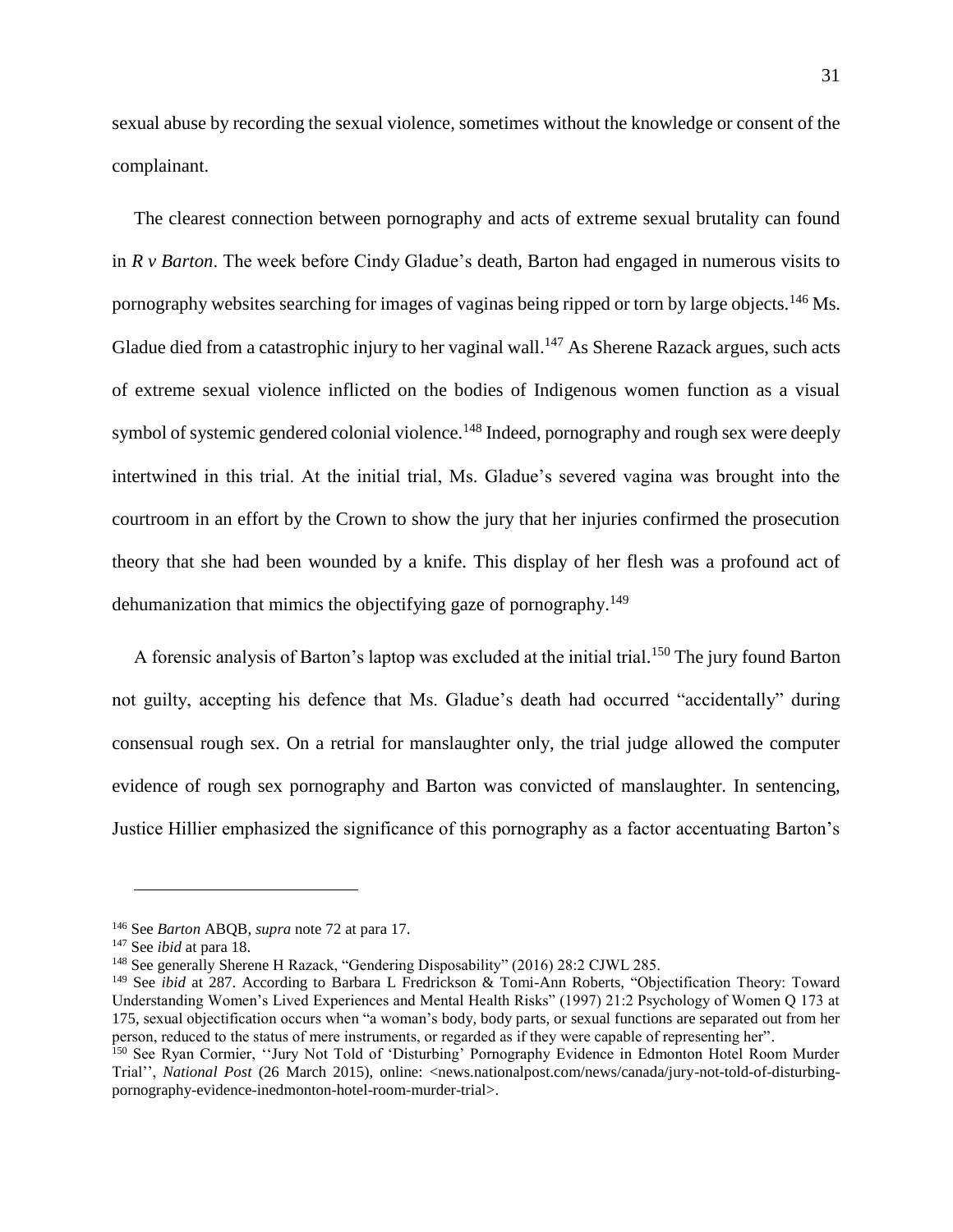moral blameworthiness.<sup>151</sup> A handful of other decisions make similar connections between pornography use and rough sex.

In  $R \vee Bohorquez$ <sup>, 152</sup> two men were convicted in the brutal gang rape of a young university student. As the judge noted in the sentencing decision, one of the co-accused, "enjoys engaging in rough sex and dominating his partner", and "[a]t the time of the offence. . .was interested in pornography depicting rough sex", "watch[ing] it daily."<sup>153</sup> The perpetrator's obsession with rough sex pornography was also referenced in the sentencing decision *R v Skoyen*. <sup>154</sup> The accused was convicted of sexual assault after roughly forcing the complainant to perform fellatio, forced intercourse, slapping, and strangulation, over a period of several hours.<sup>155</sup> The accused described himself to a psychologist as a "sex addict" who found it difficult to reach orgasm without "rough sex", and admitted to "watching an excessive amount of 'rough sex pornography'".<sup>156</sup> In *R v*  Stratton,<sup>157</sup> the accused pleaded guilty to numerous sexual offences against young women and children and to the possession and production of child pornography, and was designated a long term offender. The psychiatric assessment noted that the offender engaged in "significant viewing of pornography over the Internet", though he "denie[d] any pornography that was directed at violence or sexual sadism."<sup>158</sup>

<sup>155</sup> See *ibid* at para 21.

<sup>151</sup> See *Barton* ABQB, *supra* note [72](#page-16-2) at para 81.

<sup>152</sup> *Supra* note [83.](#page-19-0)

<sup>153</sup> *Ibid* at para 61.

<sup>154</sup> *Supra* note [87.](#page-20-1)

<sup>156</sup> *Ibid*.

<sup>157</sup> *Supra* note [87.](#page-20-1)

<sup>158</sup> *Ibid* at 20.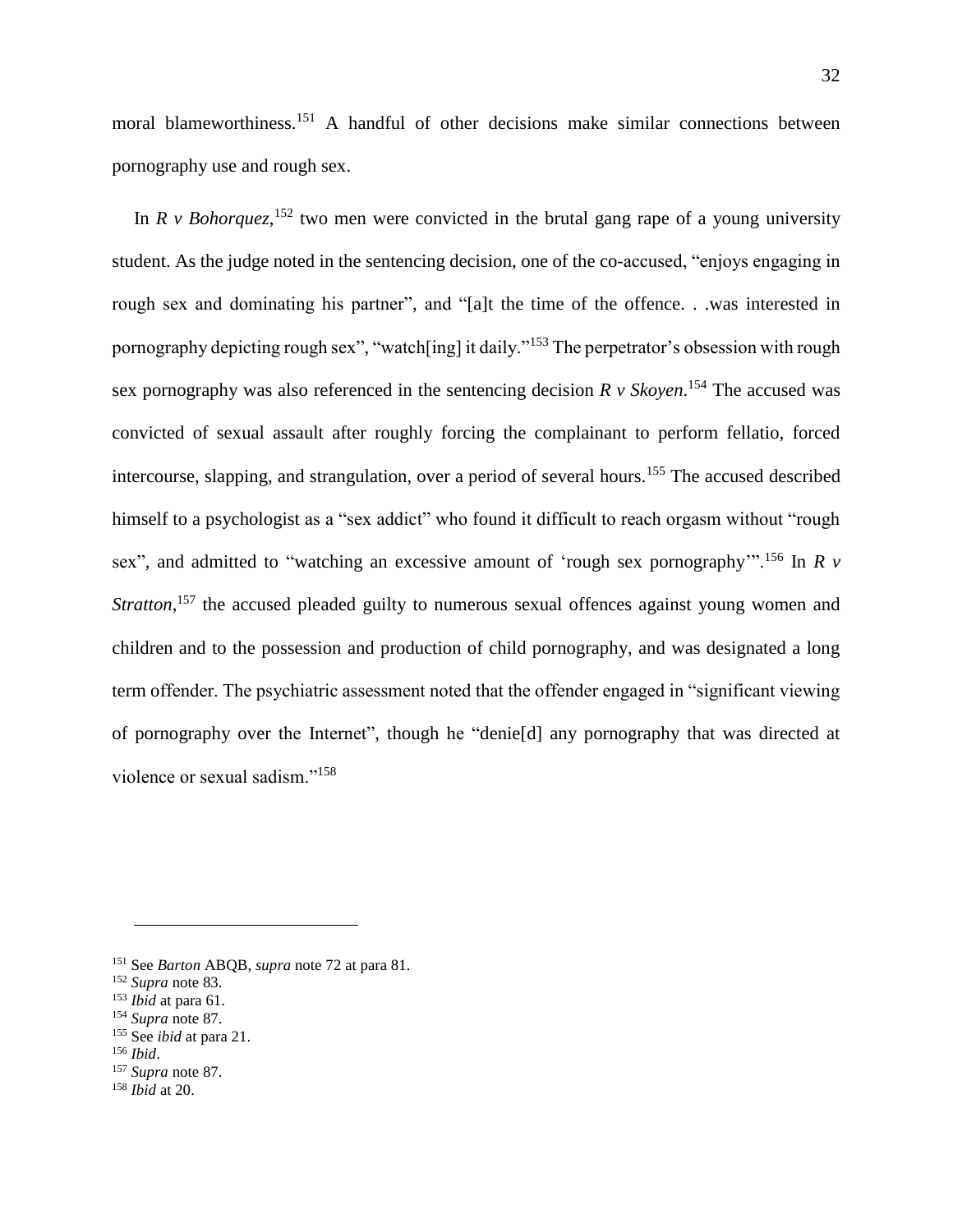Our cases also revealed compelled pornography viewing. In *R v Cross*, the accused—who was convicted of sexual assault and choking to assist—viewed rough-sex pornography with the complainant during the course of an evening during which he "became heavily intoxicated and then much more aggressive in playing out his rough sex fantasies."<sup>159</sup> The accused engaged in what the judge euphemistically described as "throat grabbing," slapping, non-consensual digital penetration and aggressive intercourse.<sup>160</sup> The complainant testified that she had been afraid that if she did not submit there could be a "bad situation" that might have involved her young daughter sleeping in another room.<sup>161</sup>

Perhaps most disturbing are cases in which the links between rough sex and pornography take the form of pornography-creation, memorializing the sexual violence suffered by the survivor. These cases have contradictory implications. On the one hand, making pornography in which women are subjected to sexual violence constitutes image-based sexual abuse, a form of involuntary pornography.<sup>162</sup> Some survivors were unaware that the sexual activity was being filmed and most will never know how widely the images have been circulated. On the other, these videos and images are frequently relied upon by the prosecution as a record of the sexual violence. In *R v Gairdner*, for example, the videos created by the appellant showed the complainant, who was trading sex for money, "imploring him to stop," though he asserted that this was "all part of BDSM. . .role-play where 'no means yes, yes means no.'" <sup>163</sup> In *R v PO*, the video evidence of the accused forcing the complainant to perform fellatio and analingus on him while he hit her with a

<sup>159</sup> *Cross*, *supra* note [87](#page-20-1) at para 27.

<sup>160</sup> See *ibid* at para 13–19.

<sup>161</sup> *Ibid* at paras 13–14, 27.

<sup>162</sup> See generally Clare McGlynn & Erika Rackley, "Image-Based Sexual Abuse" (2017) 37:3 Oxford J Legal Stud 534.

<sup>163</sup> *Gairdner*, *supra* note [75](#page-17-0) at para 2.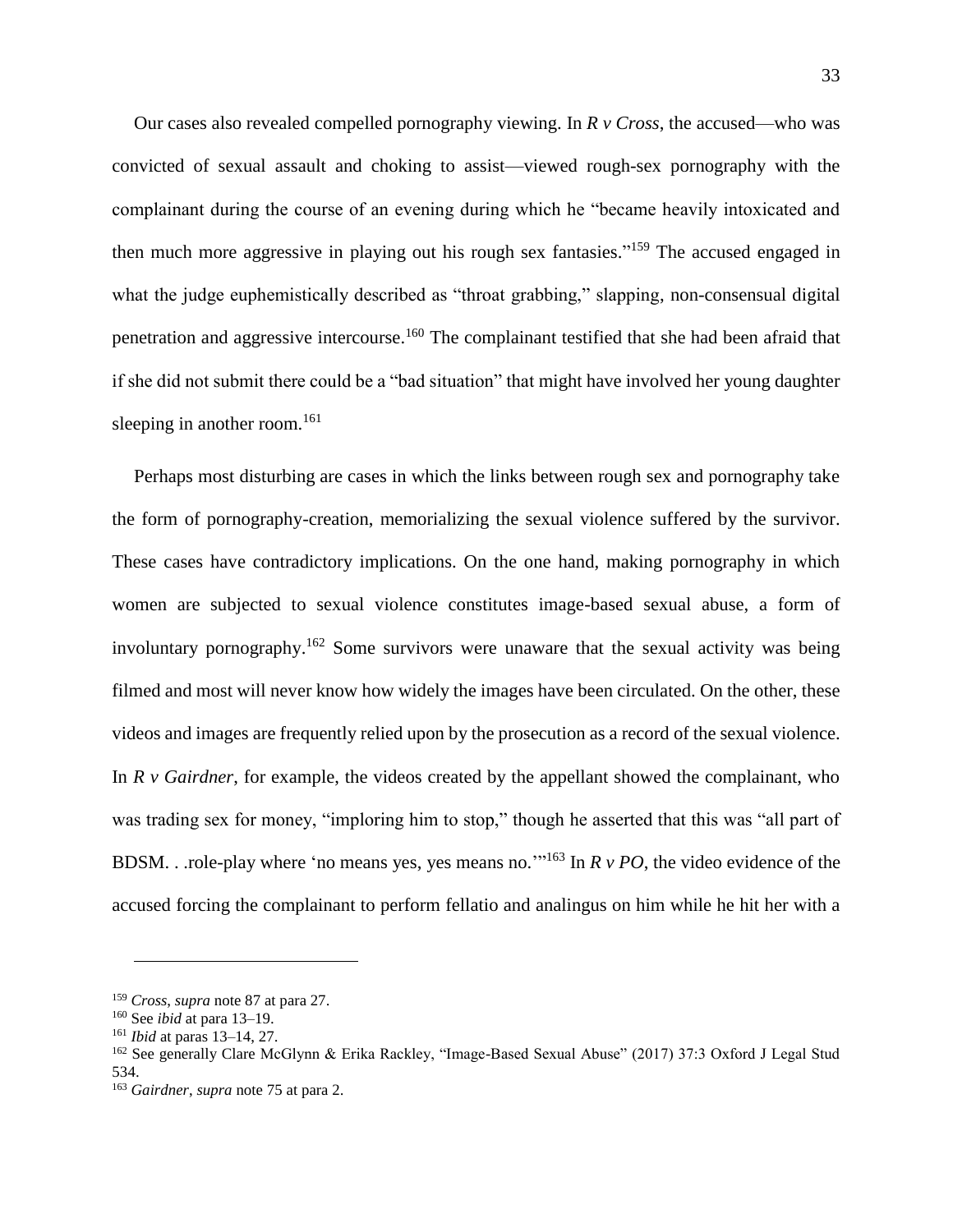gun and verbally abused her provided clear evidence that the accused was both terrifying and humiliating the complainant, even though she had recanted her evidence.<sup>164</sup>

In *Stratton*,<sup>165</sup> the accused pleaded guilty to sexually assaulting nine separate victims, but disputed the extent of the sexual assaults against one victim, a vulnerable young woman working in the sex trade who had agreed to be videoed in exchange for money for drugs.<sup>166</sup> The videos show the complainant's consent being exceeded on several occasions when Stratton had intercourse with her when she was "cracked out" and lifeless, as well as over her clear objections, particularly when he penetrated her with a beer bottle. On another occasion, he threatened her with a knife, while repeatedly slapping her face with his penis.<sup>167</sup>

All too frequently, the videos created by the accused and entered into evidence depict scenes that characterize so-called gonzo pornography—a genre of pornography that puts the camera into the action, often with one or more of the participants filming and performing sexual acts, and which is most often marked by "hard core, body-punishing sex in which women are demeaned and debased."<sup>168</sup> This genre appears in the cases where the accused created videos that film rough sex, often in contexts of gang rape. In these cases, rough sex becomes a spectacle of misogyny, with women being violated and sexually humiliated.<sup>169</sup> In *Bohorquez*, for example, the two young men were "trolling" for women to have  $sex^{170}$  and invited the young complainant, a university student,

<sup>164</sup> See *PO*, *supra* not[e 85](#page-20-0) at para 319.

<sup>&</sup>lt;sup>165</sup> 2009 ONCJ 459.

<sup>166</sup> See *ibid* at 14.

<sup>167</sup> See *ibid* at 32.

<sup>168</sup> Dines, *supra* note [144](#page-30-0) at xi.

<sup>169</sup> See Nicola Gavey, *Just Sex?: The Cultural Scaffolding of Rape* (London, UK: Routledge, 2018) at 234.

<sup>170</sup> *Bohorquez*, *supra* not[e 83](#page-19-0) at para 4.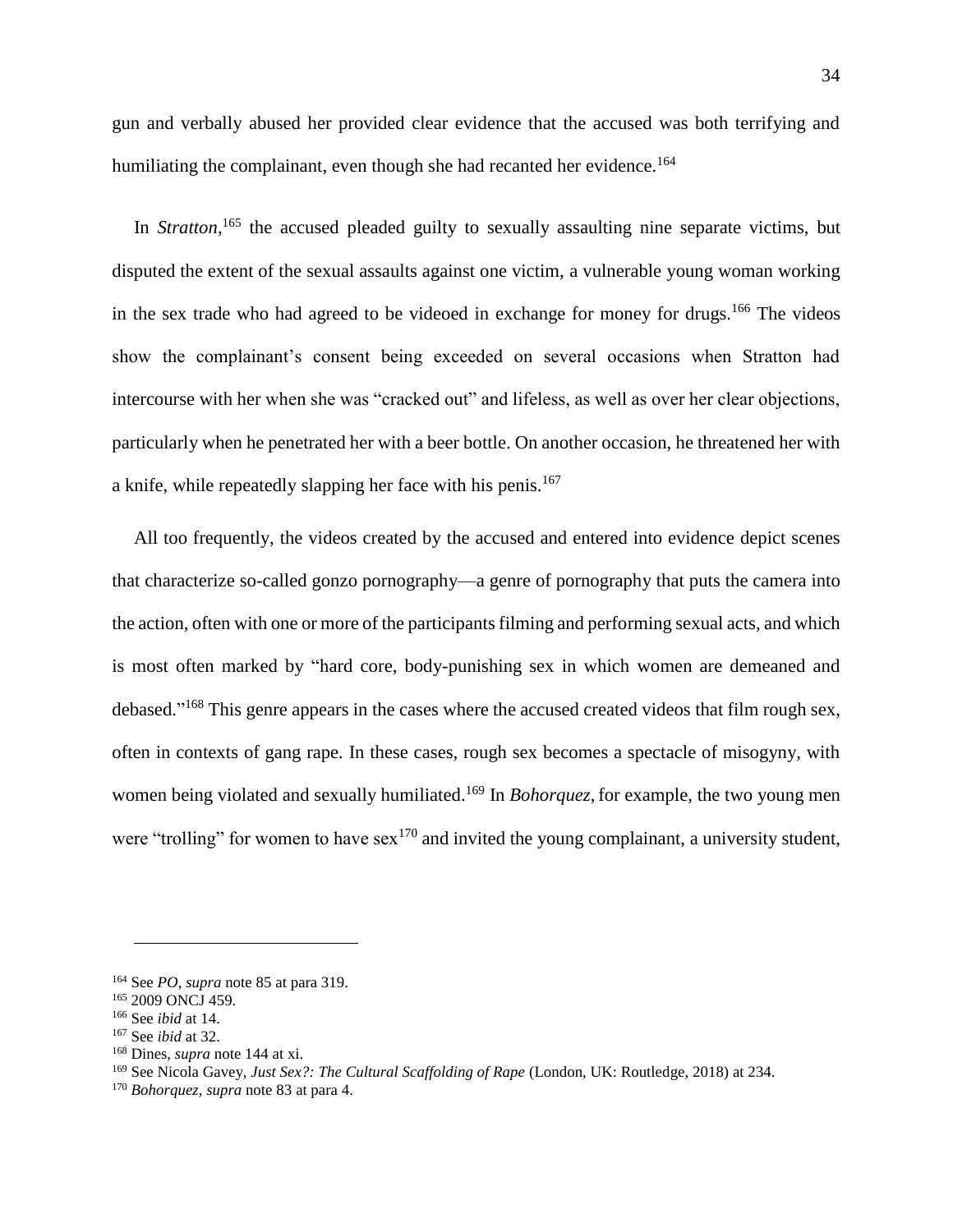to the basement of one of the co-accused. <sup>171</sup> She submitted out of fear and because she was trapped.<sup>172</sup> The two men videoed the hours-long violent assault of the complainant without her knowledge,<sup>173</sup> subjecting her to violent acts that mimic gonzo porn, including double penetration, penile gagging, and slapping.<sup>174</sup>

In  $R$  v  $AE$ ,<sup>175</sup> cellphone videos taken without the complainant's consent were central to a successful Crown appeal of the acquittal of two participants in a brutal gang rape. The videos showed the three young men punching and slapping the complainant, laughing and directing each other in making gonzo pornography, yelling "Punch that pussy!" and "F\*cking fist that bitch bro!"<sup>176</sup> The complainant can be heard crying out in pain, and shouting at them to stop. The video culminates with one of the accused penetrating her with an electric toothbrush and yelling, "I'm gonna wreck her, bro" while AE was penetrating her orally.<sup>177</sup> The trial judge described the video as depicting "the most appalling acts of human depravity I have had the displeasure to witness".<sup>178</sup>

A majority of the Court of Appeal of Alberta in *AE* found that the trial judge had wrongly relied on a concept of broad advance consent in acquitting the accused of most charges:

Merely agreeing to participate in rough sex, without more, cannot usually be taken as consent to engage in whatever acts of violence the other party wishes, especially in circumstances such as these, where the parties were sexual strangers.<sup>179</sup>

<sup>171</sup> See *ibid* at para 8.

<sup>172</sup> See *ibid* at para 38.

<sup>173</sup> See *ibid* at para 29.

<sup>174</sup> See *ibid* at para 37.

<sup>175</sup> *Supra* note [74.](#page-16-1)

<sup>176</sup> *Ibid* at para 6.

<sup>177</sup> *Ibid* at para 37.

<sup>178</sup> *Ibid* at para 111.

<sup>179</sup> *Ibid* at paras 34. The SCC subsequently agreed with this conclusion. See *R v AE*, 2022 SCC 4 at para 1.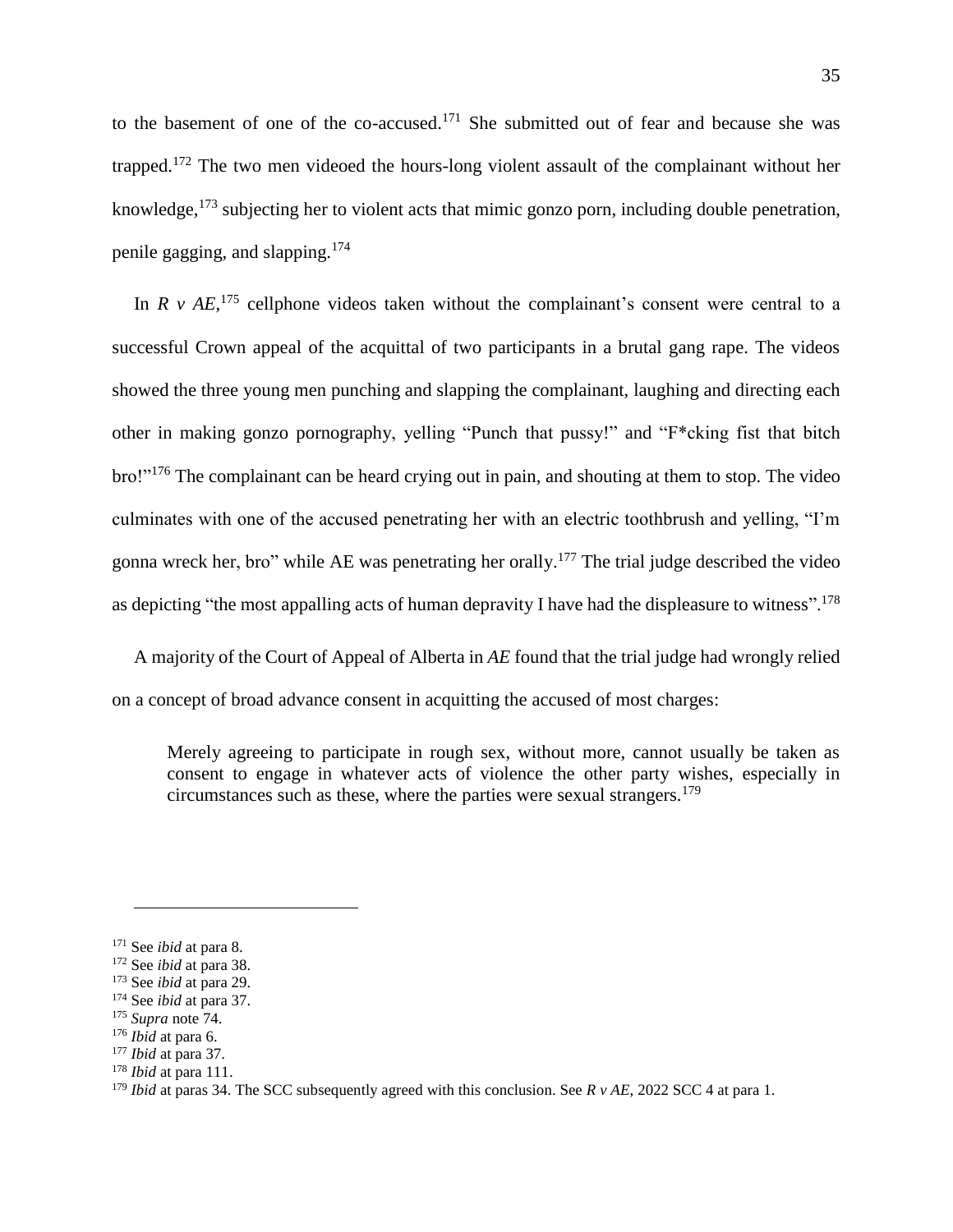Justice O'Ferrall, concurring, found that the "subjective intent of the respondents to cause bodily harm to the complainant was clear from the video", and therefore consent was vitiated.<sup>180</sup>

As these cases show, rough sex pornography is deeply embedded in rough sex trials, scripting the violence enacted by perpetrators, who also frequently film their assaults in a manner that mimics gonzo pornography.

## *(b) The Minimization of "Bodily Harm"*

Our search terms produced a majority of cases involving very serious sexual assaults charged as aggravated sexual assault producing maiming, disfigurement or endangerment of life or sexual assault causing bodily harm. Yet, nearly all sexual assault cases in our study could have been charged at a higher level because they involved either injury to the complainant or a form of strangulation.

The level of charge has several implications. First, the accused's violence and the degree of harm inflicted on the complainant may not be fairly reflected by the seriousness of the charge. Second, level one and two charges offer higher sentencing ceilings. Third, any purported "consent" may be vitiated by proven bodily harm under some circumstances, as earlier discussed. Fourth, appropriate charges may encourage plea bargaining for lesser, included offences, relieving the complainant of the ordeal of testifying.<sup>181</sup>

<sup>180</sup> *Ibid* at paras 115–116, 129.

<sup>&</sup>lt;sup>181</sup> See e.g. *RDW*, *supra* note [85](#page-20-0) (where the accused was charged with sexual assault causing bodily harm and sexual assault with a weapon, but ultimately pleaded guilty to a single count of assault).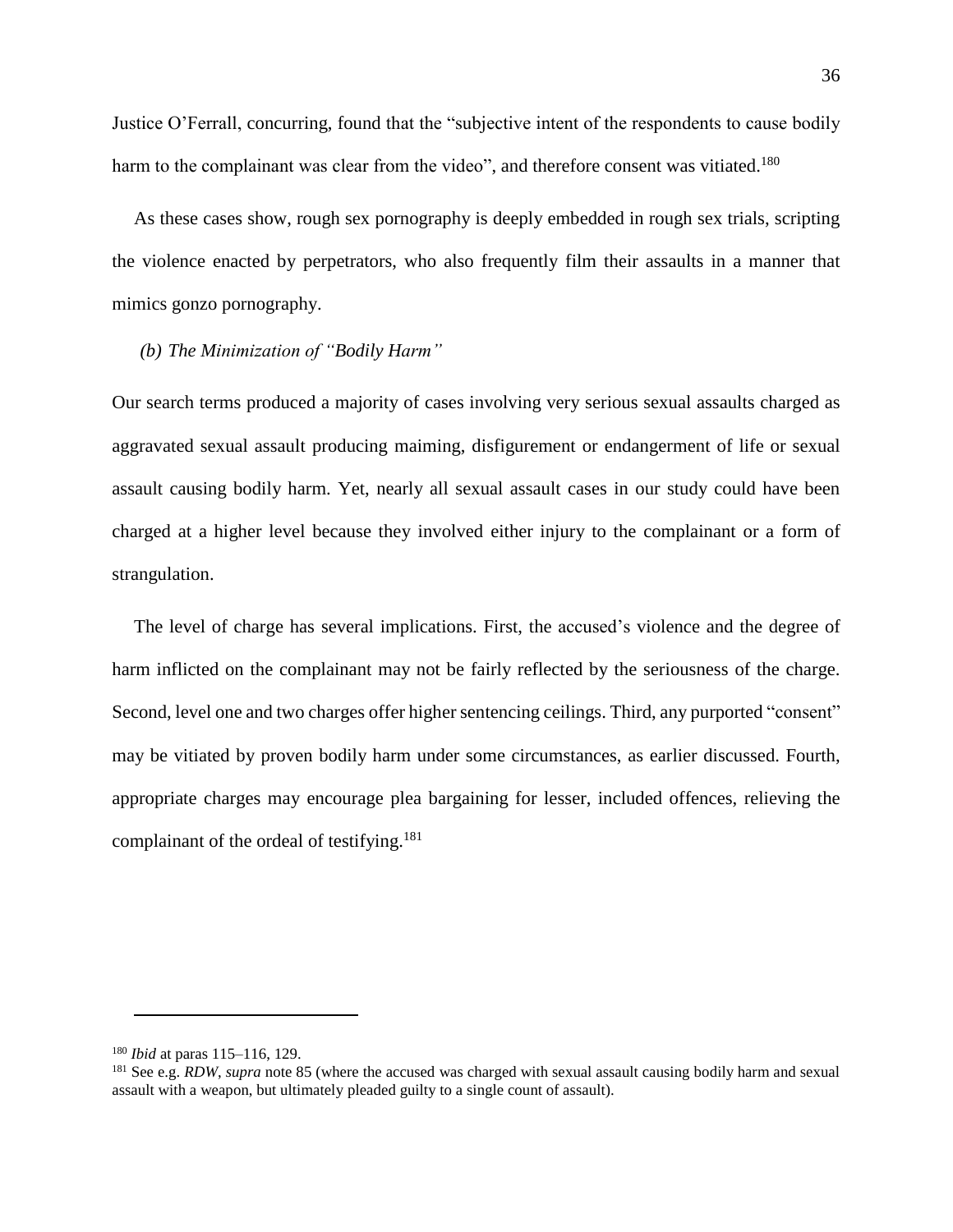While 98% of police-reported sexual assault cases are proceeded with as level one sexual assault, <sup>182</sup> compared with 44% of the sexual assault cases in our study, our data does mirror a wider pattern of under-classifying sexual assault in Canada. Janice DuMont's research shows that only 40% of charges for sexual assault accurately reflected the degree of seriousness of the accused's acts and the injury he inflicted.<sup>183</sup> While our search terms produced a greater proportion charged at the higher levels, in approximately one third of our cases the charge did not reflect the more serious nature of the harm.

"Bodily harm", "maiming" and "endangerment of life" are legal terms. If the Crown can prove that the accused caused any of these beyond a reasonable doubt, then the sexual assault is aggravated. "Bodily harm" is defined as "any hurt or injury to a person that interferes with the health or comfort of the person and that is more than merely transient or trifling in nature".<sup>184</sup> "Bodily harm" need not have necessitated medical treatment, and bruising, scraping and discomfort that lasts more than a few days can amount to "bodily harm", as can psychological harm. $185$ 

Cases in our study revealed some very serious injuries where the accused nonetheless alleged "consent", including anal and vaginal tearing, bite marks, extensive and deep bruising, burst blood vessels in women's eyes, burns, scarring from wounding and one case where the accused bit off a

<sup>182</sup> See Statistics Canada, *Police Reported Crime Statistics in Canada, 2019*, by Greg Moreau. Brianna Jaffray & Amelia Armstrong, Catalogue No 85-002-X (Ottawa: Statistics Canada, 29 October 2020) at 5, online (pdf): <www150.statcan.gc.ca/n1/en/pub/85-002-x/2020001/article/00010-eng.pdf?st=YqDnaehd>.

<sup>&</sup>lt;sup>183</sup> See Janice DuMont, "Charging and Sentencing in Sexual Assault Cases: An Exploratory Examination" (2003) 15:2 CJWL 305 at 305.

<sup>184</sup> *Criminal Code*, *supra* note [52,](#page-12-0) s 2.

<sup>185</sup> See *Percy*, *supra* note [85](#page-20-0) at paras 158–160. But see *Sanmugarajah*, *supra* note [82,](#page-19-1) where the trial judge found no bodily harm regarding one complainant whose pain was treatable with Tylenol and whose bruising on her breast was "trifling".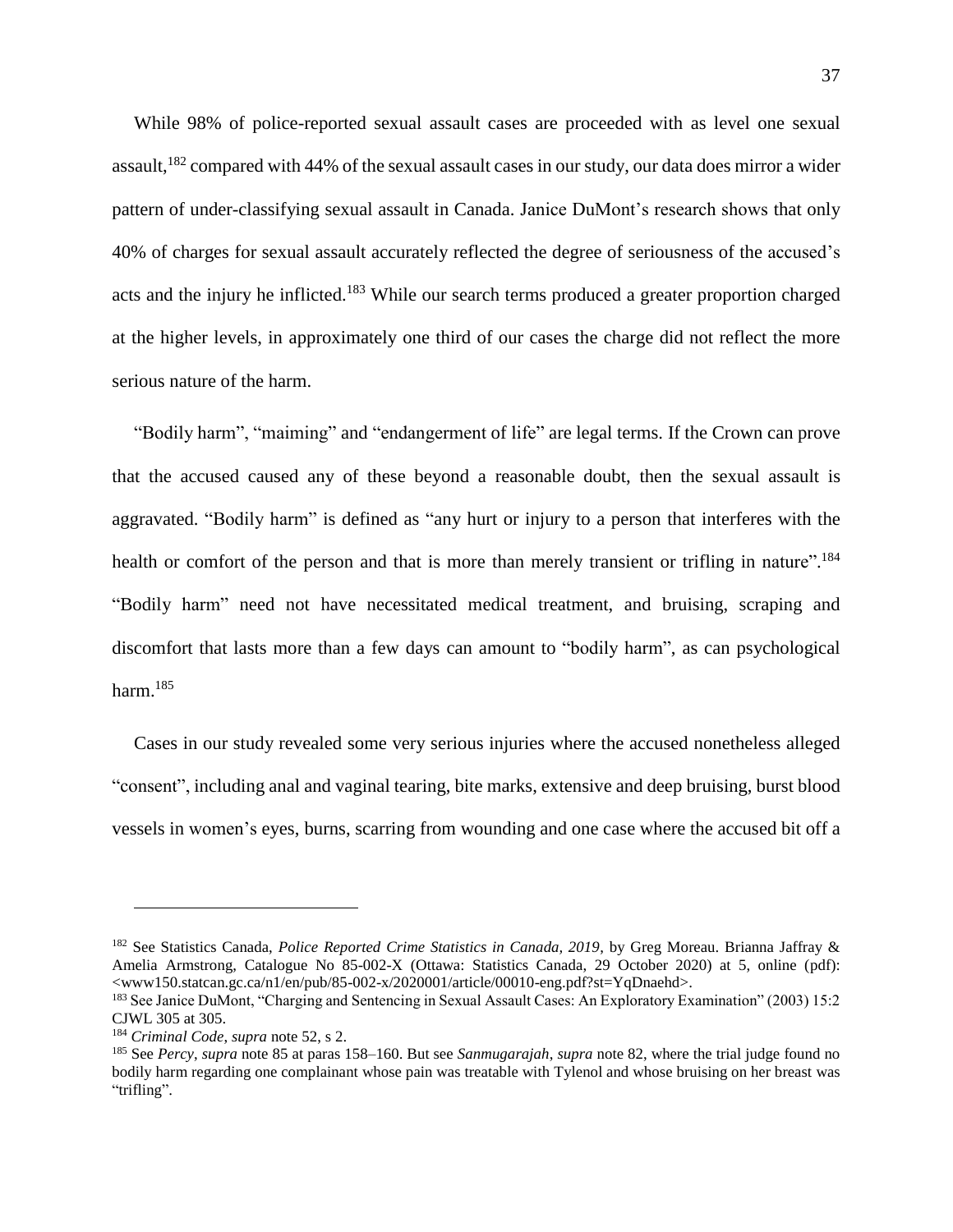woman's nose. Yet if the Crown failed to charge the accused with bodily harm or endangering life, the degree of the accused's violence is not "seen" by the criminal law. For example, in one case where only simple assault was charged, the accused was witnessed strangling the complainant during sexual activity and a police officer stated that the complainant was covered "head to toe" in bruising.<sup>186</sup> In another, the complainant suffered bruising to her shoulders, neck and thighs as well as cuts to her vaginal wall and urethra, yet the accused was charged with level one sexual assault.<sup>187</sup> Similarly, photos of the complainant's injuries showed bruising to her neck and chunks of her hair torn out in a case where the accused was charged with assault.<sup>188</sup>

Only a handful of cases in our study<sup>189</sup> specifically acknowledged psychological injury, even though the cases we examined involved violence that would be extremely traumatizing. In 1991, the Supreme Court in  $R$  *v*  $McCraw<sup>190</sup>$  ruled that a man's threat to rape a woman amounted to a threat to cause "serious" bodily harm, that psychological harm is bodily harm and that: "[t] here can be no doubt that psychological harm may often be more pervasive and permanent in its effect than any physical harm."<sup>191</sup> In *AE*, discussed earlier, Justice Martin held in *obiter* that the multiple accused's non-consensual videoing of the sexual violence vitiated any consent that the complainant may have given early on in the assault because of the serious psychological harm it caused, producing "paralyzing fears" of its dissemination and leading the complainant to consider suicide.<sup>192</sup>

<sup>186</sup> *Bolger*, *supra* not[e 96](#page-21-1) at para 2.

<sup>187</sup> See *S(M)*, *supra* note [87](#page-20-1) at para 35.

<sup>188</sup> See *Tompkins*, *supra* note [96](#page-21-1) at para 152.

<sup>189</sup> See *AE*, *supra* not[e 74;](#page-16-1) *Bohorquez*, *supra* not[e 83;](#page-19-0) *Ceelen*, *supra* not[e 96;](#page-21-1) *MacMillan*, *supra* not[e 83;](#page-19-0) *Meyer*s, *supra* note [87;](#page-20-1) *Nelson*, *supra* note [85;](#page-20-0) *Quashie*, *supra* note [57;](#page-13-1) *Sweet*, *supra* note **Error! Bookmark not defined.**; *Zhao*, *supra* note **Error! Bookmark not defined.**.

<sup>190</sup> [1991] 3 SCR 72, 66 CCC (3d) 517 [cited to SCR].

<sup>191</sup> *Ibid* at 81.

<sup>192</sup> *AE*, *supra* not[e 74](#page-16-1) at paras 74–75.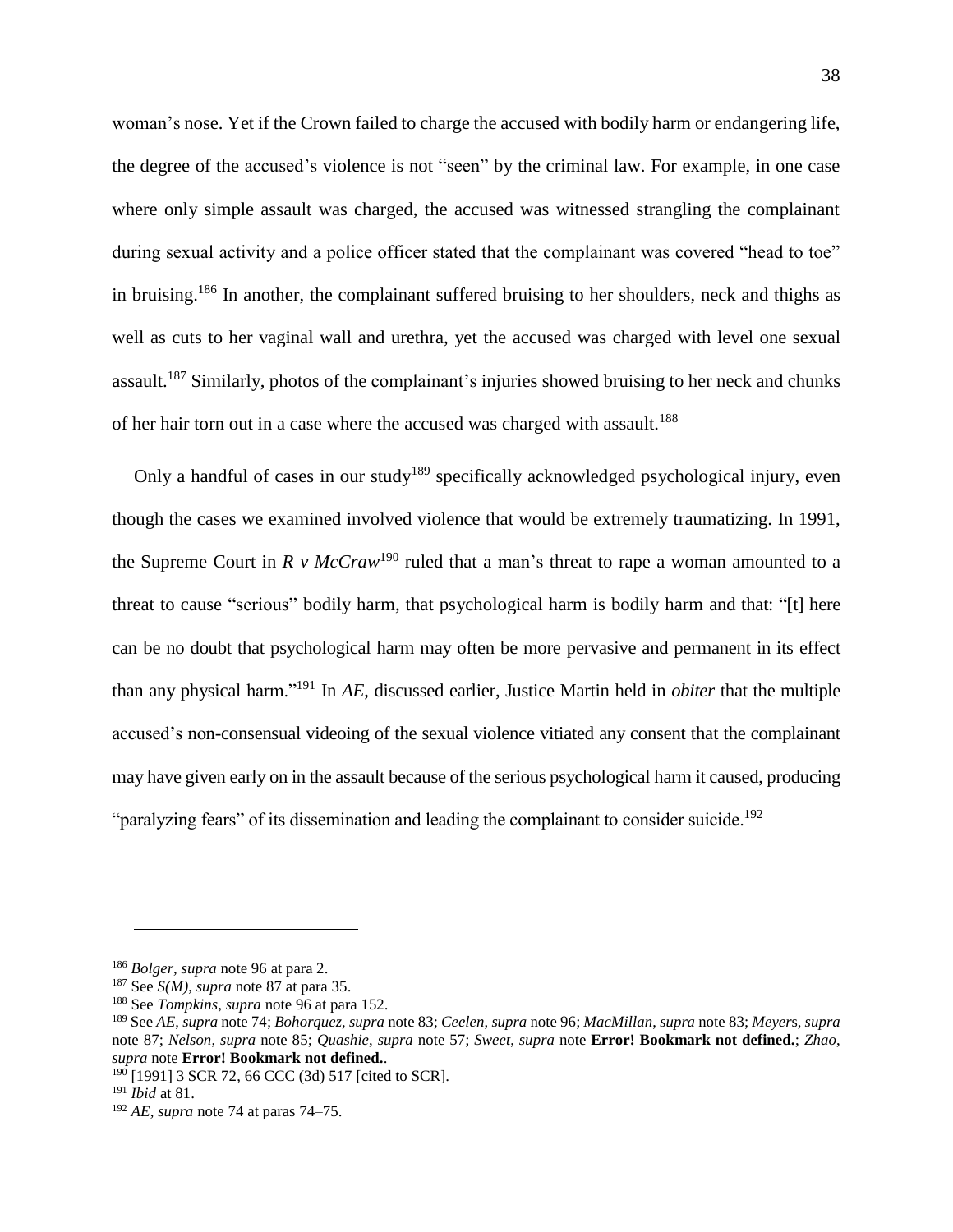Given the extreme violence that women in our study endured, it is surprising that psychological injury to the complainants was so rarely mentioned. In some cases, judges stated that a complainant did not experience psychological harm because the Crown had not introduced such evidence. In *R v Glassford*, the complaint was followed out of a bar by a man whose advances she refused. He attacked her outdoors, punching her repeatedly in the face until she lost consciousness, attempted to rape her, then left her on the street. Although he was convicted of sexual assault causing bodily harm due to her physical injuries, the judge at sentencing described the attack as "very traumatic but of short duration", stating: "[t]here is no evidence before me that she suffered any lasting emotional or psychological injury."<sup>193</sup>

In other cases, the trial judge alluded to the complainant's psychological harm, but did not discuss it. For example, in  $R \vee B(AJ)$ , the complainant, who was 7.5 months pregnant, was strangled, threatened with death and raped while her children were in the next room. The accused was not charged with an offence involving "bodily harm", nor did the judge elaborate on her trauma.<sup>194</sup> Sometimes the psychological harm was mentioned as part of sentencing although it did not ground the bodily harm component of the charge. 195

There were only a few cases in which psychological harm *may* have been one of the bases for the bodily harm charge. For example, in *R v Sweet*, among the complainant's many injuries were "[p]sychological effects such as flashbacks, fear of being in public, fear of being hurt, isolating

<sup>193</sup> *Glassford*, *supra* not[e 85](#page-20-0) at para 14.

<sup>194</sup> See *R v B(AJ)*, *supra* note [87](#page-20-1) at para 25.

<sup>195</sup> See e.g. *Ceelen*, *supra* note [96](#page-21-1) at para 7; *MacMillan*, *supra* note [83](#page-19-0) at para 39; *Bohorquez*, *supra* note [83](#page-19-0) at para 52.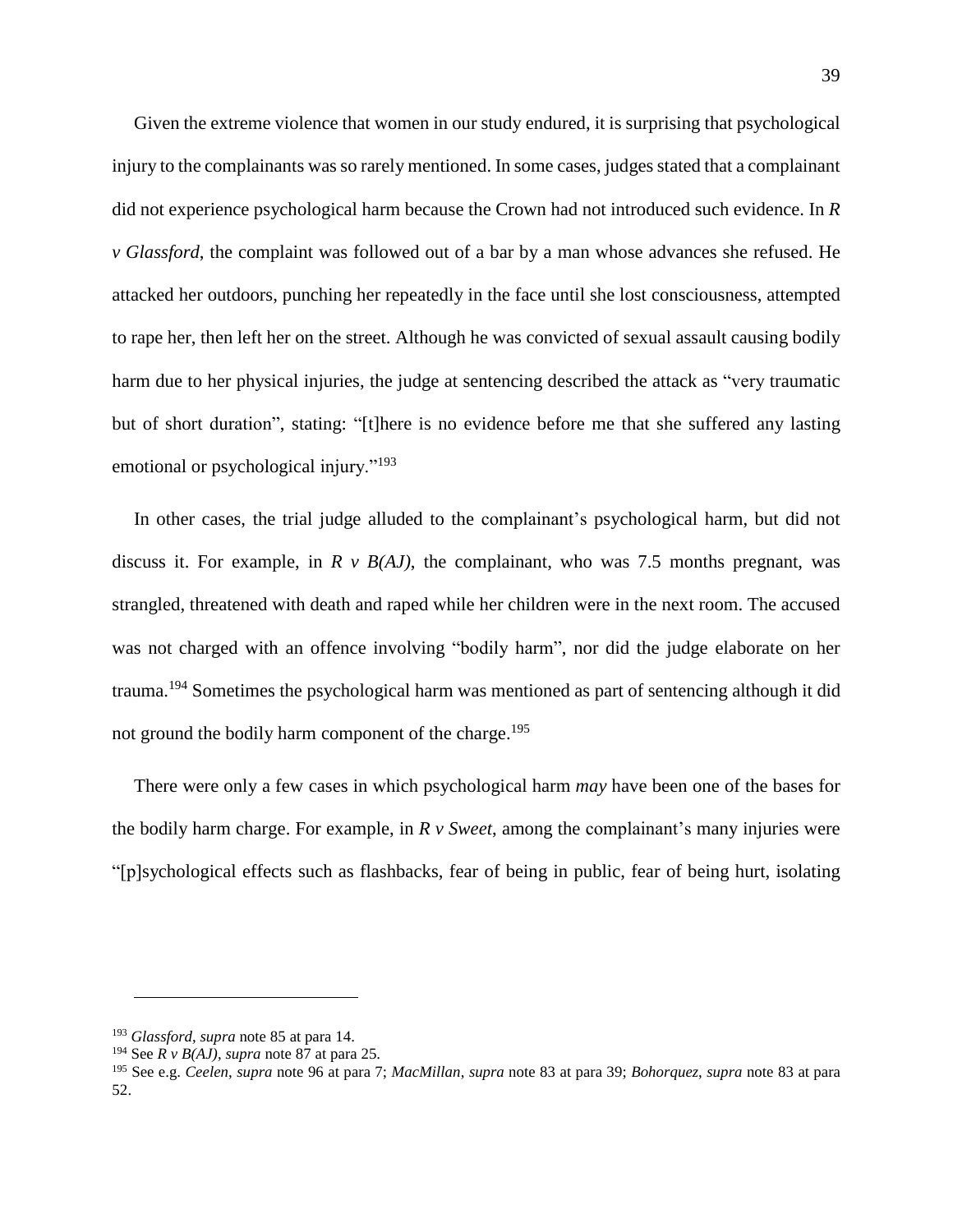herself and anxiety attacks."<sup>196</sup> In none of the cases was psychological harm the sole "bodily harm" alleged by the Crown for the offence of sexual assault causing bodily harm.

The courts have never pronounced whether psychological harm itself can amount to "bodily harm" to which a complainant cannot consent. The issue was raised on appeal, in *R v Nelson*. 197 At sentencing, the trial judge described the impact of the accused's attack on the complainant:

She has been traumatized, cannot sleep, cannot trust anyone, especially men. She has moved home, and is afraid to be alone. She has dropped out of school, and appears to be immobilized as a result of the traumatic events. She filed a victim impact statement at the sentencing hearing confirming and elaborating upon her evidence at trial. I conclude that the psychological effect of these events upon Ms. S. has been profound.<sup>198</sup>

The accused appealed his jury conviction for sexual assault causing bodily harm, which included physical and psychological injury to the complainant, in part on the basis that psychological harm can never vitiate consent, or alternatively that it can only if the accused specifically intended that psychological harm.<sup>199</sup> The appeal court decided the appeal on other grounds.

In sum, our case review suggests that Crown charging patterns in the reported cases where a "rough sex" defence is launched understate both the physical and psychological injury that these women have experienced, failing to hold accused men accountable for the harms they have inflicted. We found a similar pattern in the cases involving strangulation, as will be discussed below.

<sup>196</sup> *Sweet*, *supra* note **Error! Bookmark not defined.** at para 59.

<sup>197</sup> *Supra* note [85.](#page-20-0)

<sup>198</sup> *R v Nelson*, 2012 ONSC 4248 at para 12.

<sup>199</sup> See *Nelson*, *supra* note [85](#page-20-0) at paras 35–36.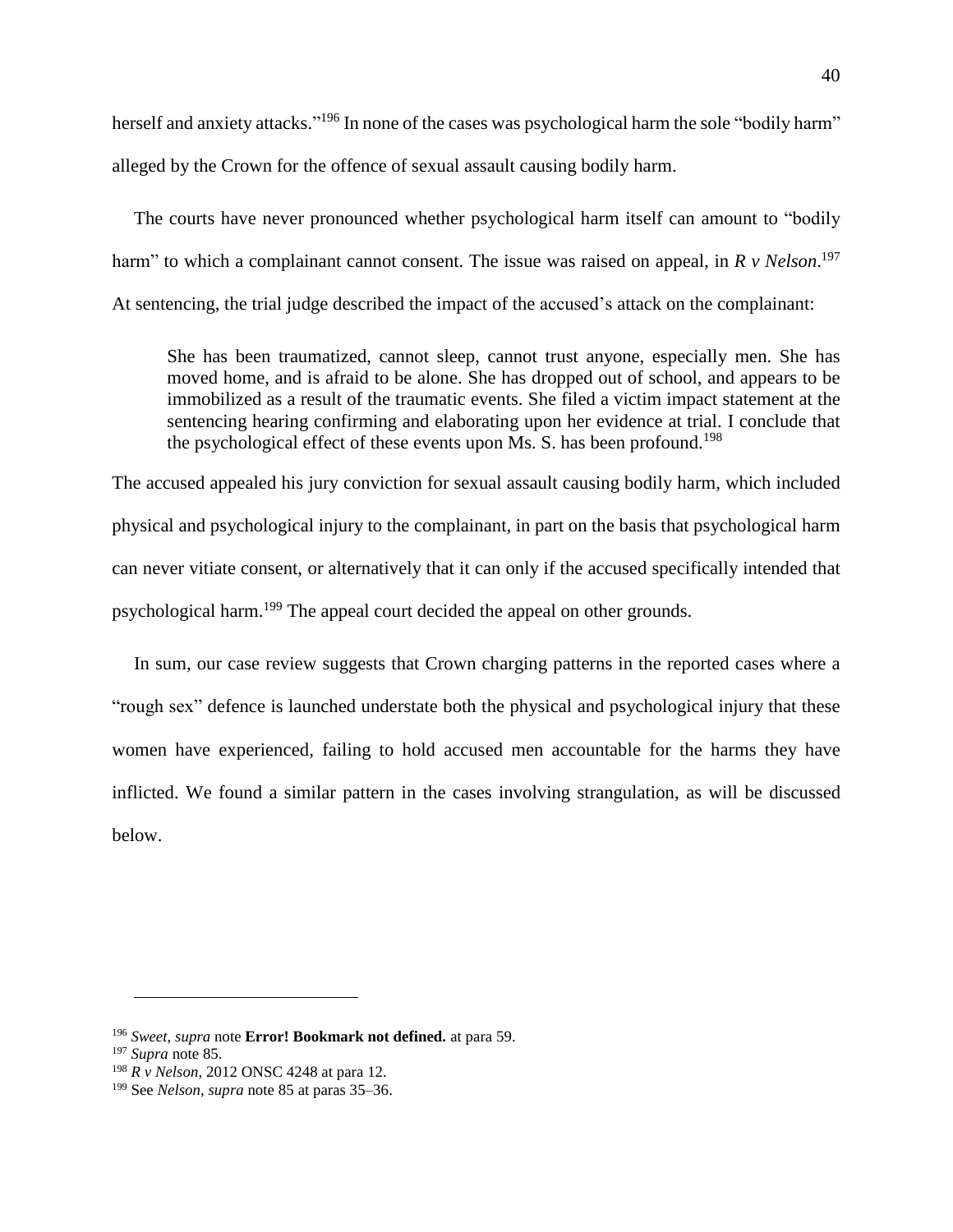#### *(c) Mis-Characterizing Strangulation*

Strangulation emerged as a theme in our case law review because the accused allegedly strangled, suffocated or gagged the complainant in approximately half of our sexual assault cases. This finding is consistent with official statistics and social science evidence showing that men use strangulation in perpetrating domestic and sexual assault.<sup>200</sup>

<span id="page-41-1"></span><span id="page-41-0"></span>Although practices like "erotic asphyxiation" are framed as gender neutral, "sex positive" activities, and "choking" as something either partner in a domestic fight might engage in,<sup>201</sup> women are overwhelmingly on the losing side of strangulation, more than 13 times more likely than men to be strangled during their lifespans.<sup>202</sup> None of our cases involved women strangling

<sup>200</sup> See e.g. Colleen Mcquown et al, "Prevalence of Strangulation In Survivors of Sexual Assault and Domestic Violence" (2016) 34:7 Am J Emergency Medicine 1281 at 1281; Statistics Canada, *Family Violence in Canada: A Statistical Profile, 2005*, Kathy AuCoin, ed, Catalogue No 85-002-X (Ottawa: Statistics Canada, July 2005) at 28, online (pdf): <www150.statcan.gc.ca/n1/en/pub/85-224-x/85-224-x2005000-eng.pdf?st=tBsxQVaG>; Statistics Canada, *Family Violence in Canada: A Statistical Profile, 2000*, Valerie Pottie Bunge & Daisy Locke, eds, Catalogue No 85-224-XIE (Ottawa: Statistics Canada, July 2000) at 12, online (pdf): <www150.statcan.gc.ca/n1/en/pub/85-224 x/85-224-x2000000-eng.pdf?st=hycj8Kw->. Some studies have found that Indigenous women and women with disabilities are much more likely to experience strangulation in the context of intimate partner violence. See Douglas A Brownridge, "Understanding the Elevated Risk of Partner Violence Against Aboriginal Women: A Comparison of Two Nationally Representative Surveys of Canada" (2008) 23 J Fam Viol 353 at 359. See Douglas A Brownridge, "Partner Violence Against Women with Disabilities: Prevalence, Risk, and Explanations" (2006) 12:9 Violence Against Women 805 at 810 (this study relied on the 1999 General Social Survey, which used the WHO/UN definition of disability: "a long-term physical or mental condition or health problem [that] reduce[s] the amount or the kind of activities [one] [can] do at home, school, work, or in other activities"). Pregnancy also heightens the risk that men will strangle their female partners. See Douglas A Brownridge et al, "Pregnancy and Intimate Partner Violence: Risk Factors, Severity, and Health Effects" (2011) 17:7 Violence Against Women 858 at 869.

<sup>201</sup> See e.g. *R v Gardiner*, 2018 ABCA 298 at para 5 [*Gardiner*].

<sup>&</sup>lt;sup>202</sup> See Matthew J Breiding et al, "Prevalence and Characteristics of Sexual Violence, Stalking, and Intimate Partner Violence Victimization—National Intimate Partner and Sexual Violence Survey, United States, 2011" (2014) 63:8 Morbidity and Morality Weekly Report at Table 6, online: *Centers for Disease Control and Prevention*  <cdc.gov/mmwr/preview/mmwrhtml/ss6308a1.htm>; Helen Bichard et al, "The Neuropsychological Outcomes of Non-Fatal Strangulation in Domestic and Sexual Violence: A Systemic Review" (2021) Neurological Rehabilitation (ahead of print) at 2.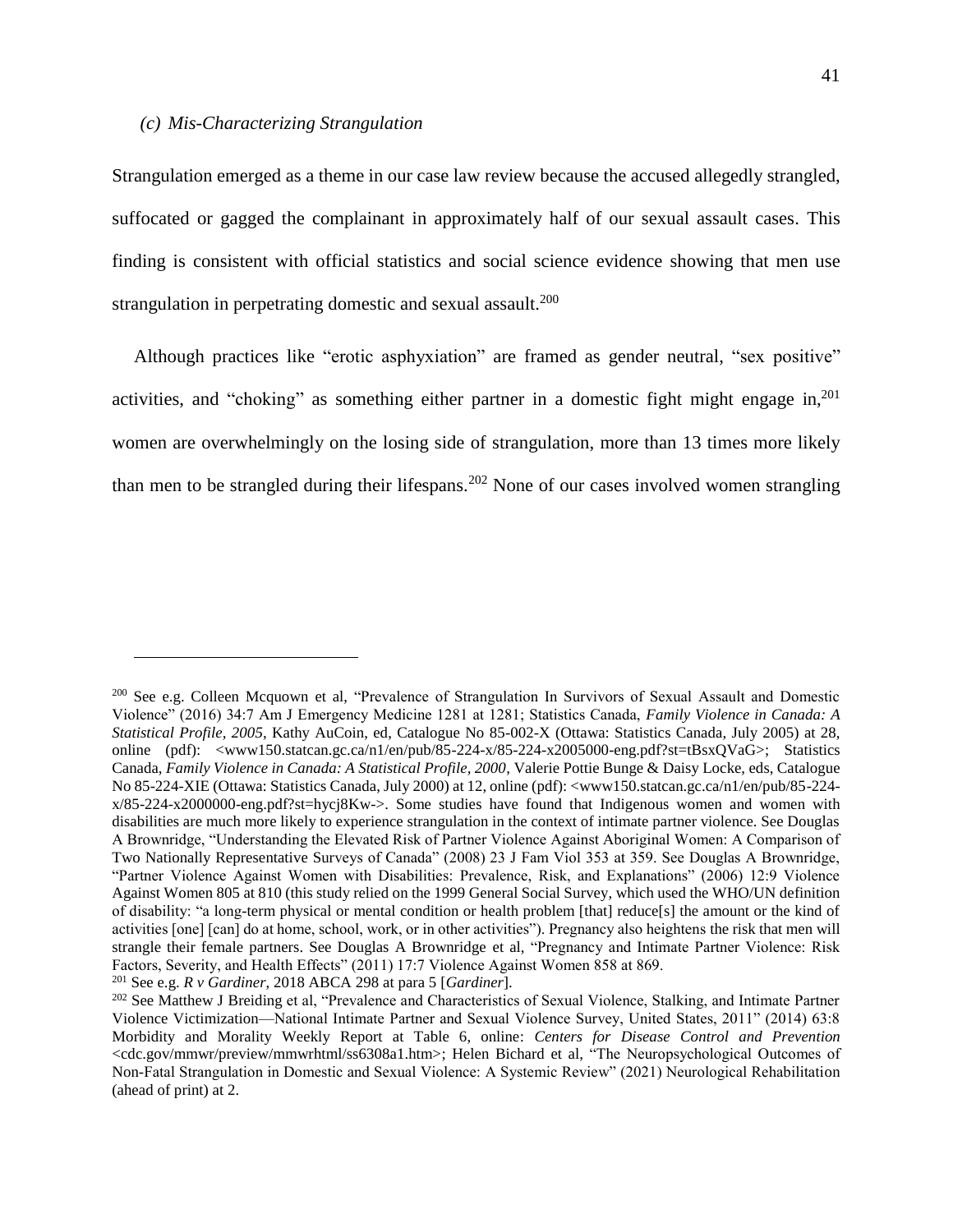men, and the available evidence supports our observation that strangulation is "very clearly a male act."<sup>203</sup>

Despite what we know about strangulation, it is represented in legal decisions as an equal opportunity activity. Consider *R v Gardiner*, where the trial judge convicted the accused after having found the complainant did not want to be "choked" and had not agreed to it.<sup>204</sup> The Court of Appeal of Alberta normalized men "choking" women in the context of domestic violence. It acquitted the accused, ruling that "choking was something that both parties accepted might reasonably occur during the fight. . . . If choking was a reasonable part of the risk that was consented to, it would be immaterial which party choked which."<sup>205</sup> Only the dissenting judge pointed out that it is wrong to equate equally matched sporting opponents with domestic partners. 206

<span id="page-42-0"></span>Strangulation must also be seen as a coercive strategy—a "reliable means of achieving… control"<sup>207</sup>—and as "setting the stage"<sup>208</sup> for femicide by communicating the capacity to kill. If a woman has been strangled by her partner, the risk of attempted murder increases sixfold, and the risk of femicide sevenfold. 209

<sup>&</sup>lt;sup>203</sup> John Archer, "Sex Differences in Physically Aggressive Acts Between Heterosexual Partners: A Meta-Analytic Review" (2002) 7:4 Aggression and Violent Behavior 313 at 327. See also Gael B Strack, George E McClane & Dean Hawley, "A Review of 300 Attempted Strangulation Cases Part I: Criminal Legal Issues" (2001) 21:3 J Emergency Med 303 at 307 (99% of the perpetrators in this case sample were men).

<sup>204</sup> See *Gardiner*, *supra* note [201](#page-41-0) at para 4.

<sup>205</sup> *Ibid* at para 5.

<sup>206</sup> See *ibid* at para 29.

<sup>207</sup> Yardley, *supra* note [2](#page-2-0) at 1846.

<sup>208</sup> Kristie A Thomas, Manisha Joshi & Susan B Sorenson, "'Do You Know What It Feels Like to Drown?': Strangulation as Coercive Control in Intimate Relationships" (2014) 38:1 Psychology of Women Q 124 at 133; Gael B Strack & Casey Gwinn, "On the Edge of Homicide: Strangulation as a Prelude" (2011) 26:3 Criminal Justice 32. <sup>209</sup> See Nancy Glass et al, "Non-Fatal Strangulation is an Important Risk Factor for Homicide of Women" (2008) 35:3 J Emergency Med 329 at 329, 332 (the risk of attempted murder increased sevenfold if demographic predictors in the study were controlled). See also Ontario, Ministry of the Solicitor General, *2013–14 Annual Report* (Domestic Violence Death Review Committee, October 2015) at 19, 31, online (pdf): <cdhpi.ca/sites/cdhpi.ca/files/2013-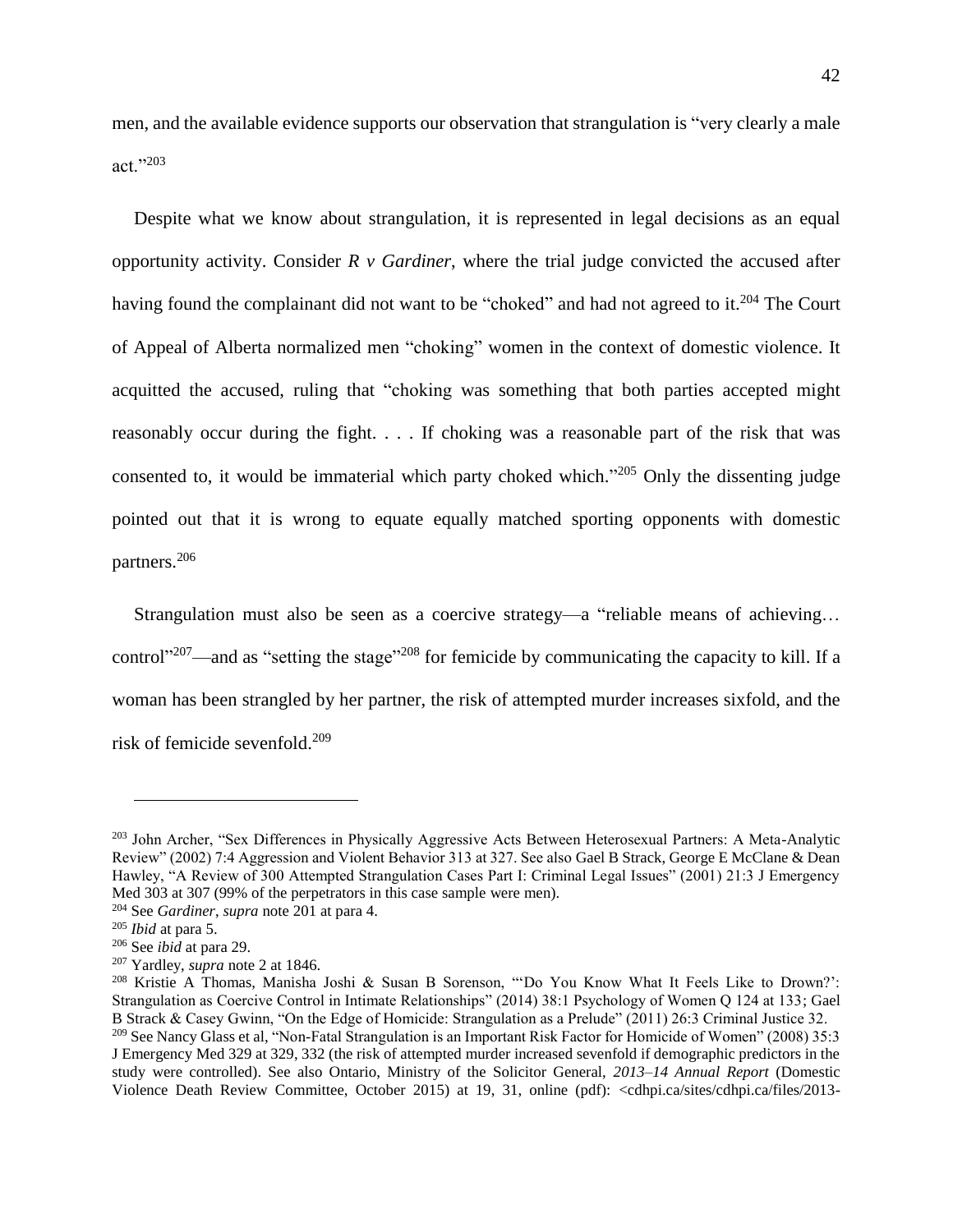<span id="page-43-0"></span>Even when strangulation is not immediately lethal, victims may die even weeks later because of irreversible damage to their brains.<sup>210</sup> Further, if a victim experiences any loss of consciousness, the accused has inflicted at least mild traumatic brain injury upon her.<sup>211</sup> It only takes seconds of pressure on the neck to cause a lasting, serious injury.<sup>212</sup> Strangulation may result in no external evidence of injury, and is thus minimized or missed by victims, medical professionals and police.<sup>213</sup> Strangulation is also known to cause other long-term health problems like paralysis<sup>214</sup> and psychological impacts such as acute and chronic fear, post-traumatic stress disorder, suicidality and cognitive deficits like memory loss.<sup>215</sup>

Despite the wealth of evidence demonstrating the potential for profound injury and lethality, the vast majority of Crown attorneys failed to lay charges at the more serious levels. Only two of the many cases where men strangled women<sup>216</sup> involved a charge of level 3, aggravated sexual

<sup>2014</sup>\_DVDRC\_Annual\_Report\_Final-English\_2.pdf>; Anne Kingston, "We Are the Dead" *Maclean's* (17 September 2019), online: <macleans.ca/news/42Canada/we-are-the-dead/>.

<sup>&</sup>lt;sup>210</sup> George E McClane, Gael B Strack & Dean A Hawley, "A Review of 300 Attempted Strangulation Cases Part II: Clinical Evaluation of the Surviving Victim" (2001) 21:3 J Emergency Med 311 at 313 [McClane, Strack & Hawley, "Clinical Evaluation"].

<sup>211</sup> See Bichard et al, *supra* note [202](#page-41-1) at 2.

<sup>212</sup> See McClane, Strack & Hawley, "Clinical Evaluation", *supra* not[e 210](#page-43-0) at 313.

<sup>213</sup> See Strack & Gwinn, *supra* not[e 208](#page-42-0) at 32.

<sup>214</sup> See Heather Douglas & Robin Fitzgerald, "Strangulation, Domestic Violence and the Legal Response" (2014) 36 Sydney LR 231 at 232–33.

<sup>215</sup> See *ibid*; Bichard et al, *supra* not[e 202](#page-41-1) at 19. See generally Eve M Valera et al, "Strangulation as an Acquired Brain Injury in Intimate–Partner Violence and Its Relationship to Cognitive and Psychological Functioning: A Preliminary Study" (2022) 37:1 J Head Trauma Rehabilitation 15.

<sup>216</sup> The following cases involved strangulation: *Baril*, *supra* not[e 89;](#page-21-0) *Deschatelets*, *supra* note [89;](#page-21-0) *SB*, *supra* note [75;](#page-17-0) *B(AJ)*, *supra* note [87;](#page-20-1) *Bear-Knight*, *supra* note [87;](#page-20-1) *Beaudry*, *supra* not[e 85;](#page-20-0) *Bohorquez*, *supra* note [83;](#page-19-0) *Bolger*, *supra*  not[e 96;](#page-21-1) *Boyle*, *supra* note [85;](#page-20-0) *CC*, *supra* note [87;](#page-20-1) *Cross*, *supra* not[e 87;](#page-20-1) *Davidson*, *supra* not[e 82;](#page-19-1) *DC*, *supra* note [87;](#page-20-1) *Gairdner*, *supra* note [75;](#page-17-0) *Giroux*, *supra* note [96;](#page-21-1) *Gosse*, *supra* not[e 96;](#page-21-1) *Guenther*, *supra* note [89;](#page-21-0) *Gulliver*, *supra* note [87;](#page-20-1) *Hoskins*, *supra* not[e 87;](#page-20-1) *Hunter*, *supra* not[e 87;](#page-20-1) *JA*, *supra* note [15;](#page-4-0) *JP*, *supra* not[e 87;](#page-20-1) *KG*, *supra* not[e 85;](#page-20-0) *Kilbourne*, *supra* not[e 85;](#page-20-0) *Lavergne-Bowkett*, *supra* note [85;](#page-20-0) *Lawrence*, *supra* note [87;](#page-20-1) *Liu*, *supra* not[e 89;](#page-21-0) *Mcilwaine*, *supra* note [89;](#page-21-0) *Meyer*s, *supra* note [87;](#page-20-1) *Nelson*, *supra* note [85;](#page-20-0) *Pacheco*, *supra* note [96;](#page-21-1) *PO*, *supra* note [85;](#page-20-0) *Reid*, *supra* note [96;](#page-21-1) *SAM*, *supra* note [87;](#page-20-1) *Seaton*, *supra* not[e 87;](#page-20-1) *Shepperd*, *supra* not[e 87;](#page-20-1) *Skoyen*, *supra* note [87;](#page-20-1) *Spencer*, *supra* note [85;](#page-20-0) *Tedjuk*, *supra* note [85;](#page-20-0) *Threefingers*, *supra* note [85;](#page-20-0) *Tompkins*, *supra* note [96;](#page-21-1) *Vandermeulen*, *supra* note [85;](#page-20-0) *White-Halliwell*, *supra* not[e 85;](#page-20-0) *Zhao*, *supra* note **Error! Bookmark not defined.**; *Garnier*, *supra* note [89;](#page-21-0) *P(A)*, *supra* note [87.](#page-20-1)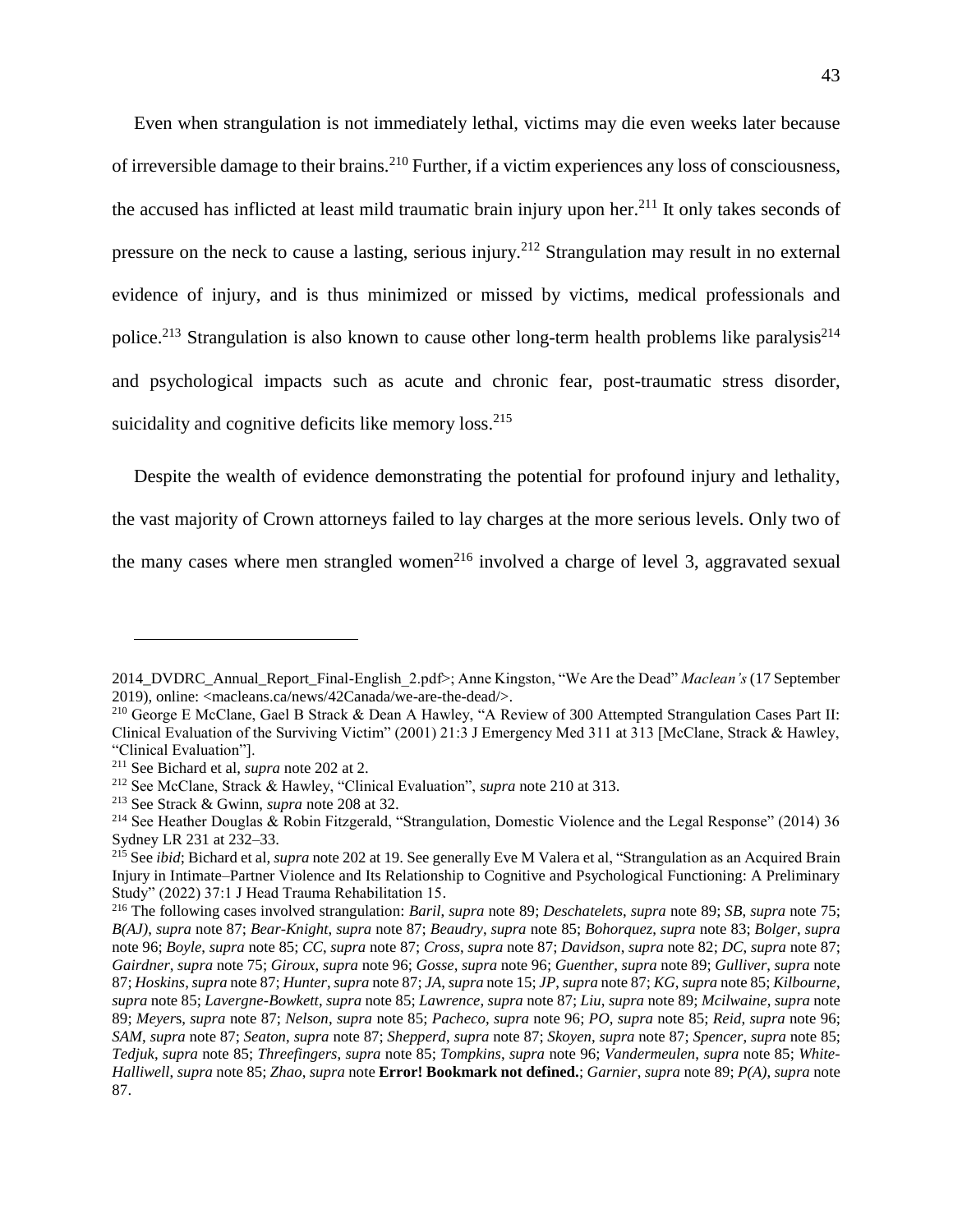assault (endangering life),<sup>217</sup> despite the fact that strangulation clearly endangers life.<sup>218</sup> Although there were charges of level 2, sexual assault causing bodily harm where the accused deployed strangulation and the woman's injuries included bruising and swelling of the neck or burst blood vessels in the eyes, in none was proof of bodily harm dependent on strangulation injuries.<sup>219</sup> We did find one charge of the new, level two offence, sexual assault involving strangulation (section  $272(1)(c.1)$ .<sup>220</sup> This new offence, introduced into the *Code* in 2019 among reforms aimed at domestic violence, obviates the need for the Crown to prove bodily harm in order to elevate assault or sexual assault involving strangulation to a level 2 offence by equating strangulation with bodily harm with no need for proof of the connection between the two. $^{221}$ 

Part of the difficulty may be that Crowns do not have the resources to acquire expert evidence about the hidden injuries of strangulation to prove bodily harm or endangerment of life. For example, the Crown in *JA* attempted this argument without expert evidence. Although the trial judge found that strangulation to the point of unconsciousness amounts to "bodily harm", she accepted the complainant's claim that she consented. The judge found that the complainant's consent could not be vitiated because her loss of consciousness was "transitory" and, without expert evidence, the judge could not find that the harms were so serious as to vitiate consent.<sup>222</sup>

<span id="page-44-0"></span><sup>217</sup> See *Giroux*, *supra* not[e 96;](#page-21-1) *JA*, *supra* note [15.](#page-4-0)

<sup>218</sup> See Uniform Law Conference of Canada, *Report of the Working Group on Strangulation* (May 2006) at 2, online (pdf): <ulcc-chlc.ca/ULCC/media/EN-Annual-Meeting-2006/Working-Group-on-Strangulation.pdf>.

<sup>219</sup> See e.g. *Beaudry*, *supra* not[e 85;](#page-20-0) *Lavergne-Bowkett*, *supra* note [85;](#page-20-0) *Gairdner*, *supra* not[e 75;](#page-17-0) *Vandermeulen*, *supra*  not[e 85.](#page-20-0)

<sup>220</sup> See *Bear-Knight*, *supra* note [87.](#page-20-1)

<sup>221</sup> Consent remains a defence. See generally Department of Justice Canada, *Legislative Background: An Act to amend the Criminal Code, the Youth Criminal Justice Act and other Acts and to make consequential amendments to other Acts, as enacted (Bill C-75 in the 42nd Parliament)* (last modified 6 September 2019), online: <justice.gc.ca/eng/rppr/csj-sjc/jsp-sjp/c75/p3.html>.

<sup>222</sup> See *R v JA*, 2010 ONCA 226 at para 44 [*JA* ONCA].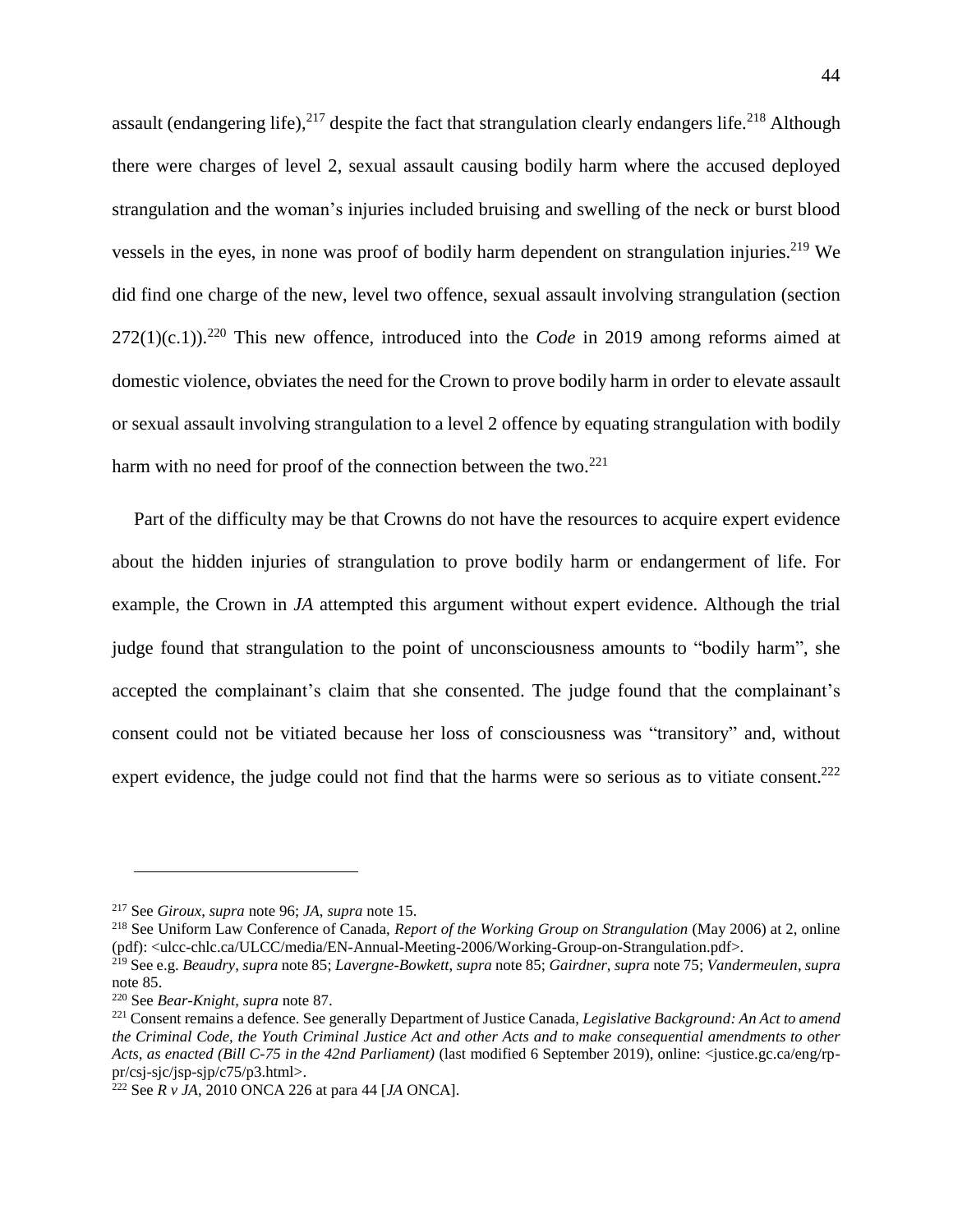The Court of Appeal for Ontario stated that the judge erred in not also considering whether the accused caused "bodily harm" because unconsciousness is more than a "trifling" interference with a complainant's health, <sup>223</sup> but indicating that it would be "preferable" if the Crown introduced expert evidence.<sup>224</sup>

Some Crowns captured the strangulation dimension by adding charges under section 246(a) of choking or strangulation with the intent to overcome resistance to the commission of an indictable offence, as they did in one-third of our strangulation cases. Although half of these charges resulted in convictions, $225$  the other half failed, most based on Crown inability to prove the particular intent required.<sup>226</sup> In one case, the judge acquitted, saying:

I accept that the accused attempted to choke K.Q. However, he appeared to do so because he was angry, and to demonstrate his physical dominance over K.Q. I have a reasonable doubt that he was trying to overcome her resistance to facilitate the sexual assault, which may not have been in his mind at the time. $227$ 

In another case, the judge acquitted on the basis that the strangulation was part of the sexual assault, $228$  which reinforces the need for prosecutors to incorporate strangulation by charging under the new section  $272$  (1)(c.1).

Not only is strangulation overlooked in charging, but it is mischaracterized in the case law. First, terms like *strangulation*, *choking* and *suffocation* are used in *Code* section 246(a)—choking or strangulation to overcome resistance—and even in the new offence of section  $272(1)(c.1)$ —

<sup>223</sup> *Ibid* at para 95.

<sup>224</sup> *Ibid* at para 108.

<sup>225</sup> See *B(AJ)*, *supra* note [87;](#page-20-1) *CC*, *supra* note [87;](#page-20-1) *Cross*, *supra* note [87;](#page-20-1) *Gairdner*, *supra* note [75;](#page-17-0) *Gosse*, *supra* note [96;](#page-21-1) *Gulliver*, *supra* not[e 87;](#page-20-1) *JP*, *supra* note [87;](#page-20-1) *Lawrence*, *supra* note [87.](#page-20-1)

<sup>226</sup> See *JA*, *supra* note [15;](#page-4-0) *Lavergne-Bowkett*, *supra* note [85;](#page-20-0) *Meyer*s, *supra* note [87;](#page-20-1) *Nelson*, *supra* note [85;](#page-20-0) *Vandermeulen*, *supra* note [85](#page-20-0)

<sup>227</sup> *Meyer*s, *supra* not[e 87](#page-20-1) at para 69.

<sup>228</sup> See *SAM*, *supra* not[e 87](#page-20-1) at para 67.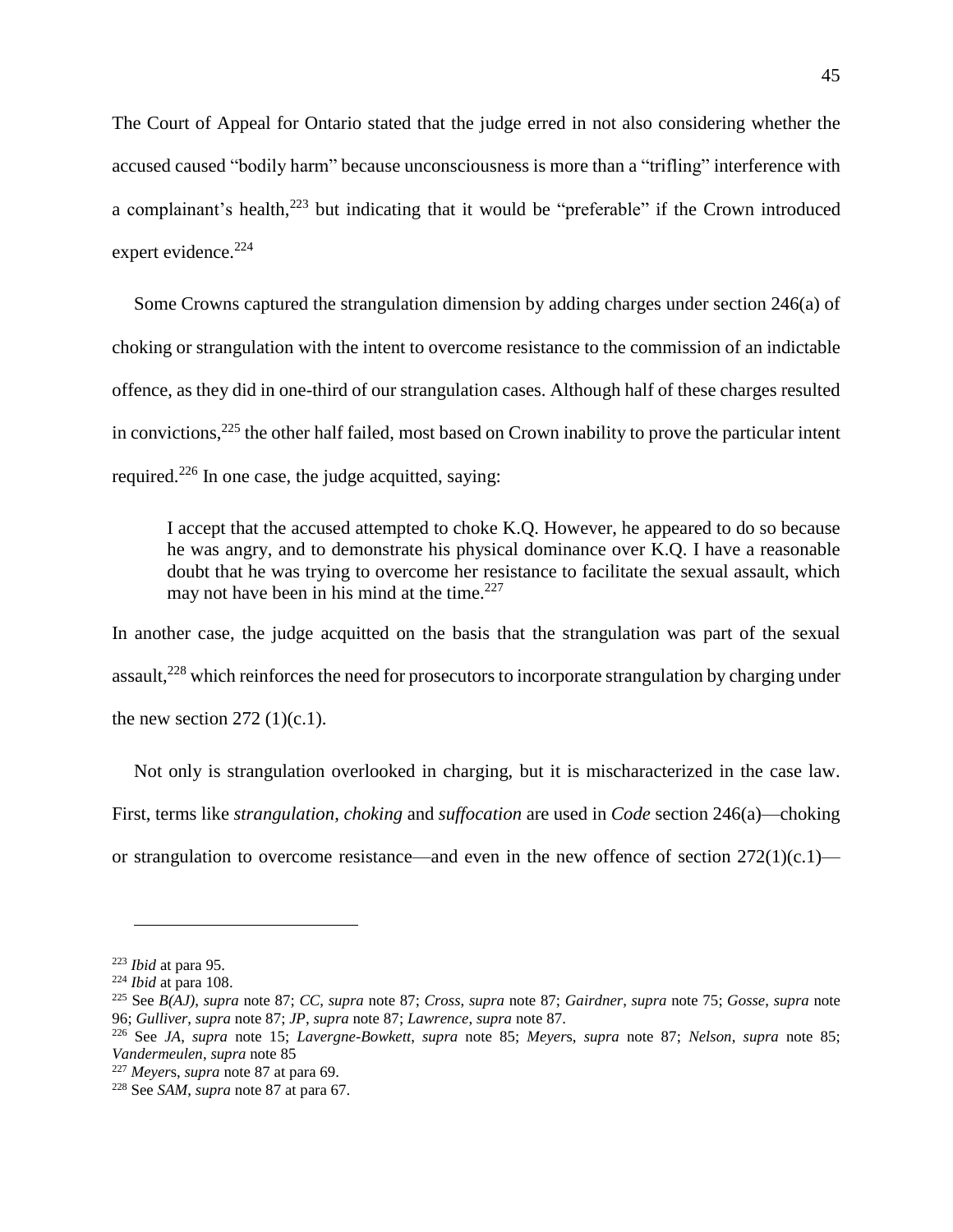sexual assault involving strangulation or choking—although these terms mean different things.<sup>229</sup> Choking describes a blockage in the throat—often food—that usually involves no other human agent<sup>230</sup> and can result in deprivation of oxygen to the brain. Asphyxiation and suffocation, through covering the mouth and nose, also impede oxygen to the brain.<sup>231</sup> But strangulation involves an external force—usually human—that impedes not only the flow of oxygen but also blood to the brain, which always risks permanent injury or even death.<sup>232</sup>

These misdescriptions matter in practical terms, as illustrated by one of the cases where the accused was charged with choking or strangulation to overcome resistance and the judge appeared oblivious to the difference between "choking" and "strangulation" and the more serious risk strangulation poses of cutting off blood flow to the brain. Despite the serious bruising caused by the accused seizing the complainant by her throat, the judge acquitted based on the dictionary definition of "choking" because no evidence was introduced to show that she was deprived of oxygen. 233

Second, inaccurate descriptors of strangulation mask both the agency and the force the accused has deployed. Susan Edwards' analysis reveals defence counsel reframing this dangerous act as "erotic asphyxiation", "squeezing", applying "pressure" or "pushing down", concealing its strong association with intimate partner violence.<sup>234</sup> Accused men and defence lawyers in our study routinely re-characterize strangulation in euphemisms, and judges often follow suit. For example,

<sup>229</sup> See Busby, *supra* not[e 19](#page-6-0) at 338.

<sup>230</sup> But see also penile gagging in *Percy*, *supra* note [85](#page-20-0) at para 140.

<sup>231</sup> See Busby, *supra* not[e 19](#page-6-0) at 338.

<sup>232</sup> See *ibid* at 338–39.

<sup>233</sup> See *Beaudry*, *supra* note [85](#page-20-0) at para 42.

<sup>234</sup> Edwards, "Strangulation", *supra* note [18](#page-6-1) at 954.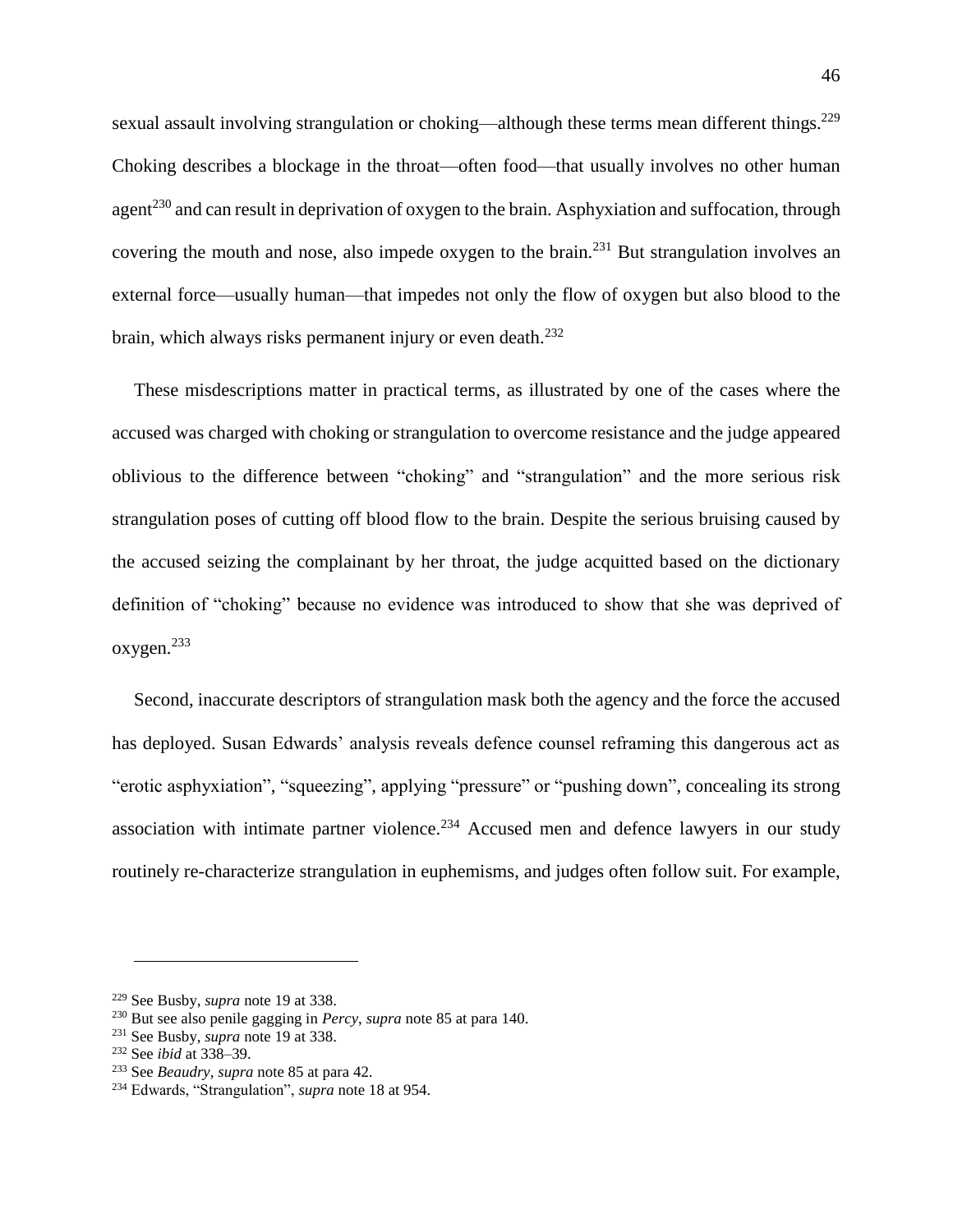in *R v JA*, the Supreme Court decision was premised on framing the accused's act as "erotic asphyxiation",<sup>235</sup> with the minority casting the issue as women's freedom to pursue "sexual adventures".<sup>236</sup>

We also found cases where complainants were cross-examined about whether, "from time to time, out of playfulness ... you sometimes have him put his hands around your neck",<sup>237</sup> and whether the accused "had in the past 'playfully' choked her during sex with her consent".<sup>238</sup> The suggestion that strangulation is playful occurred in cases where complainants suffered subconjunctival hemorrhaging and bruising. Other euphemisms, many adopted by judges, included "pressing on her throat",<sup>239</sup> "grabb[ing] her by the throat",<sup>240</sup> "plac[ing] his hand around her throat",<sup>241</sup> or engaging in "breath play", in a case where the accused allegedly strangled his domestic partner into unconsciousness and left her on the ground.<sup>242</sup>

In some cases, judges held a reasonable doubt based on the lack of bruising or marks on the complainant's neck, <sup>243</sup> despite the fact that strangulation injuries are frequently internal. In *R v Hunter*, the trial judge acquitted the accused and minimized the strangulation, despite the complainant's testimony that it rendered her unable to speak or to resist. The trial judge found: "I am satisfied that the placement of the hand did cause some discomfort to the complainant, but not sufficiently to leave a mark or to cut off her ability to breathe or talk."<sup>244</sup>

<sup>235</sup> *JA*, *supra* note [15](#page-4-0) at para 5.

<sup>236</sup> *Ibid* at para 73, per Fish J.

<sup>237</sup> *R v AJB*, 2007 MBCA 95 at para 9 (appeal of *B(AJ)*, *supra* note [87\)](#page-20-1).

<sup>238</sup> *CC*, *supra* note [87](#page-20-1) at para 16.

<sup>239</sup> *Cross*, *supra* note [87](#page-20-1) at paras 13, 19.

<sup>240</sup> *DC*, *supra* note [87](#page-20-1) at para 9.

<sup>241</sup> *Tompkins*, *supra* note [96](#page-21-1) at para 64.

<sup>242</sup> *Reid*, *supra* not[e 96](#page-21-1) at paras 10, 18, 32.

<sup>243</sup> See e.g. *Bear-Knight*, *supra* note [87](#page-20-1) at para 117; *Pacheco*, *supra* not[e 96](#page-21-1) at para 88.

<sup>244</sup> *Hunter*, *supra* not[e 87](#page-20-1) at para 178.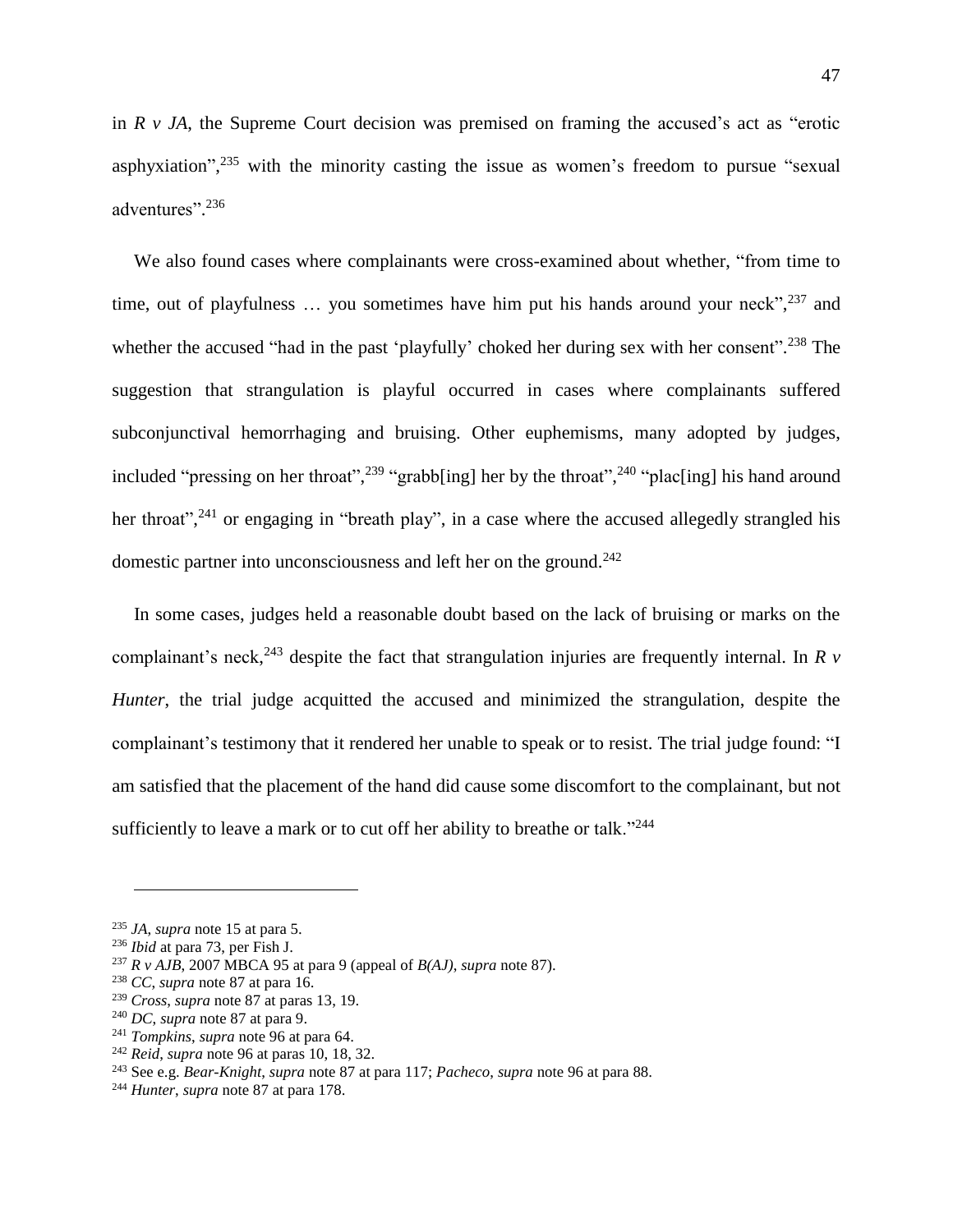Overall, our cases show that strangulation is dramatically under-charged and the serious risk to women's lives and health is doubted and minimized in the context of "rough sex". Judges seem to accept that consent to strangulation is legitimate and that, if couples agree on a "safe word", men can strangle women safely.<sup>245</sup> Not only do such claims blame women for failing to set and police the ground rules for "rough sex", but they mask the reality that strangulation cannot possibly be made "safe" as a form of alleged "rough sex."246

#### *(d) Credibility Assessments*

As noted above, in a relatively small number of cases women consented to some sex with the accused, even to some rough sex, but clearly indicated that they did not consent to what was ultimately done to them. If the complainant consented or participated in some form of sex, judges seemed more skeptical of their assertions that they did not consent to the harm inflicted. These findings played out in different ways—the assault never happened, she must have consented to all of it, she colluded with another complainant, and so on. This discount was evident in a number of contexts—perhaps most pronouncedly with (former) intimate partners, women in the sex trade<sup>247</sup> and one time hookups, particularly where more than one other person was involved.<sup>248</sup> Judges sometimes found reasons to explain why women would make up these allegations, invoking stereotypes about the vengeful spouse<sup>249</sup> and the spouse seeking advantage in family law

<sup>245</sup> See *ibid* at para 185; *JA* ONCA, *supra* note [222](#page-44-0) at paras 17, 37.

<sup>246</sup> Bichard et al, *supra* note [202](#page-41-1) state at 21: "The potential onset of dyspraxia, amnesia, and unconsciousness itself (in as little as four seconds) are disabling: the very organ that is needed to withdraw consent is compromised by the activity to which it applies. The term 'consenting kink' is therefore a potentially fatal misnomer." <sup>247</sup> See e.g. *Stratton*, *supra* note [87;](#page-20-1) *Davidson*, *supra* note [82.](#page-19-1)

<sup>248</sup> See e.g. *Hunter*, *supra* note [87;](#page-20-1) *AE*, *supra* note [74;](#page-16-1) *Hillier*, *supra* note [87.](#page-20-1)

<sup>249</sup> See e.g. *A(C)*, *supra* note [85.](#page-20-0)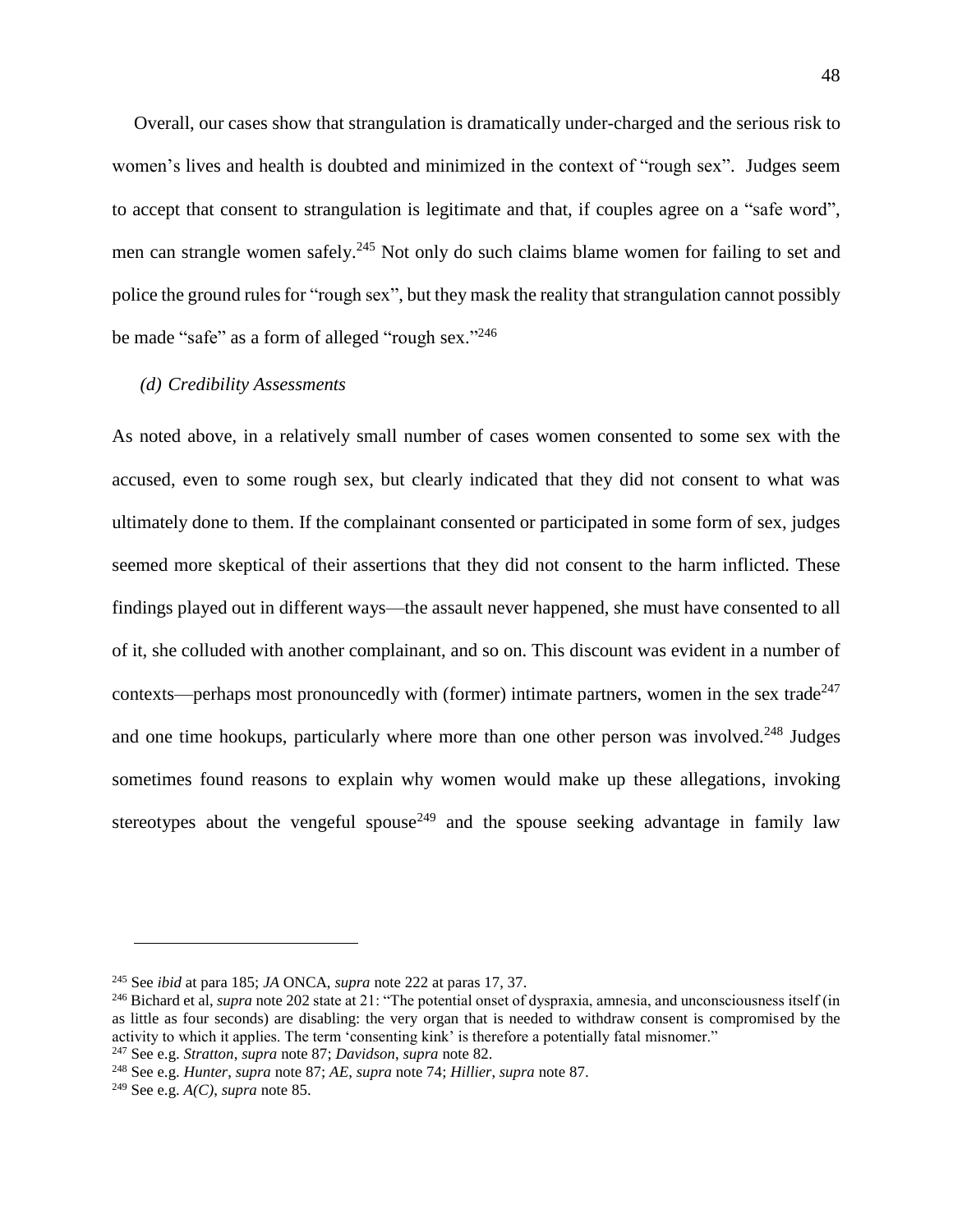proceedings<sup>250</sup> and criminal injuries compensation.<sup>251</sup> The role of sexual history evidence is particularly pervasive in these cases where agreeing to engage in rough sex in the past is used improperly to influence credibility and findings around consent to rough sex during the incident in question. In other cases, it was difficult to fathom why judges thought women would put themselves through the trauma of a sexual assault trial where they would face questioning about whether they enjoyed being injured in order to falsely accuse men of violent sexual assault.<sup>252</sup>

The distinction drawn between cases where the complainant consents to some sex and cases where there was no consent is a direct manifestation of this discounting of women's experiences once they consent to something. In *R v DK*, described above, the Court of Appeal held that an intention to cause bodily harm is necessary to vitiate consent only in cases where the complainant agreed to the underlying sexual activity,<sup>253</sup> creating a different legal standard for sexual assault causing bodily harm where the complainant agreed to some sex but not to what was done to her.

Cases involving intimate partners are particularly challenging for the Crown where the complainant admits to any level of rough sex in the past. For example in  $R \vee A(C)$ , <sup>254</sup> the complainant was in an intimate relationship with the accused in which he sometimes tied her up and engaged in dominant submissive sexual activity. On the night in question, the complainant's hands were bound. While they were engaging in mutual oral sex, he began to rub her vagina very hard and she testified that she asked him to stop and told him he was hurting her. Instead of stopping he intensified the pressure. She suffered a vaginal hematoma that required surgery.<sup>255</sup>

<sup>250</sup> See e.g. *DC*, *supra* note [87.](#page-20-1)

<sup>251</sup> See e.g. *DK*, *supra* note [58.](#page-13-0)

<sup>252</sup> See e.g. *Hunter*, *supra* note [87](#page-20-1) at para 183.

<sup>253</sup> See *DK*, *supra* note [58](#page-13-0) at para 23.

<sup>254</sup> *Supra* note [85.](#page-20-0)

<sup>255</sup> See *ibid* at para 2.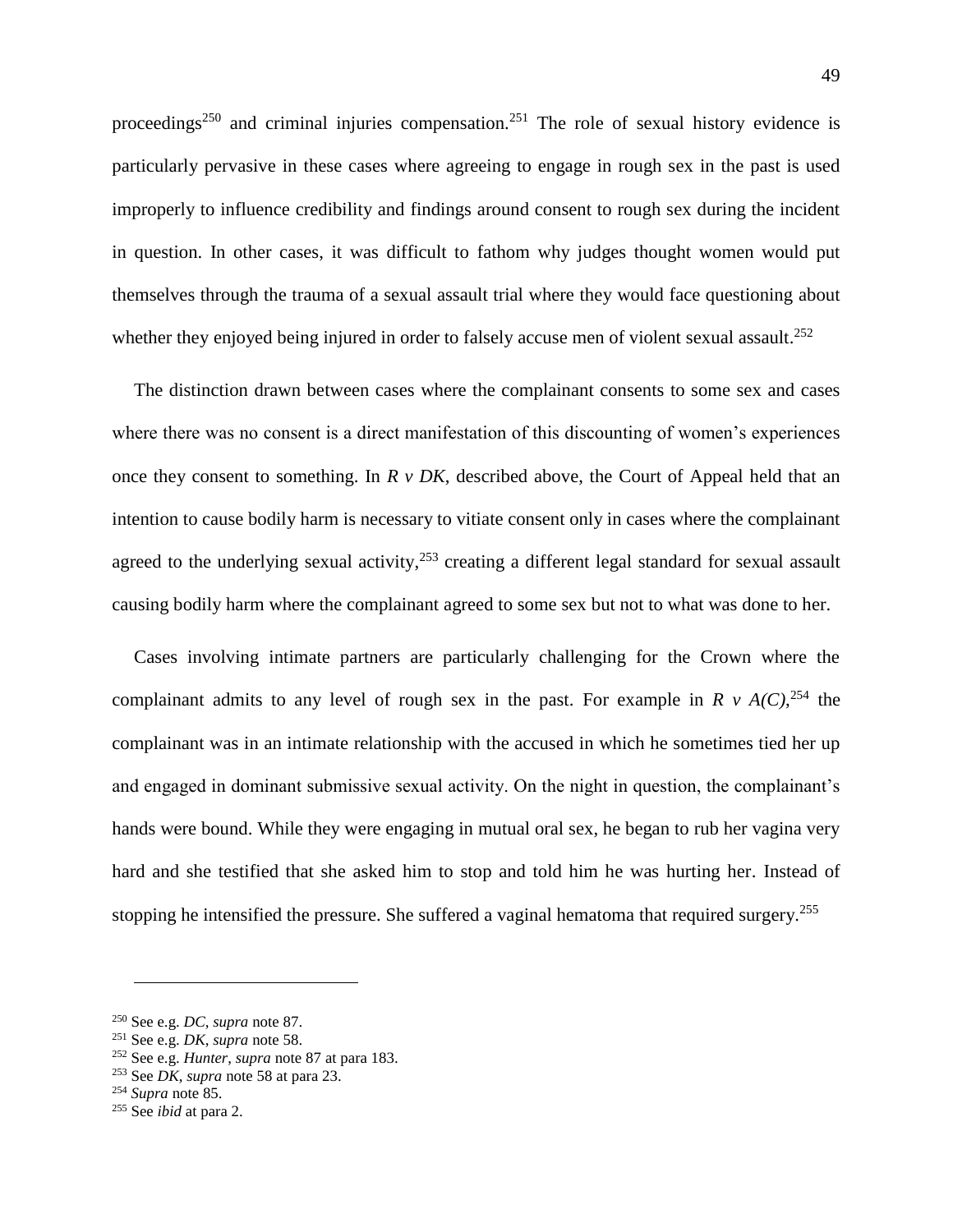The judge's dismissal of the complainant was so riddled with stereotypes that the outcome was inevitable. He began by explicitly undermining her credibility because she did not leave the accused immediately and in fact stayed with him for two years and continued to have a sexual relationship with him. The narrative of "why didn't she leave" ran through the judgment, despite her explanation that she had nowhere to go and would be homeless. In fact, when she did leave she moved to a cheap motel. The judge implied that she falsely "represent[ed] herself" as an abuse victim so that she could get access to free storage that a woman's shelter was offering.<sup>256</sup> The trial judge was not satisfied that the accused intended to cause her bodily harm nor that it was even foreseeable. But he went further and completely rejected the complainant's testimony that she asked him to stop, instead, portraying her as a scorned woman who only made the allegations once the relationship ended.

In  $R$  v Seaton,<sup>257</sup> the complainant and the accused had been in a relationship and he was staying overnight at her home with his parents. The complainant acknowledged consensual sex on that night but alleged a sexual assault in the morning, after his parents had gone, where the accused spat on her, called her derogatory names and slapped her in the face. She acknowledged that she was used to having "aggressive sex" with the accused, but said that they had never engaged in sexual activity like this. The accused admitted that the sex took place but described it as consensual and as consistent with their usual sexual practices. He admitted spitting on her, "covering her mouth and nose", "holding her neck" and calling her derogatory names.<sup>258</sup> Thus, the only live issue in the case should have been consent.

<sup>256</sup> *Ibid* at para 9.

<sup>257</sup> *Supra* note [87.](#page-20-1)

<sup>258</sup> *Ibid* at para 47.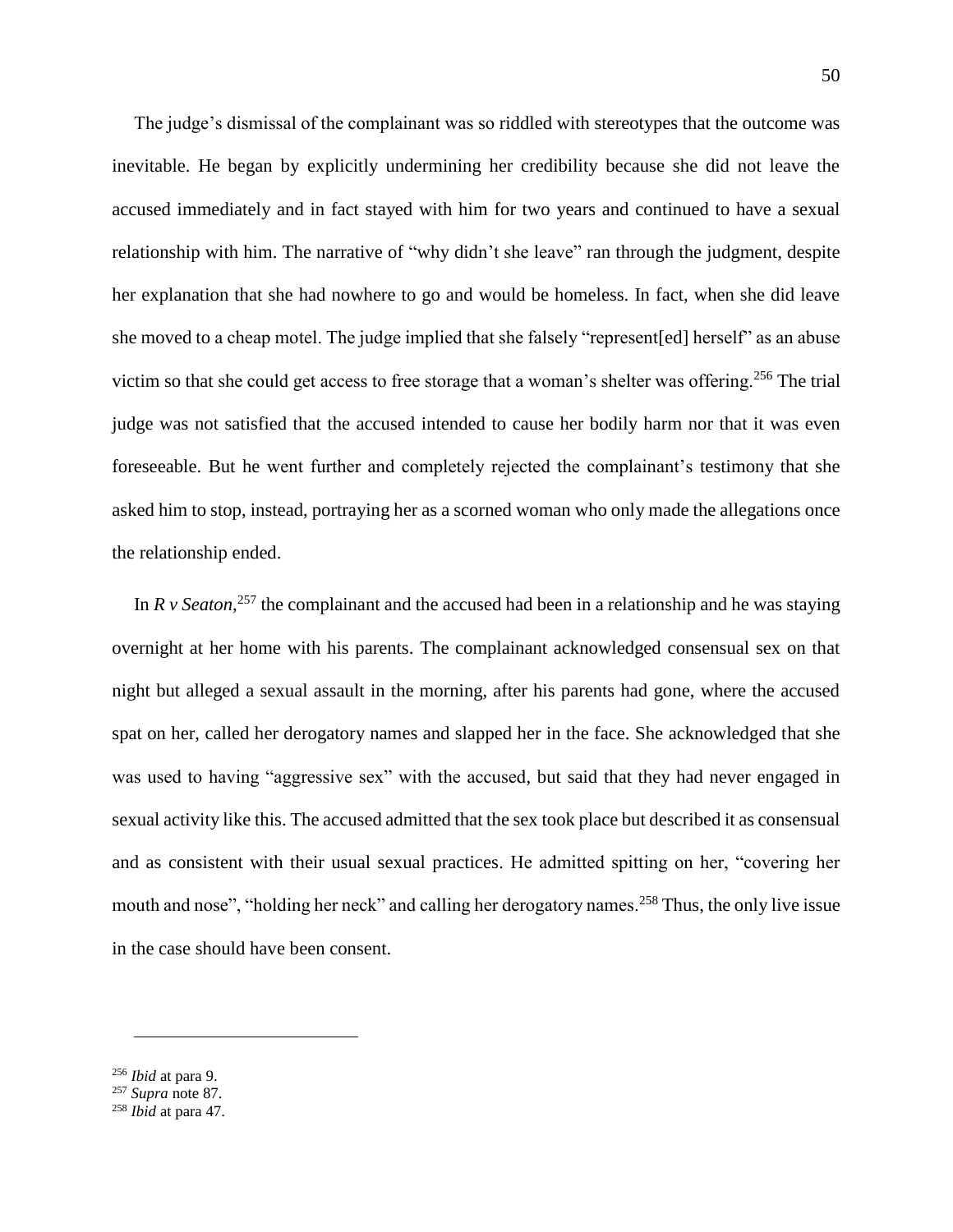Nonetheless the trial judge went into a great deal of detail about inconsistencies in her evidence with respect to the date on which the events took place and the fact that the complainant did not report the sexual assault until after the accused had begun harassing her with text messages. The judge mentioned the abrogation of the doctrine of recent complaint and the stereotypes about a single complainant's testimony being "inherently suspect and trustworthy",<sup>259</sup> but then was clearly influenced by both. The trial judge made no explicit finding about consent—he simply rejected all of her evidence as "unreliable and incredible"<sup>260</sup> despite the admissions of the accused that rough sex did take place.<sup>261</sup>

We also saw the devaluing of credibility in the context of women in the sex trade. In *R v Davidson*, <sup>262</sup> for example, the accused was charged with sexually assaulting three women in similar circumstances. The trial judge inaccurately described what he did to the first complainant, DB, as choking,

much like a wrestler using a wrestle chokehold. This went on for some time, and D.B. was fearful that she was going to lose consciousness. She went limp, faking that she had blacked out. She testified that she was unable to say anything because the chokehold was so severe. $263$ 

The second complainant, NT, described a similar incident where the accused asked her if he could choke her until she passed out. He had "the crook of his elbow around her windpipe and was squeezing her tighter and tighter. She recalled at one point he even stuck some fingers down her

<sup>259</sup> *Ibid* at para 81.

<sup>260</sup> *Ibid* at para 82.

<sup>&</sup>lt;sup>261</sup> In acquitting the accused of criminal harassment, the judge blamed the complainant for not answering the accused's harassing text messages, noting at para 87 that "if she did not want to talk to him anymore, and had another boyfriend, all she had to do was say so, and that would have been the end of it."

<sup>262</sup> *Supra* note [82.](#page-19-1)

<sup>263</sup> *Ibid* at para 12.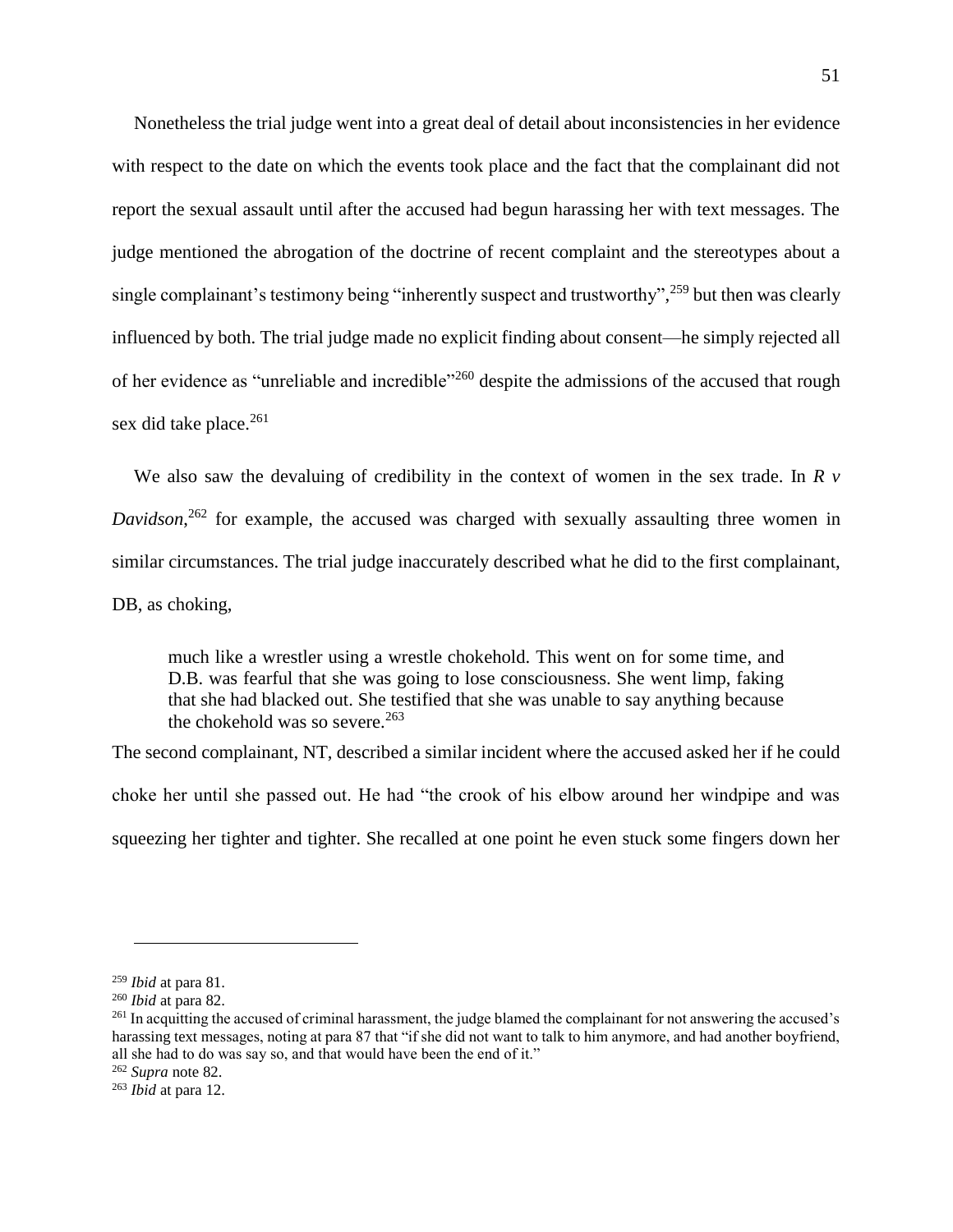throat."<sup>264</sup> NT also faked unconsciousness and at one point the accused tried to revive her with CPR. The third woman, JG, described being slapped several times during sex.

All three women described the accused as deeply apologetic after these events took place. DB admitted that she was a drug addict although she was in a methadone program at the time of trial. NT was clearly still struggling with drugs at trial and ultimately passed out in the witness stand. The judge had a reasonable doubt that NT and JG had colluded with each other and thus rejected the Crown's similar fact application and rejected their identification of the accused.<sup>265</sup> He accepted only the evidence of DB, finding that the accused had an obligation to ensure that she was informed about what he was going to do. $266$ 

In *Stratton*, the complainant was addicted to drugs and agreed to let the accused beat her in exchange for money for drugs so long as he did not cause her bodily harm. There were many hours of video footage of the abuse the accused perpetrated against the complainant, but the only incidents the trial judge found to constitute sexual assault were those when she was clearly unconscious from drug intoxication. The trial judge had a reasonable doubt that she may have consented to other abuse despite her clear protests.<sup>267</sup>

There are also cases involving younger, vulnerable complainants hooking up with men for sex, whose credibility is suspect for doing so.<sup>268</sup> Elaine Craig has analyzed the abuse in  $R \nu$  Hunter,<sup>269</sup>

<sup>264</sup> *Ibid* at para 33.

<sup>265</sup> See *ibid* at para 153.

<sup>266</sup> See *ibid* at para 167.

<sup>267</sup> *Stratton*, *supra* not[e 87](#page-20-1) at 10.

<sup>268</sup> See e.g. *AE*, *supra* note [74,](#page-16-1) where the trial judge acquitted three men who used extreme violence against a young woman who had initially agreed to some form of rough sex. On appeal, the judge's reasoning was called "dangerously close to engaging in the myth- and stereotype-based thinking that continues to linger in the legal landscape like a fungus," essentially implying that she got what she asked for: *ibid* at para 153. <sup>269</sup> *Supra* note [87.](#page-20-1)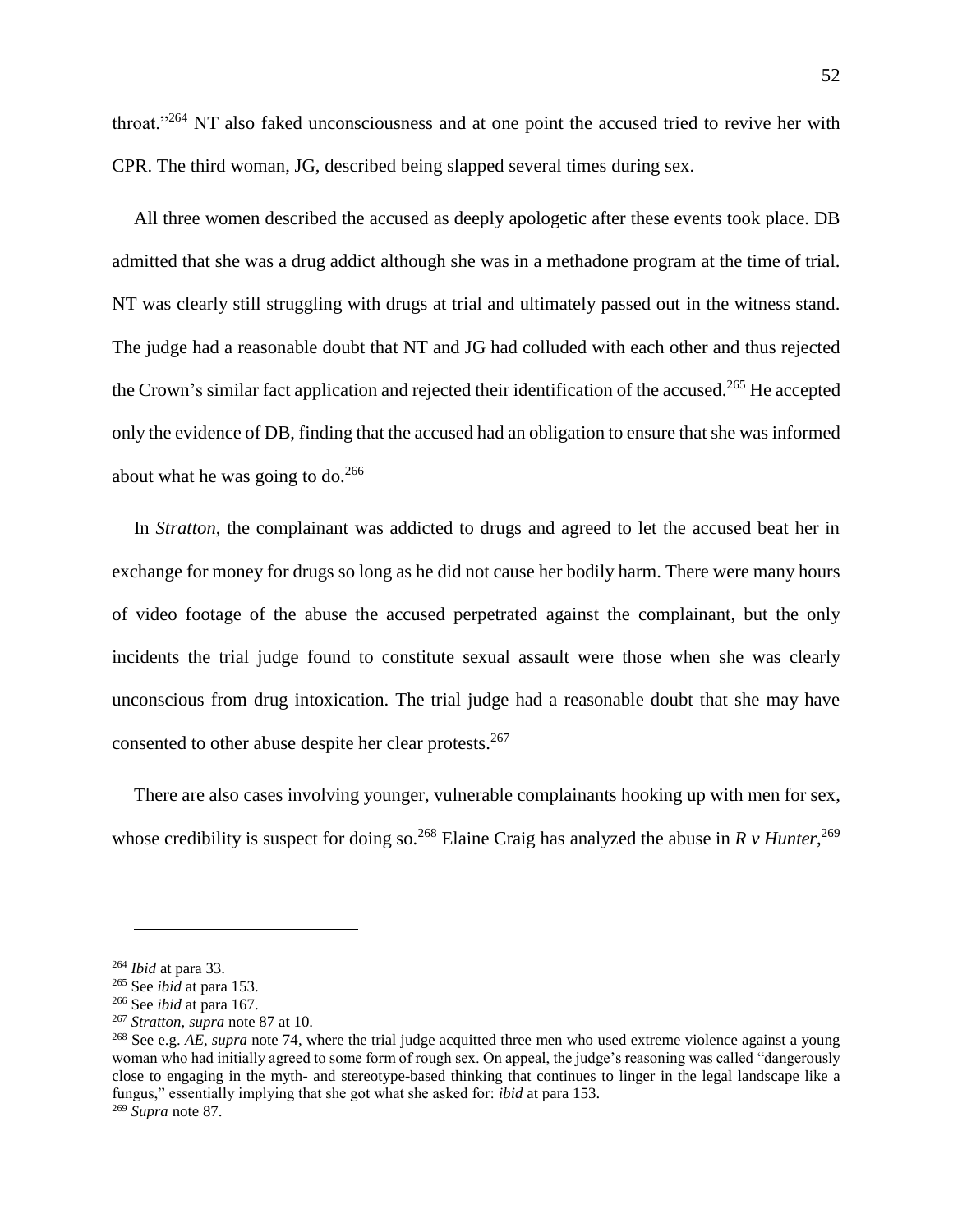which involved a young woman with limited hearing who met the accused online and agreed to a "dominant-submissive" sexual encounter with him and his female friend. The complainant testified to being "deep throated" by the accused, who thrust his penis down her throat to the point where she was gagging, choking and couldn't breathe. She tried to push him away and communicate her lack of consent, but she was unable to speak and had the much larger accused's stomach covering her face. The accused described her as a willing participant throughout. Craig points out "the absurdity of testifying that the complainant was gagging and coughing, had lost her breath, her nose was running, her eyes were glassy, and her face was turning red and then asserting that he did not see or hear any indication that 'she was in a state of discomfort."<sup>270</sup> The trial judge had a reasonable doubt both that the complainant consented and that the accused had an honest and reasonable belief in consent, even though he took no steps to ascertain consent.<sup>271</sup>

## **VI.Conclusion**

Our study leads us to conclude that consent should not be a defence to causing bodily harm in a sexual context unless bodily harm was not reasonably foreseeable. We acknowledge that denial of a consent defence where bodily harm has resulted may be experienced by some women as repudiation of their sexual freedom or autonomy,  $272$  and some may choose not to report such violence to police. While the case for individual liberty may be compelling at an abstract level, our case law review shows that the cases reaching the criminal courts do not involve "rough sex games gone wrong". Rather, they are overwhelmingly cases where complainants assert that they did not

<sup>270</sup>Elaine Craig, "The Legal Regulation of Sadomasochism and the So-Called 'Rough Sex Defence'" (2022) Windsor YB Access Just (forthcoming).

<sup>271</sup> See *Hunter*, *supra* not[e 87](#page-20-1) at para 179, 183.

<sup>272</sup> See generally Olson, *supra* note [19.](#page-6-0)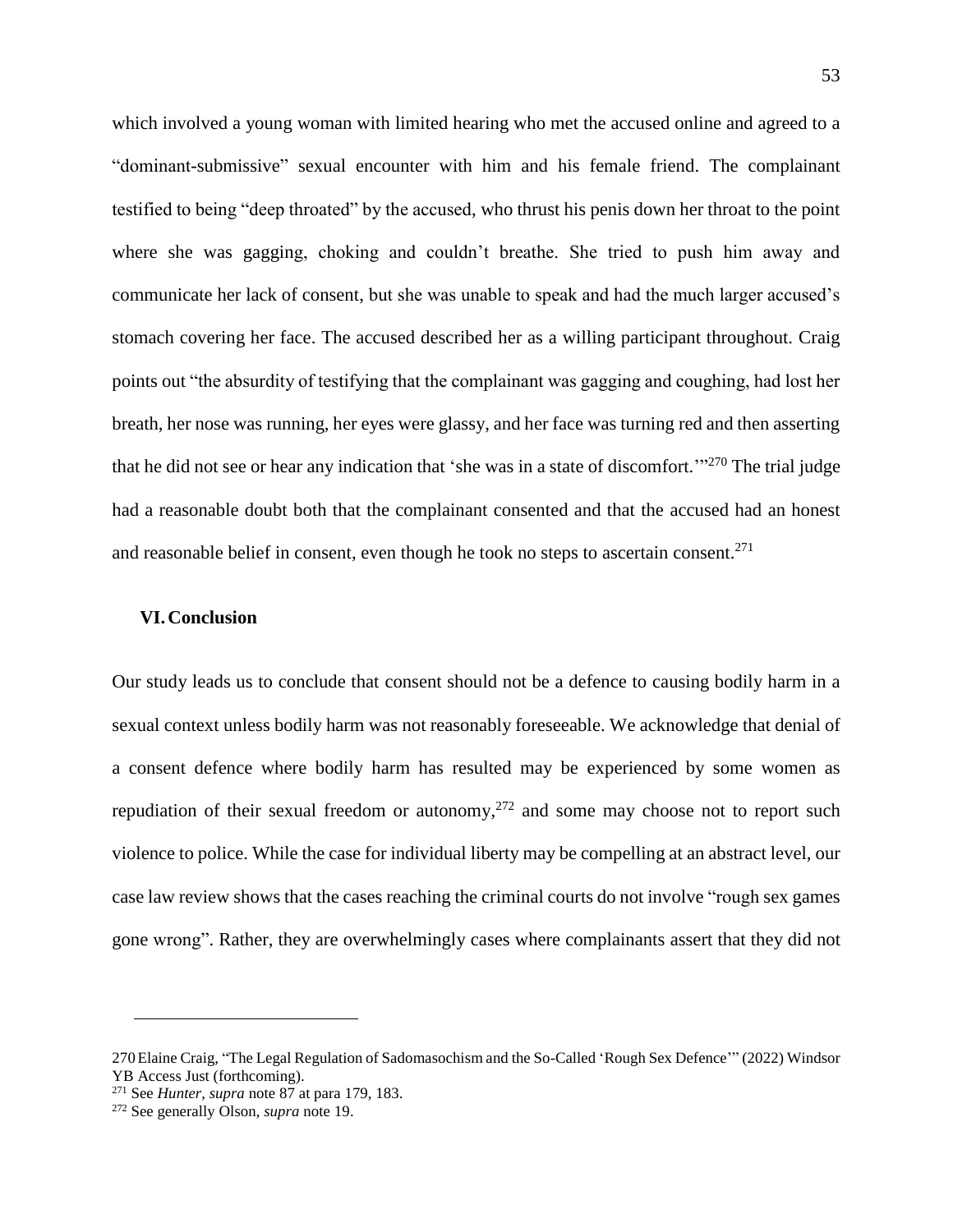consent to any sexual contact at all. Even had we found large numbers of cases where women agreed to bodily harm, the clear risks to women's safety and a context in which systemic sexual violence is a mechanism of women's subordination weighs heavily against allowing a consent defence. 273

As Susan Edwards and Julie Bradwell argue, legitimizing sadomasochism through a consent defence when bodily harm is caused will effectively legalize men's violence against women.<sup>274</sup> Consent must also be barred for strangulation in light of Bichard et al's review of strangulation studies that found its physical and psychological effects to be more profound than waterboarding, which has been banned as a form of torture.<sup>275</sup> Gotell makes a compelling case that a legal doctrine allowing "consent" to bodily harm would reify some neo-liberal notion of the autonomous woman, able to freely agree to violent acts despite her containment by the structures of poverty, racism, disability, and misogyny.<sup>276</sup> Even those feminists who take seriously the notion that women have a "right" to agree to sexual practices that may cause bodily harm recognize that the criminal law is a blunt instrument largely incapable of differentiating a genuinely consensual interaction from one that is coerced or imposed upon a woman.<sup>277</sup>

Prosecution of sexual and domestic violence is already seriously hampered by discriminatory beliefs about women's sexuality and their credibility.<sup>278</sup> Allowing a consent defence when bodily

<sup>273</sup> See Craig, "Capacity to Consent", *supra* note [19](#page-6-0) at 130.

<sup>274</sup> See e.g. Edwards, "Strangulation", *supra* not[e 18;](#page-6-1) Julie Bradwell, "Consent to Assault and the Dangers to Women" (1996) 146 New LJ 1682.

<sup>275</sup> See Bichard et al, *supra* note [202](#page-41-1) at 21; see also Busby, *supra* note [19](#page-6-0) at 340–41.

<sup>276</sup> See e.g. Gotell, *supra* note [19.](#page-6-0)

<sup>277</sup> See e.g. Deckha, *supra* not[e 19](#page-6-0) at 457, 459; Jennifer Koshan, *R v JA* (2018) 30:2 CJWL 323 at 324; Craig, "Capacity to Consent", *supra* note [19](#page-6-0) at 127.

<sup>&</sup>lt;sup>278</sup> See Jennifer Koshan, "The Judicial Treatment of Marital Rape in Canada: A Post-Criminalisation Case Study" in Melanie Randall, Jennifer Koshan & Patricia Nyaundi, eds, *Marital Rape and Law Reform: A Comparative Analysis of the Right to Say No* (Oxford: Hart Publishing, 2017) 257 at 265–66; Melanie Randall, "Sexual Assault Law, Credibility, and 'Ideal Victims': Consent, Resistance and Victim Blaming" (2010) 22:2 CJWL 397 at 404–405.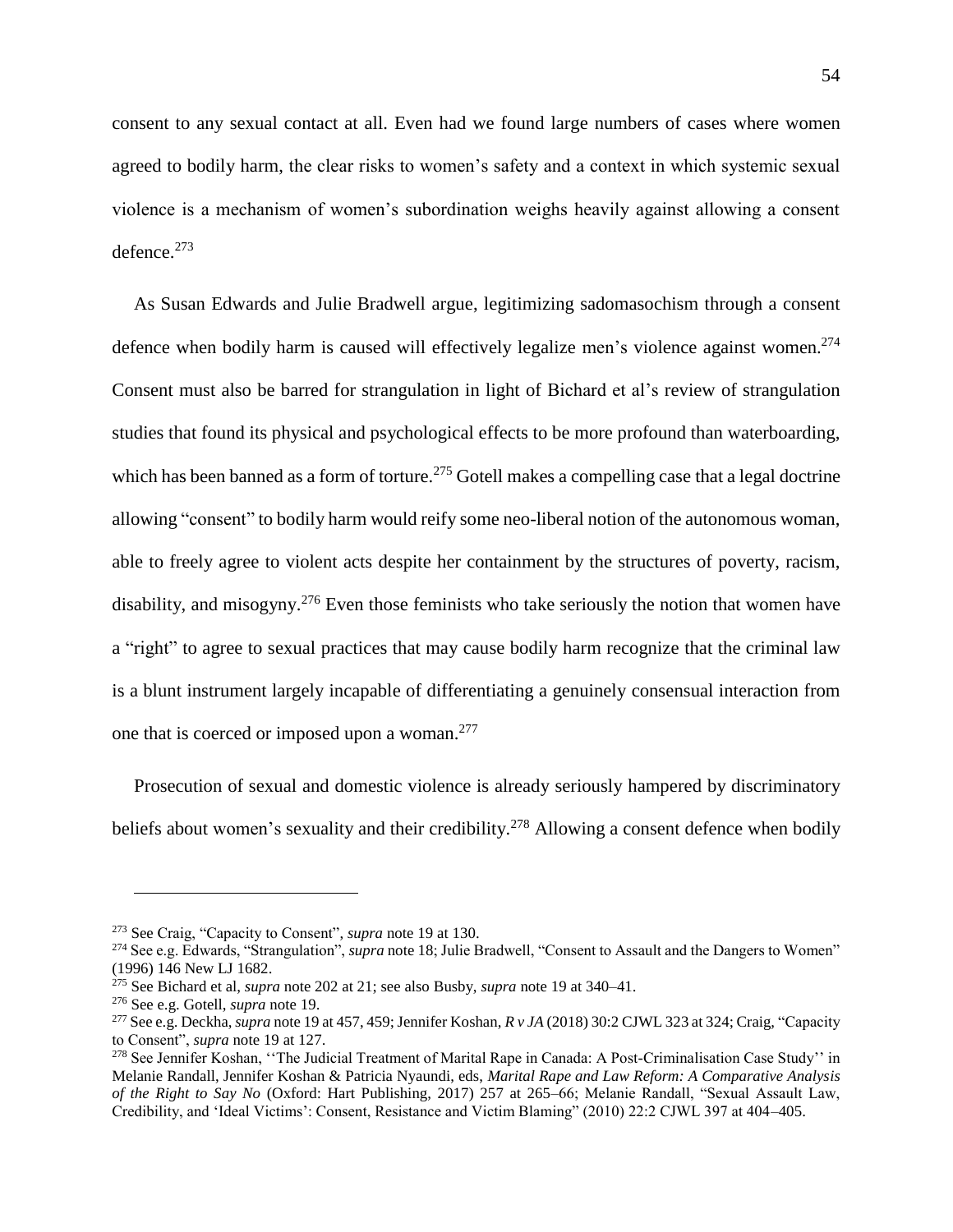harm is caused fuels pernicious pornographic scripts that cast women as stimulated by male violence, adding to the beleaguered burden of proof in such cases. The "straw woman" behind the argument is the betraying woman who "likes" to be violently abused and injured, but who then wrongfully accuses her partner of assault. The heart of this argument relies on age-old beliefs: that women lie, that they will use allegations of assault as revenge, or "cry rape" as cover for their promiscuity or their shameful depravity.

These discriminatory stereotypes are now deployed in gruelling cross-examinations that are damaging to complainants, whatever the outcomes of the trial. In one case, for example, the complainant was forced to a endure a "particularly humiliating" hours-long questioning while a videotape was repeatedly freeze-framed and she was asked if she was orgasming during a violent gang rape.<sup>279</sup> To degrade a complainant in this manner in a courtroom full of people, to ask her if she was enjoying being sexually brutalized, is a demonstration of how the "rough sex" defence breathes new life into the "she asked for it" myth. When the victim has died, their surviving family members are haunted by the spectacle of hearing their loved one's life and worth debased by the rough sex defence.<sup>280</sup>

The discriminatory impact of any legitimized "rough sex" defence will be exacerbated by the harmful stereotypes about certain groups of women. It may be more plausible to suggest that women stereotypically viewed as violent, strong, wild, independent or unpredictable—Indigenous and Black women for example—enjoy or invite "rough sex." And women who are drug-addicted,

<sup>279</sup> *Bohorquez*, *supra* not[e 83](#page-19-0) at para 41.

<sup>280</sup> See Aly Thomson, "'There will be no forgiveness': Mother of murder victim tells hearing" *The National Post* (13 August 2018), online: <https://nationalpost.com/pmn/news-pmn/canada-news-pmn/parole-eligibility-hearing-set-forhalifax-man-who-strangled-off-duty-cop>.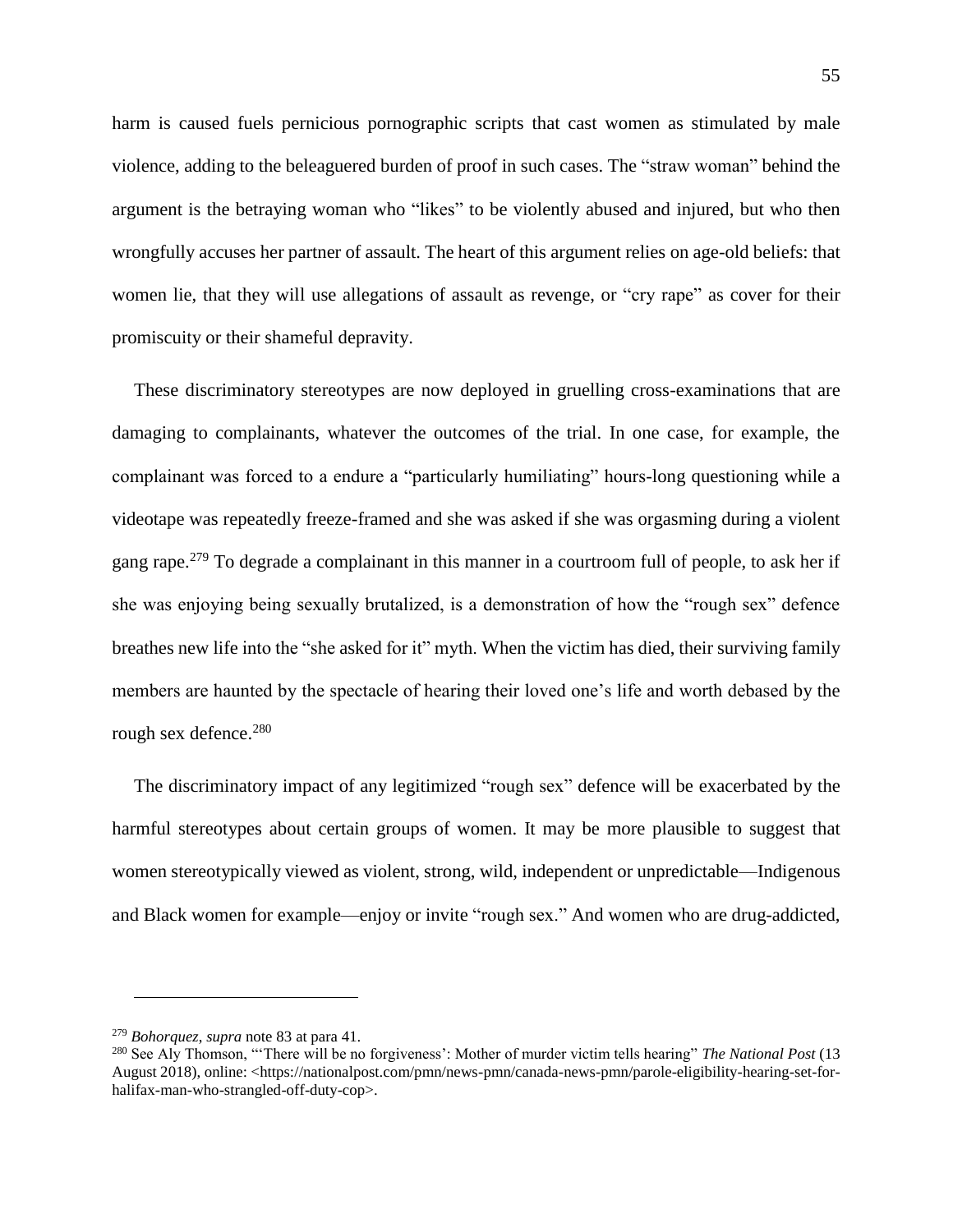criminalized or entrapped in the sex trade will be similarly discredited as complainants even when they suffer bodily harm or death, because these women are typically constructed as consenting to anything.<sup>281</sup>

Finally, the notion expressed by some that any prohibition on a consent defence to bodily harm should only come into play only if the injury caused is grievous, irreversible, or results in death must be problematized.<sup>282</sup> Such line-drawing exercises cannot provide strong social messaging or deterrence because they are focused on avoiding consequences rather than risk-taking acts. Given that our criminal law already defines 'bodily harm" as any sort of interference with the life or health of another than is more than trivial or transitory, this form of prohibition would require prosecutors, experts and judges to engage in determining when the injuries inflicted cross the line into "grievous" or "irreparable." It presents a significant risk of normalizing very violent behaviour, inching acceptable male violence up further to the limit of maiming or killing women. While we acknowledge that cases are more likely to come to the attention of police and prosecutors where more serious injuries have been caused, requiring prosecutors to prove this harm normalizes an "acceptable" level of violence against women.

It is time for our highest court to affirm *Welch* and *Jobidon* and recognize that there is no social utility in causing foreseeable bodily harm to women. Alternatively, Parliament should amend the *Criminal Code* barring consent as a defence where bodily harm, including serious psychological harm, is proven unless that harm was unforeseeable. Consent defences should also be precluded where strangulation is involved. Explicit amendments must be made to the sexual history

<sup>281</sup> As was argued at Barton's trial. See Introduction, *above*.

<sup>282</sup> See e.g. Tanovich, *supra* note [19](#page-6-0) at 94; Pa, *supra* note [18](#page-6-1) at 81–82.